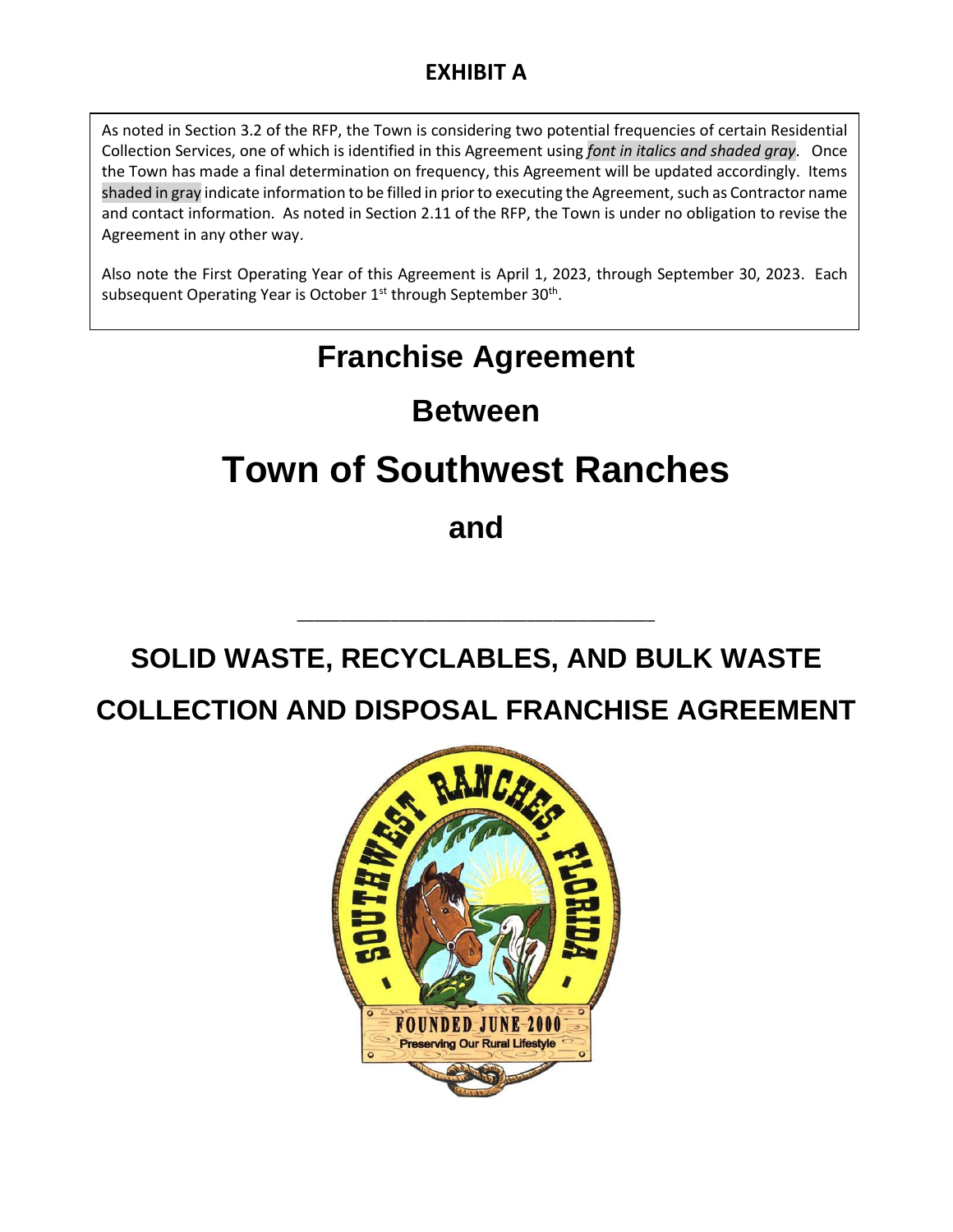# **TABLE OF CONTENTS**

| SECTION 1.         |  |
|--------------------|--|
| SECTION 2.         |  |
| SECTION 3.         |  |
| SECTION 4.         |  |
| SECTION 5.         |  |
| SECTION 6.         |  |
| SECTION 7.         |  |
| SECTION 8.         |  |
| SECTION 9.         |  |
| SECTION 10.        |  |
| SECTION 11.        |  |
| SECTION 12.        |  |
| <b>SECTION 13.</b> |  |
| SECTION 14.        |  |
| SECTION 15.        |  |
| SECTION 16.        |  |
| SECTION 17.        |  |
| SECTION 18.        |  |
| SECTION 19.        |  |
| SECTION 20.        |  |
| SECTION 21.        |  |
| SECTION 22.        |  |
| SECTION 23.        |  |
| SECTION 24.        |  |
| SECTION 25.        |  |
| SECTION 26.        |  |
| SECTION 27.        |  |
| SECTION 28.        |  |
| SECTION 29.        |  |
| SECTION 30.        |  |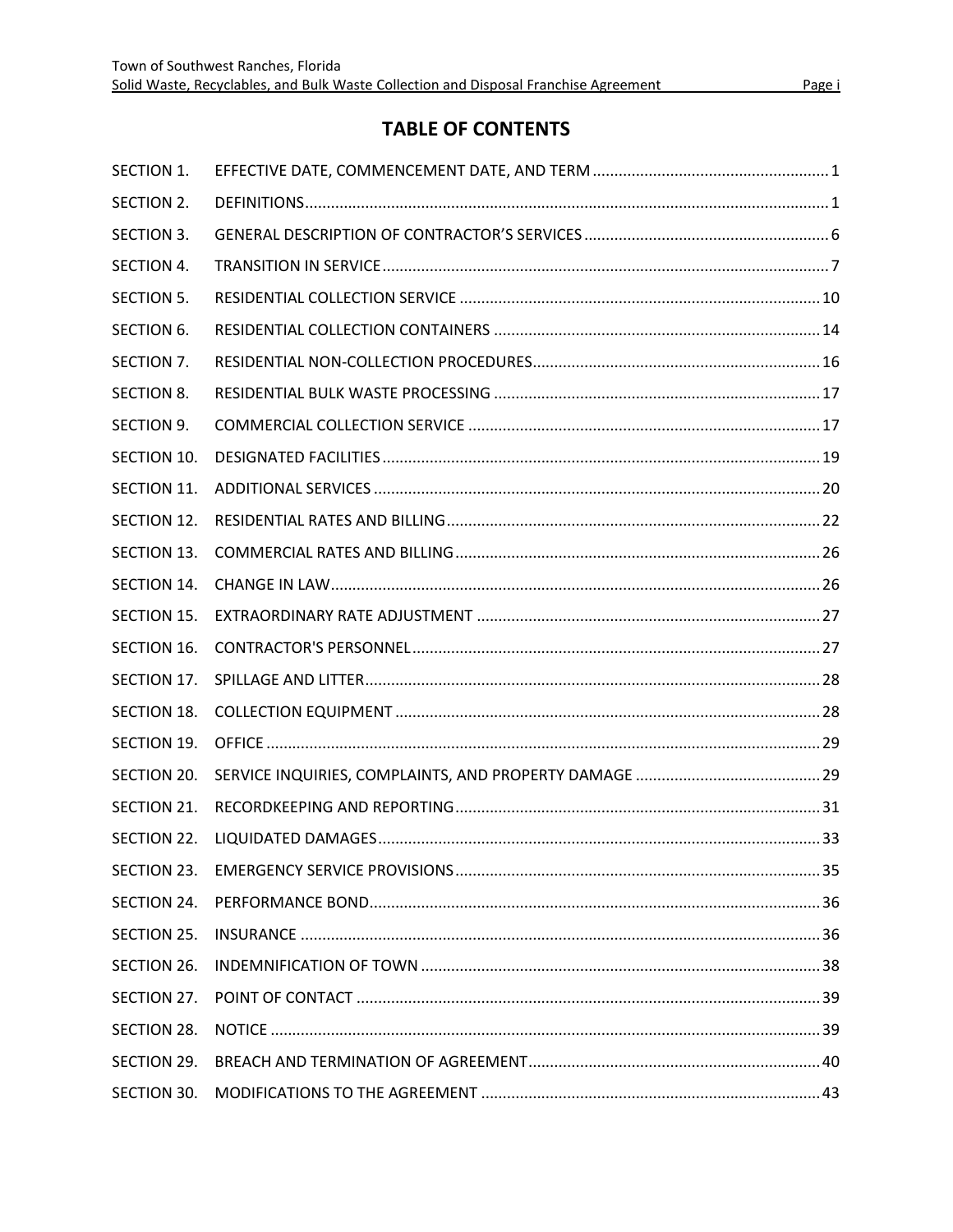|                    | Town of Southwest Ranches, Florida                                                   |         |
|--------------------|--------------------------------------------------------------------------------------|---------|
|                    | Solid Waste, Recyclables, and Bulk Waste Collection and Disposal Franchise Agreement | Page ii |
| SECTION 31.        |                                                                                      |         |
| SECTION 32.        |                                                                                      |         |
| SECTION 33.        |                                                                                      |         |
| SECTION 34.        |                                                                                      |         |
| <b>SECTION 35.</b> |                                                                                      |         |
| SECTION 36.        |                                                                                      |         |
| SECTION 37.        |                                                                                      |         |
| SECTION 38.        |                                                                                      |         |
| SECTION 39.        |                                                                                      |         |
| SECTION 40.        |                                                                                      |         |
| SECTION 41.        |                                                                                      |         |
| SECTION 42.        |                                                                                      |         |
| SECTION 43.        |                                                                                      |         |
| SECTION 44.        |                                                                                      |         |
| SECTION 45.        |                                                                                      |         |
| SECTION 46.        |                                                                                      |         |
| SECTION 47.        |                                                                                      |         |
| SECTION 48.        |                                                                                      |         |
| SECTION 49.        |                                                                                      |         |
| SECTION 50.        |                                                                                      |         |
| SECTION 51.        |                                                                                      |         |
| SECTION 52.        |                                                                                      |         |
|                    |                                                                                      |         |
|                    |                                                                                      |         |

- EXHIBIT 1 RESIDENTIAL COLLECTION SERVICE RATES
- EXHIBIT 2 COMMERCIAL COLLECTION SERVICE RATES
- EXHIBIT 3 PROGRAM RECYCLABLES
- EXHIBIT 4 SPECIFICATIONS FOR SOLID WASTE CARTS AND RECYCLING CARTS
- EXHIBIT 5 MONTHLY PERFORMANCE EVALUATION FORM, MONTHLY PERFORMANCE INCENTIVE BENCHMARKS AND CALCULATION EXAMPLES
- EXHIBIT 6 SAMPLE CPI ADJUSTMENT CALCUATIONS FOR COLLECTION COMPONENT OF RATES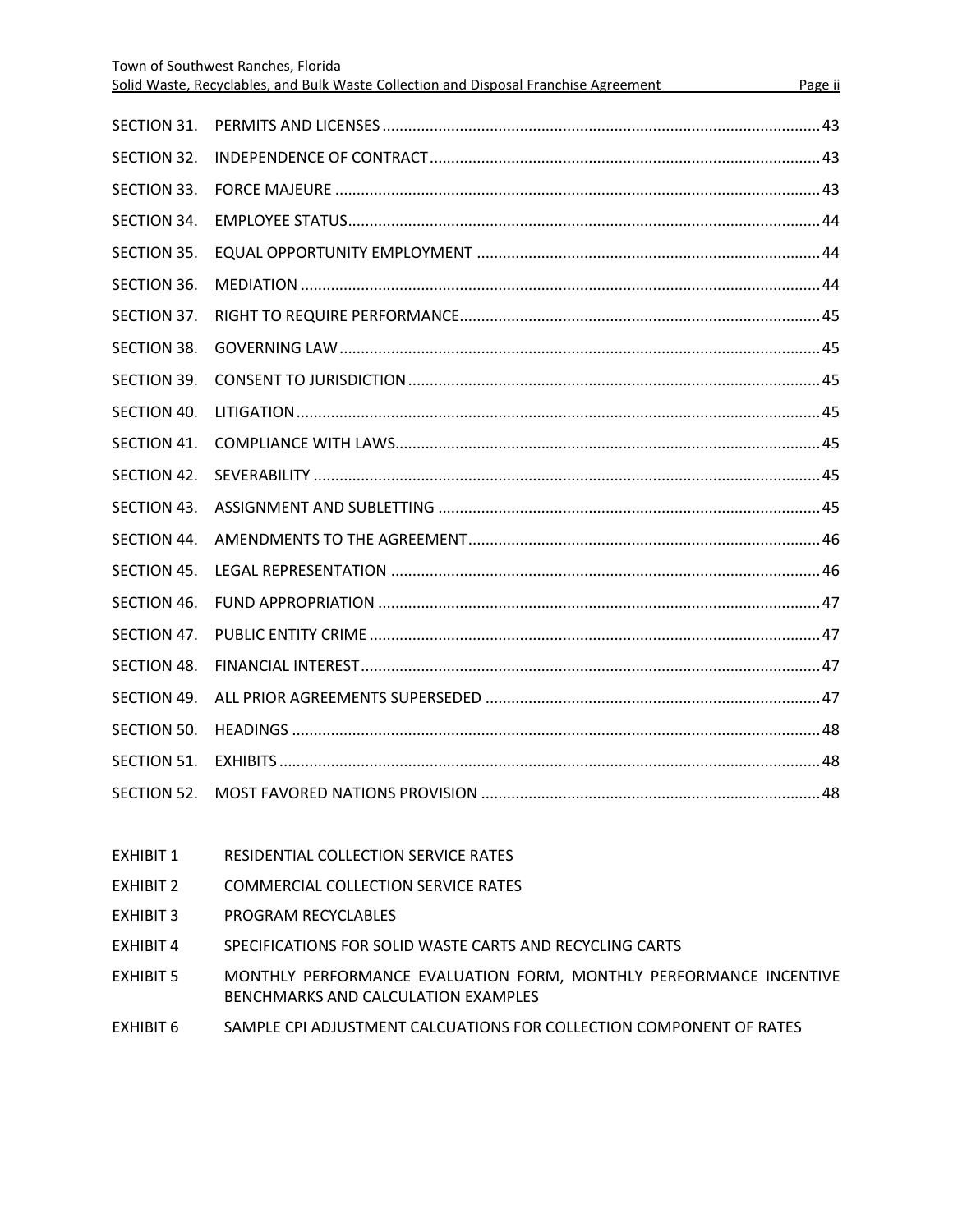# **SOLID WASTE, RECYCLABLES, AND BULK WASTE COLLECTION AND DISPOSAL FRANCHISE AGREEMENT**

# Town of Southwest Ranches, Florida

This Agreement is made and entered into this day of this Agreement is made and entered into this day of the Town of Southwest Ranches, a municipal corporation of the State of Florida, Broward County, Florida, hereinafter referred to as "Town," and **the same of the same of the same of the same of the same of the same of the same of the same of the same of the same of the same of the same of the same of the same of the same of the same of th** the State of Florida, hereinafter referred to as "Contractor."

Now, therefore, in consideration of the mutual covenants, agreements and consideration contained herein, the Town and Contractor hereby agree as hereinafter set forth:

# <span id="page-3-0"></span>SECTION 1. **EFFECTIVE DATE, COMMENCEMENT DATE, AND TERM**

A. Effective and Commencement Dates. The Effective Date of this Agreement is the date this Agreement is executed and signed by both the Town and Contractor. The Commencement Date is the date that Collection services required pursuant to this Agreement commence, or April 1, 2023, unless Town and Contractor agree to commence sooner.

B. Initial Term. The term of this Agreement shall be for a seven and a half (7.5) year period beginning on the Commencement Date, April 1, 2023, and terminating September 30, 2030.

C. Renewal Option. At the option of the Town and with the concurrence of the Contractor, this Agreement may be renewed for three (3) additional one (1) year periods. The Town shall notify the Contractor of its intent to exercise this renewal option or allow the Agreement to terminate. Said notice shall be in writing and delivered at least one (1) year prior to the then applicable termination date.

# <span id="page-3-1"></span>SECTION 2. **DEFINITIONS**

The capitalized words and phrases in this Agreement are defined in this Section 2. The definitions contained in this Section 2 shall be used when interpreting this Agreement. In the event that a definition herein conflicts with a similar definition in a federal, state, or local law, the definition herein shall prevail when construing this Agreement. If the definition of a term in this Agreement is inconsistent with the definition of the same term in Section 403.703, Florida Statutes, the definition in Section 403.703, Florida Statutes, shall prevail, but only to the extent necessary to resolve the conflict between the two (2) definitions.

A. Administrator means the Town's contract administrator under this Agreement. The Administrator shall be the Town employee that is designated by the Town Administrator or his/her designee to be the Town's official representative in routine discussions with the Contractor regarding this Agreement.

B. Advertising means any written communication for the purpose of promoting a product or service. The Contractor's name and telephone number, and other information provided in the manner specified in this Agreement, is not Advertising.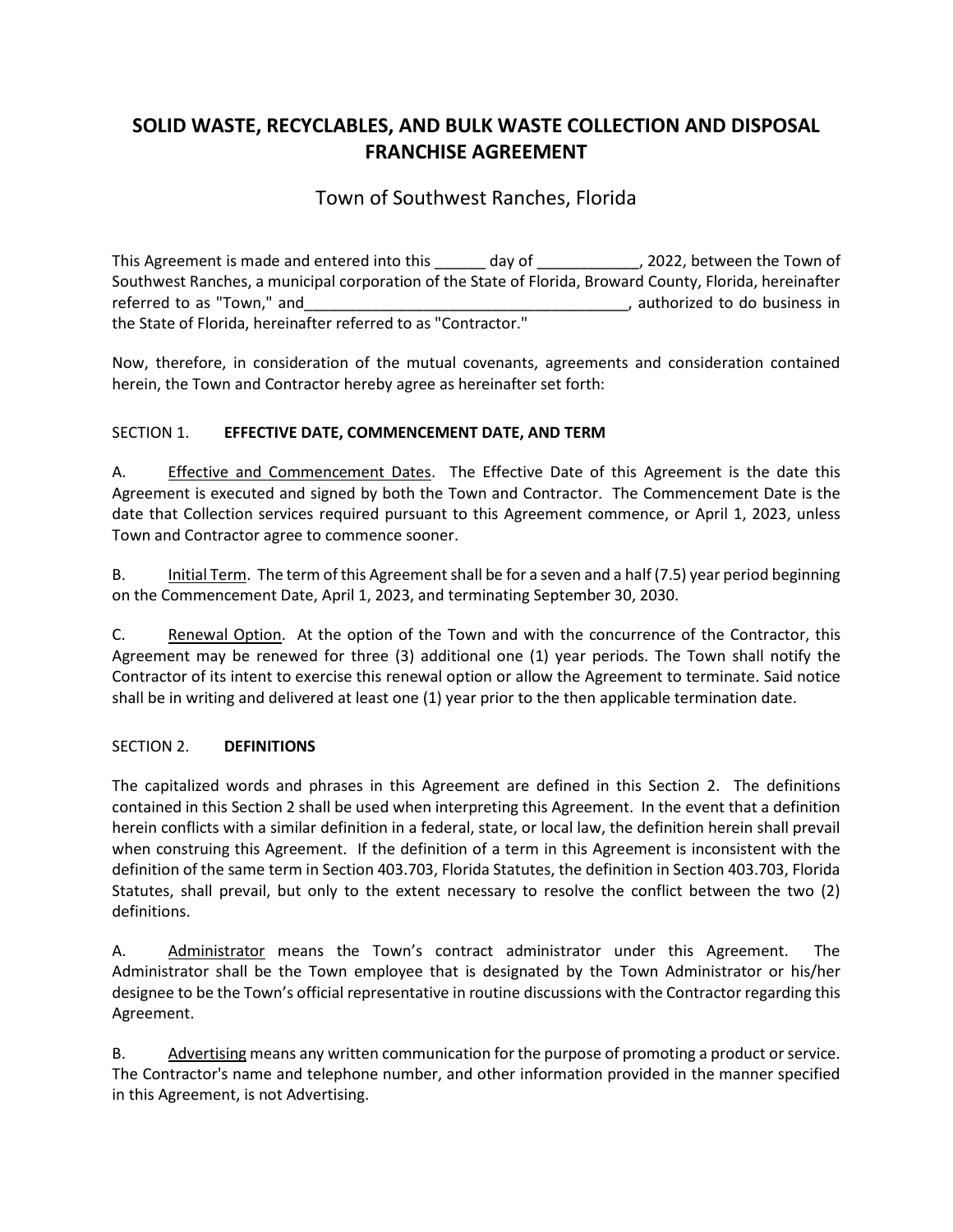C. Agreement means this Exclusive Franchise Agreement between the Town and the Contractor including all attachments and amendments thereto, between the Town and the Contractor, governing the provision of services as provided herein.

D. Applicable Law means any local, state, or federal statute, law, constitution, charter, ordinance, judgment, order, decree, permit, rule, regulation, directive, policy, standard or similar binding authority, or a judicial or administrative interpretation of any of the same, which is in effect or is enacted, adopted, promulgated, issued, or enforced by a governmental body during the term of this Agreement, and relate in any manner to the performance of the Town or Contractor under this Agreement.

E. Automated Collection Service means the Collection of Solid Waste in a Solid Waste Cart and/or the Collection of Program Recyclables in a Recycling Cart, using fully automated equipment (e.g., a sideloading Collection vehicle that is manned with a driver only) or semi-automated equipment (e.g., a rearloading Collection vehicle equipped with a hydraulic "tipper," a driver, and a crew of one or two people).

F. Biohazardous or Biomedical Waste means any waste that may cause disease or reasonably be suspected of harboring pathogenic organisms, including waste resulting from the operation of medical clinics, hospitals, and other facilities processing waste that may consist of, but are not limited to, human and animal parts, contaminated bandages, pathological specimens, hypodermic needles, sharps, contaminated clothing, and surgical gloves.

G. Bulk Trash means those wastes that may require special handling and management including, but not limited to, furniture, White Goods (refrigerator doors must be removed and have Freon-free sticker), concrete, rubble, mixed roofing materials, rock, gravel and other earthen materials, equipment, wire and cable, couches, chairs, mattresses, tables, carpets and padding, glass items (glass items must be in a rigid taped container), wood pallets, chicken coops, PVC fences, wire fences, and wood fences (cut to 4 feet sections), other materials resulting from home improvements and any and all household goods that are customary to ordinary housekeeping operations of a Residential Service Unit. Bulk Trash must be generated by the customer at the Residential Service Unit at which the Bulk Trash is placed for Collection. Bulk Trash does not include Contractor-Generated Waste or Exempt Waste.

H. Bulk Waste means the combination of Bulk Trash and Yard Trash. Bulk Waste must be generated by the customer at the Residential Service Unit at which it is placed for Collection. Bulk Waste does not include Contractor-Generated Waste or Exempt Waste.

I. Business(es) means all retail, professional, wholesale, industrial facility, or any other commercial enterprises offering goods or services to the public or other businesses, including home-based businesses pursuant to Section 559.955, Florida Statutes and any church, synagogue, or other house of worship.

J. Cart means Solid Waste Cart and/or Recycling Cart.

K. Certificate of Occupancy means a document produced by the Town certifying that a newly constructed building has been constructed in compliance with Town specifications and is suitable for use.

L. Change in Law means the adoption, promulgation, or modification of any Applicable Law after the Effective Date that directly and substantially affects the Contractor's or Town's ability to perform under this Agreement. A Change in Law does not include a change in any tax law or workers' compensation law.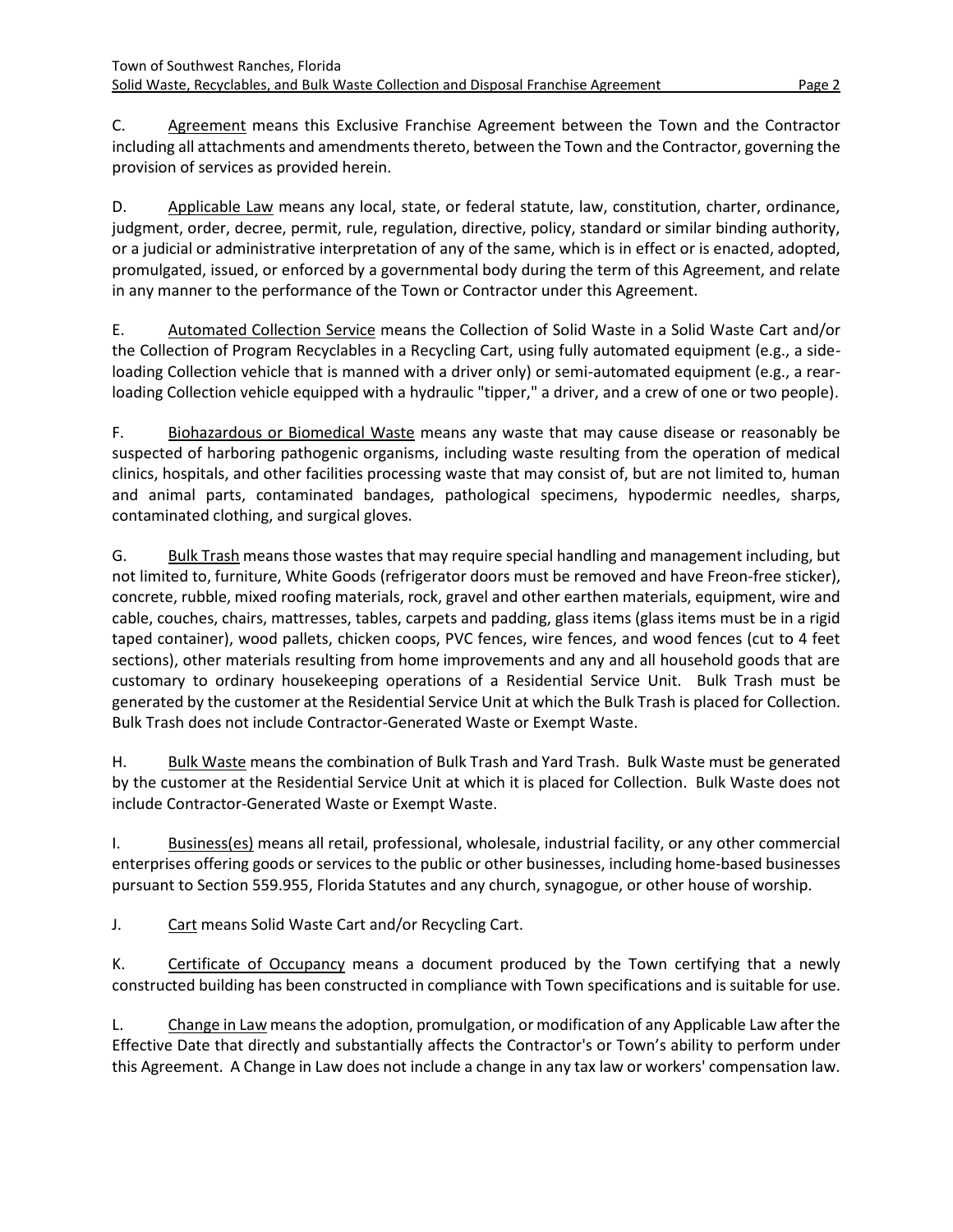M. Collection means the process whereby Solid Waste, Program Recyclables, or Bulk Waste is removed and transported to the facilities designated in this Agreement.

N. Collection Service means Residential Collection Services and Commercial Collection Services.

O. Commencement Date means the date Collection services pursuant to this Agreement commence, or April 1, 2023.

P. Commercial Collection Service means the Collection of Solid Waste from all Commercial Customers in the Service Area, with the method of service delivery being standard loose trash Dumpster service, Roll-off Container service, and Compactor services of all types, and the delivery of that Solid Waste to the Designated Disposal Facility. Commercial Collection Service does not include collection of Construction and Demolition Debris in Roll-off Containers.

Q. Commercial Customers means the Businesses that receive Collection services pursuant to this Agreement.

R. Compactor means any container that has a compaction mechanism, whether stationary or mobile.

S. Consumer Price Index or "CPI" means Consumer Price Index for All Urban Consumers (Series Title: **Garbage and trash** collection in U.S. city average, all urban consumers, seasonally adjusted; Series ID: CUSR0000SEHG02), as published by the United States Department of Labor, Bureau of Statistics, or a successor agency.

T. Construction and Demolition Debris or C&D Debris means discarded materials generally considered to be not water-soluble and nonhazardous in nature, including, but not limited to, steel, glass, brick, concrete, asphalt roofing material, pipe, gypsum wallboard, and lumber, from the construction or destruction of a structure as part of a construction or demolition project or from the renovation of a structure, and including rocks, soils, tree remains, trees, and other vegetative matter that normally results from land clearing or land development operations for a construction project. C&D Debris generated by builders or building contractors is considered Contractor-Generated Waste. C&D Debris generated by a Residential Service Unit on the Residential Service Unit's Premises is not considered Contractor-Generated Waste.

U. Container means any container intended for Collection.

V. Contaminated Recyclable Material pursuant to Section 403.706 of Florida Statute, means Program Recyclables in a Recycling Cart that contains more than 30% (by volume or weight) non-recyclable, nonrecoverable material. For the purposes of this definition only, the weight or volume of the material may be based on an estimate from a visual inspection of the material or photographs of the material.

W. Contractor means that person or entity that has obtained from the Town an Agreement to provide the services set forth herein.

X. Contractor-Generated Waste means Bulk Trash and/or Yard Trash generated by builders, building contractors, privately employed tree trimmers and tree surgeons, landscape services, lawn or yard maintenance services, and nurseries.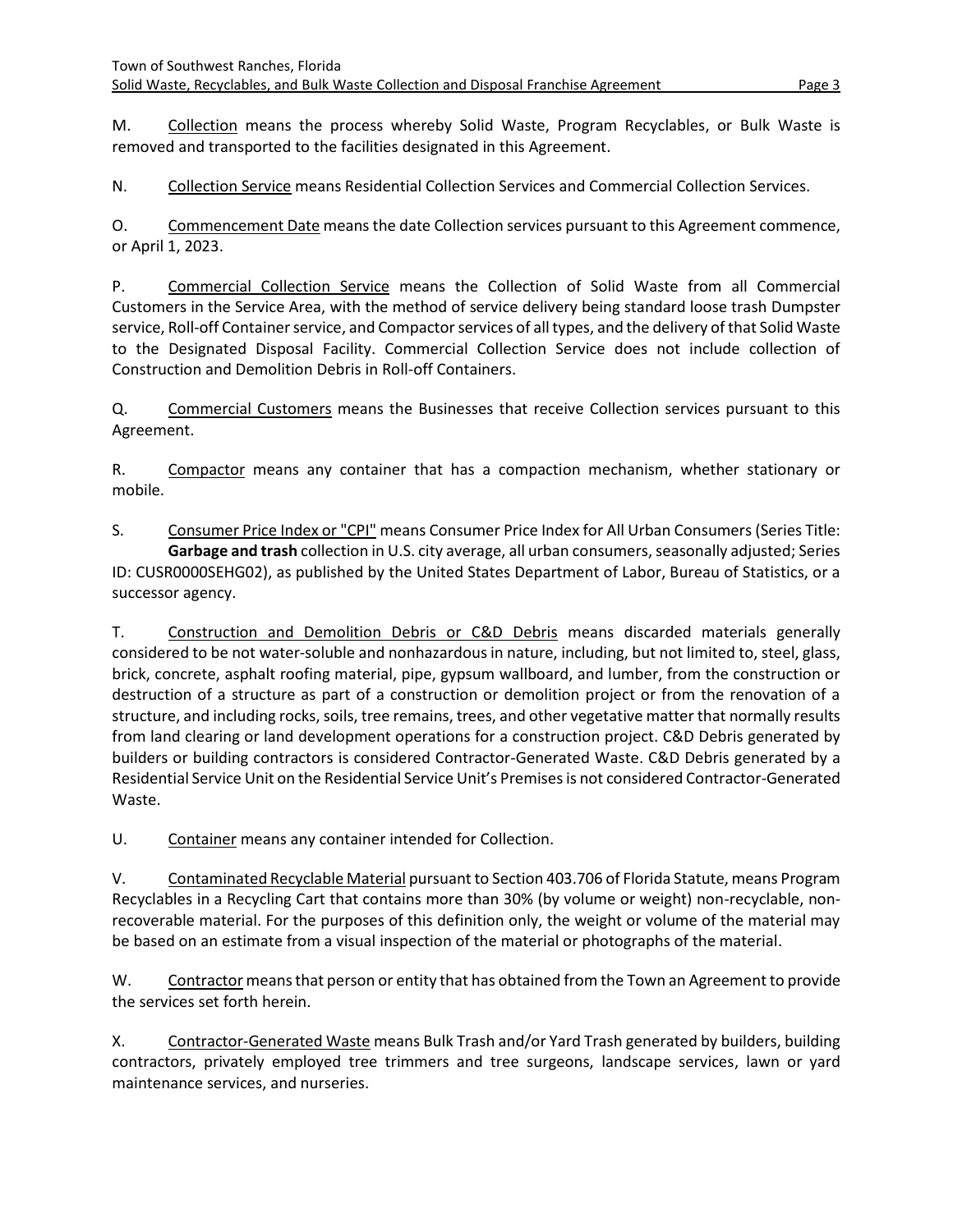Y. County means Broward County, Florida.

Z. Designated Disposal Facility means [To Be Determined] or other disposal facility approved by the Town.

AA. Designated Facilities means any facility used for transfer, disposal, or processing of materials collected pursuit to this Agreement that has been approved by the Town. This includes the Designated Disposal Facility and the Designated MRF and may include additional facilities.

BB. Designated Materials Recovery Facility or Designated MRF means the [To Be Determined] or other processing facility approved by the Town.

CC. Dumpster means any metal container, with a capacity of two (2) or more cubic yards, designed or intended to be mechanically dumped into a loader packer type garbage truck.

DD. Effective Date means the date this Agreement is executed by both the Town and Contractor.

EE. Exempt Waste means Biohazardous or Biomedical Waste, Hazardous Waste, Sludge, tree parts or lumber that is more than four (4) feet in length in its longest dimension, automobiles, automobile parts, boats, boat parts, boat trailers, internal combustion engines, lead-acid batteries, used oil and tires, those wastes under the control of the Nuclear Regulatory Council, Contractor-Generated Waste, Recyclable Materials generated and source separated by Commercial Customers, and those other materials whose size and/or weight are in excess of that allowed for Bulk Waste as defined herein.

FF. Hazardous Waste means any solid waste that is defined as a hazardous waste by the Florida Department of Environmental Protection in the State of Florida Administrative Code, or by any current or future federal, state, or local law.

GG. Holiday means a designated holiday on which the Contractor shall not be required to provide Residential Collection Service or Commercial Collection Service or to maintain office hours. For the purposes of this Agreement, Holiday shall mean Christmas Day unless additional Holidays are approved by the Administrator.

HH. Improved Property means any cleared, graded, or drained property in the Town upon which a building or structure is erected and occupied or capable of being occupied (i.e., a Certificate of Occupancy has been issued) for residential, commercial, institutional, or industrial use.

II. Initial Period means the period from April 1, 2023 through January 31, 2024.

JJ. Non-Collection Notice means a durable tag and/or sticker placed on any Container or waste that has not been Set Out for Collection by a customer in accordance with the provisions of this Agreement and, therefore, has not been collected by the Contractor.

KK. Operating Month means each calendar month from April 1, 2023 until this Agreement expires or terminates. However, the last Operating Month shall end on the day when this Agreement expires or terminates.

LL. Operating Year means a period of twelve (12) consecutive operating months, beginning on October 1 and ending on September 30 of the following year. Notwithstanding the foregoing, the First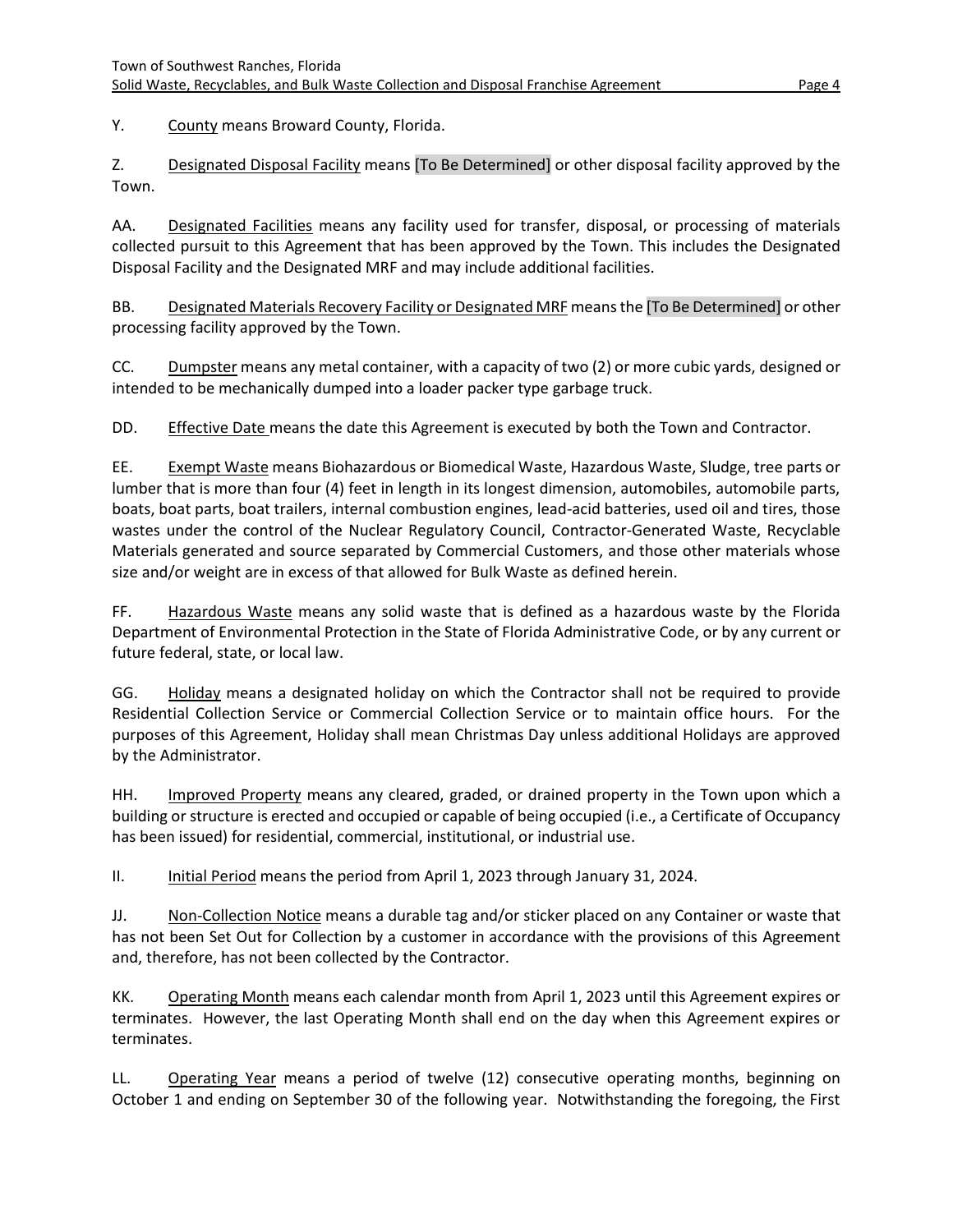Operating Year shall begin on April 1, 2023 and end on September 30, 2023, and the last Operating Year shall end on the day when this Agreement expires or terminates.

MM. Premises mean Improved Property.

NN. Program Recyclables mean the Recovered Materials that are acceptable in the Town's program as delineated in Exhibit 3, and that are separated from the Solid Waste at the location where they are generated (e.g., Residential Service Units) and then Set Out for Collection at that location.

OO. Rate(s) mean the fees and charges approved by the Town for the Contractor's Collection Services as shown in Exhibit 1 and Exhibit 2. All fees charged to the Commercial Customer shall include the 10% franchise fee remitted to the Town.

PP. Recovered Materials mean metal, paper, glass, plastic, textile, or rubber materials that have known Recycling potential, can be feasibly recycled and have been diverted and source separated or have been removed from the Solid Waste stream for sale, use or reuse as raw materials, whether or not the materials require subsequent processing or separation from each other, but does not include materials destined for any use that constitutes disposal. Recovered Materials as described above are not Solid Waste. A Recovered Material does not include any material or substance that does not fit within one of the six categories described in this definition (metal, paper, glass, plastic, textile, or rubber). Among other things, Construction and Demolition Waste is not a Recovered Material.

QQ. Recyclable Materials or Recyclables means those materials that are capable of being recycled and which would otherwise be processed or disposed of as Residential Solid Waste. Recyclable Materials include newspapers (including inserts), corrugated cardboard, mixed paper (including brown paper bags, magazines, phonebooks, junk mail, white and colored paper, shredded paper in a bag, and paperboard), aluminum cans, plastic containers and bottles marked with SPI codes 1-7, glass bottles and jars, tin, and ferrous cans, and polycoated cartons.

RR. Recycling Cart means a container that is made of heavy-duty hard plastic or other impervious material, with enclosed sides and a bottom, mounted on two wheels, equipped with a tight-fitting hinged lid, having a capacity of approximately sixty-five (65) gallons or less, and used for the automated or semiautomated Collection of Program Recyclables.

SS. Residence means any individual living unit in a single-family or multi-family structure or building of four (4) or fewer living units intended for, or capable of being utilized for, residential living. For the purposes of this Agreement, the term Residence shall include mobile homes that are located within a duly licensed mobile home park or a living unit that adjoins or is part of a building from which a duly licensed Business is conducted or operated.

TT. Residential Collection Service means the Collection of Residential Waste from all Residential Service Units in the Service Area and the delivery of such materials to the facilities designated in this Agreement.

UU. Residential Service Unit means any Residence receiving curbside Collection Service for the accumulation and set-out of Residential Waste in the Service Area.

VV. Residential Waste means Solid Waste, Bulk Waste, and Program Recyclables generated by Residential Service Units.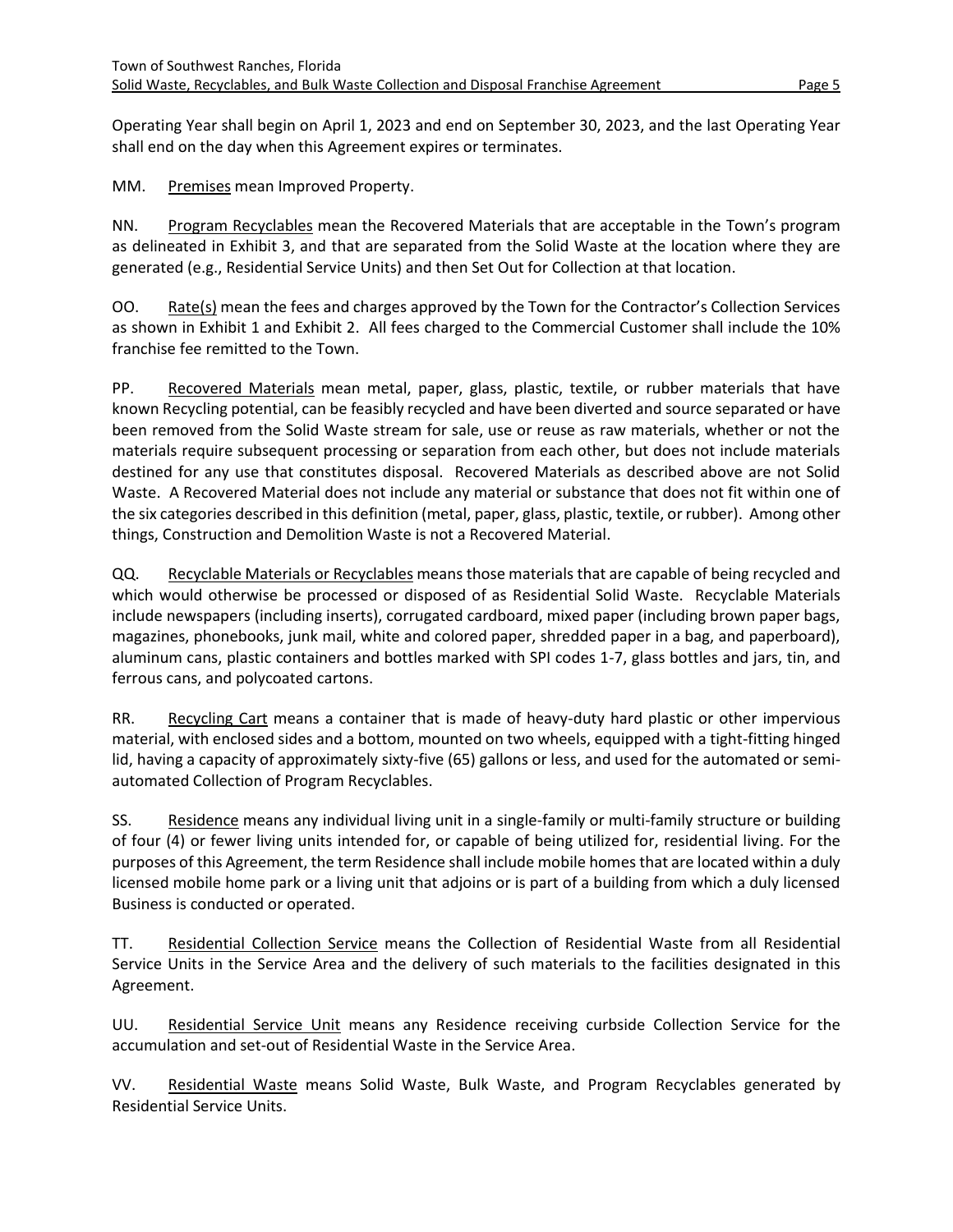WW. Retainage means the amount the Town withholds from its monthly Residential Collection Service payment to the Contractor pending completion of the Town's Monthly Performance Evaluation of the Contractor's performance as described in Section 12, below.

XX. Roll-off Container means any open-top Container of a capacity of ten (10) cubic yards or more.

YY. Service Area means the municipal limits of the Town.

ZZ. Set Out means the preparation and placement of Solid Waste, Bulk Waste and Program Recyclables for Collection at the Customer's Premises, in compliance with the requirements in this Agreement.

AAA. Sludge means the accumulated solids, residues, and precipitates generated as a result of waste treatment or processing, including wastewater treatment, water supply treatment, or operation of an air pollution control facility, and mixed liquids and solids pumped from septic tanks, grease traps, privies, or similar disposal appurtenances, or any other such waste having similar characteristics or effects.

BBB. Solid Waste means, for the purpose of this Agreement, garbage, rubbish, refuse, trash, or other similar discarded material resulting from domestic, industrial, commercial, agricultural, or governmental operations. For the purposes of this Agreement, the only things Solid Waste excludes are Program Recyclables, Exempt Waste, and Residential Bulk Waste.

CCC. Solid Waste Cart means a Solid Waste container that is made with heavy-duty hard plastic or other impervious material, with an enclosed bottom and sides, mounted on two wheels, equipped with a tightfitting hinged lid, having a capacity of approximately ninety-six (96) gallons or less, and used for the automated or semi-automated Collection of Solid Waste.

DDD. Town means the Town of Southwest Ranches, Florida.

EEE. Town Council or Council means the Town Council of the Town of Southwest Ranches, Florida.

FFF. White Goods means inoperative and discarded refrigerators, ranges, water heaters, freezers, and other similar domestic appliances. White Goods must be generated by the customer at the Residential Service Unit at which the White Goods are placed for Collection.

GGG. Work Day means any day, Monday through Saturday, which is not a Holiday as set forth in this Agreement.

HHH. Yard Trash means any vegetative matter resulting from normal yard and landscaping maintenance, including but not limited to tree trimmings, branches, palm fronds, and root balls. No single item can exceed four (4) feet in length or weigh more than 100 pounds. Yard Trash must be generated by the customer at the Residential Service Unit at which the Yard Trash is placed for Collection. Yard Trash includes Christmas trees but does not include Contractor-Generated Waste or Exempt Waste.

# <span id="page-8-0"></span>SECTION 3. **GENERAL DESCRIPTION OF CONTRACTOR'S SERVICES**

A. Exclusive Agreement. The Contractor is herein granted an exclusive Agreement to provide Residential Collection Service and Commercial Collection Service within the Town. The Contractor is not granted the exclusive right to collect C&D Debris or Recyclable Materials generated by Commercial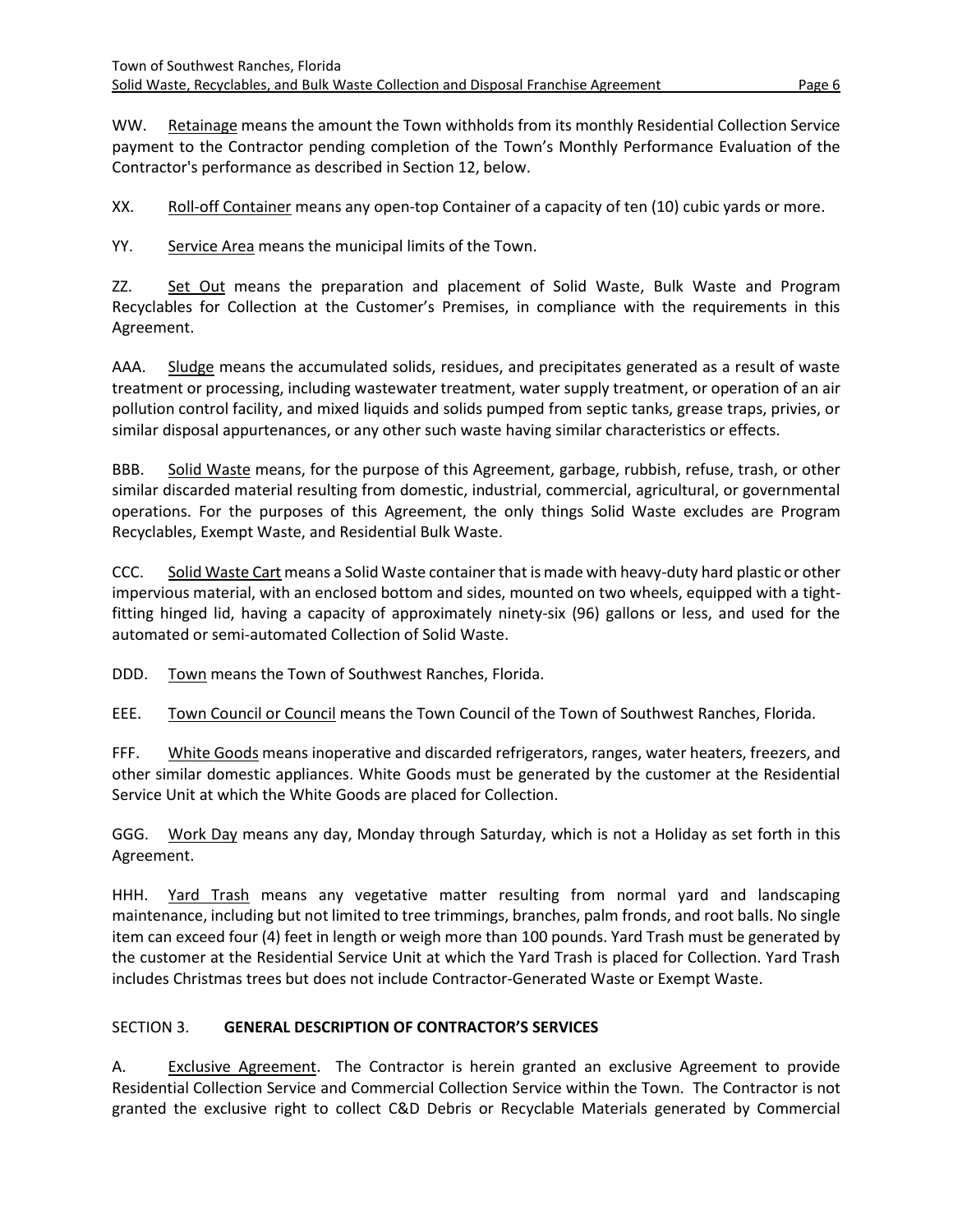Customers. Roll-off Container Collection services for Construction and Demolition Debris are not being awarded exclusively to the Contractor. The Contractor may provide C&D Debris Roll-off Container services or Commercial Customer Recyclable Materials Collection at competitive rates that shall not be controlled by this Agreement.

B. Description of the Service Area. The Service Area includes all of the land located within the incorporated area of the Town. The boundaries of the Service Area may be adjusted if lands are added to or removed from the Service Area after the Effective Date. In instances where unincorporated areas are annexed by the Town, the rights of the Contractor will be revised in accordance with Section 171.062, Florida Statutes.

C. Services to be Provided. The Contractor shall provide Residential Collection Service to all Residential Service Units within the Service Area and Commercial Collection Service to all Commercial Customers within the Service Area. The Contractor shall transport and deliver all Solid Waste, Program Recyclables, and Bulk Waste collected pursuant to this Agreement to the facilities designated herein. Contractor agrees and understands that the Residential Bulk Waste is not required to be containerized in cans or plastic bags. Contractor further agrees and understands that Contractor is responsible for collecting any Residential Waste that has spilled or is no longer containerized unless such spillage is clearly not caused by the Contractor or an employee of the Contractor.

D. Exempt Waste. The Contractor shall not be required to collect or dispose of Exempt Waste but may offer such services. All such collection and disposal of Exempt Waste are not regulated under this Agreement, but if provided by the Contractor shall be in strict compliance with all federal, state, and local laws and regulations.

E. Responsibility for Billing. The Town shall be responsible for the billing and collection of payments for Residential Collection Service. The Contractor shall be responsible for the billing and collection of payments for providing and servicing extra Solid Waste Carts, Special Collection Services requested and provided to Residential Service Units as outlined in Section 5.D of this Agreement, and Commercial Collection Service.

F. Payment for Disposal or Processing. The Contractor shall be responsible for making payment to the Designated Disposal Facility for the disposal of all Solid Waste collected pursuant to this Agreement and to the Designated MRF for the processing of all Program Recyclables collected pursuant to this Agreement.

# <span id="page-9-0"></span>SECTION 4. **TRANSITION IN SERVICE**

A. Transition Prior to Commencement Date of Service. The Contractor is responsible for providing a smooth transition in services to minimize inconvenience to Residential Service Units and Commercial Customers. To accomplish this objective, the Contractor shall submit to the Administrator, prior to the Town's execution of this Agreement, a Transition Plan that provides a detailed description of how the Contractor will plan and prepare for initiating Collection services on the Commencement Date. The Transition Plan must meet the approval of the Administrator. If the Administrator does not approve any part of the Transition Plan, Contractor shall provide a revised proposed Transition Plan within five (5) Work Days of notification. At a minimum, the Contractor must address the specific performance requirements listed below in the Transition Plan and accomplish them according to deadlines specified in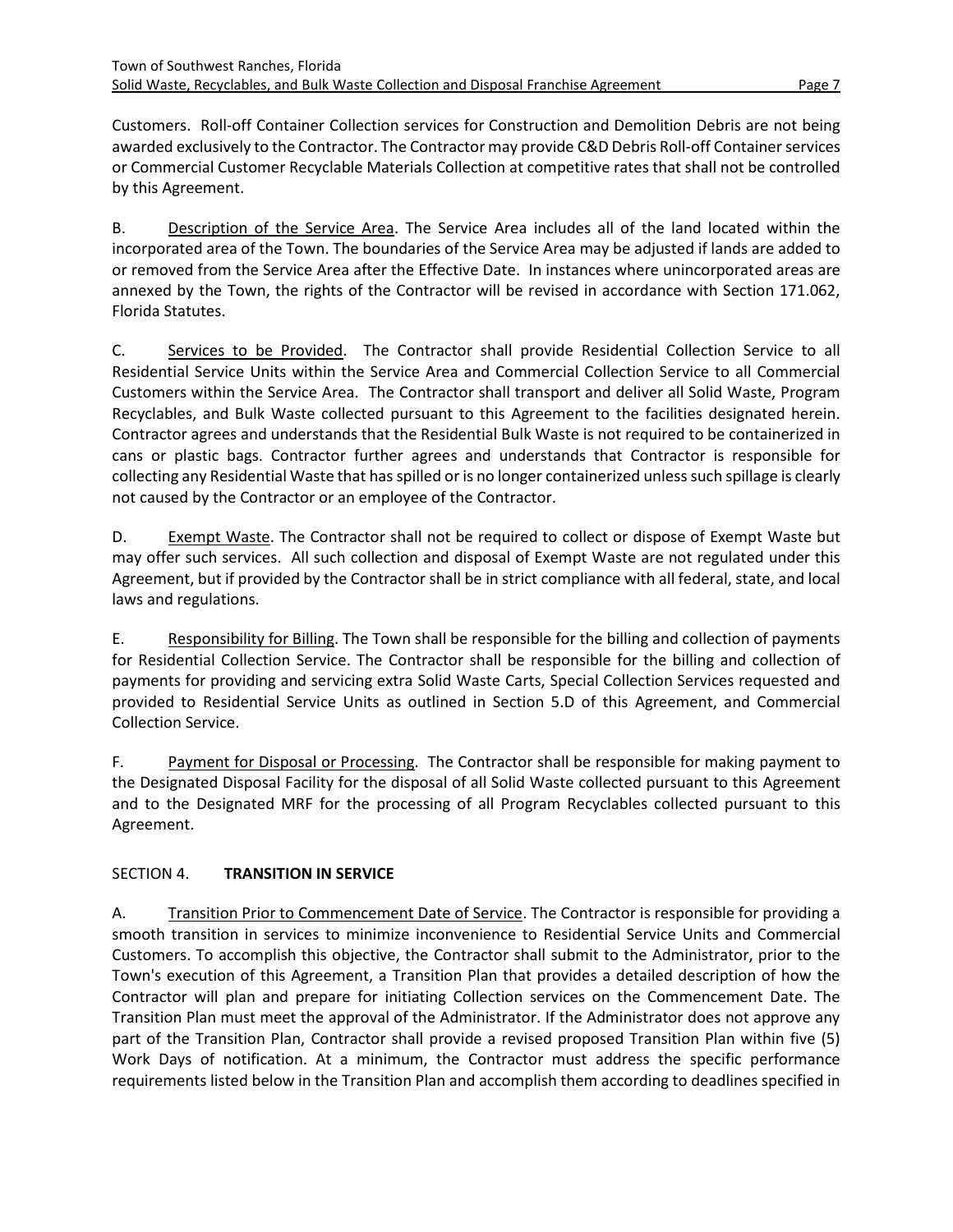the Town-approved plan. This list is not intended to identify all necessary tasks to be performed by the Contractor, but to provide a springboard for the Contractor to develop a comprehensive Transition Plan:

(1) Contact List: List of key transition personnel including, but not limited to, service transition project manager, education and outreach coordinator, and operations director (or similarly titled positions).

(2) Transition Meeting and Call Schedules: Proposed meeting and call schedules including, but not limited to, meetings with the Administrator, Town staff, and outgoing contractor leading up to the Commencement Date.

(3) Office: Schedule for setting up an office, installing local telephone number routed to the office, and training staff to begin receiving calls.

(4) Fleet: Schedule for ensuring that all vehicles are street legal (registered, insured, licensed, and tagged) and providing a vehicle/equipment list and route summary to the Administrator. For all new purchases, Contractor shall provide a list of vehicles, manufacturer, purchase order, and documentation of anticipated delivery date. This should take into account coordination between the Contractor and Administrator for difficult to serve areas of the Town that may require specialized vehicles.

(5) Cart Procurement: Schedule for purchase and manufacturing of Contractor provided Carts for Residential Collection Service including artwork approval by Town and prototype delivery. The Town retains the right to require acceptable documentation including, but not limited to, purchase orders, delivery schedules, and receipts of payment.

(6) Solid Waste Cart Deliver: Schedule for Solid Waste Cart initial deliveries to Residential Service Units including plan for receiving swap requests, initiating exchanges, and maintaining asset management database.

(7) Cart Assembly and Distribution (A&D): Schedule for Cart A&D including cart shipment dates, days and hours of operations, and completion of A&D. All Carts shall be delivered to all customers at least two (2) weeks prior to the Commencement Date. An A&D plan shall also be included two (2) weeks prior to the Commencement date identifying A&D contractor, if applicable, and contact information, staging areas, A&D route schedule, number of crews, expected number of carts delivered per crew per day, method of assigning carts to addresses, data points to be collected at time of A&D, and upload frequency of data into central A&D database. Contractor shall provide a list matching the serial number of each Cart to the specific address to which each Roll Cart has been assigned. After delivery, residents may affix their names and property address onto their assigned Roll Cart.

(8) Solid Waste Cart Swaps: Schedule for Solid Waste Cart swaps, including plan for receiving swap requests, initiating exchanges, and maintaining asset management database.

(9) Education and Outreach: Schedule for developing, producing, and delivering the following education and outreach materials: video for placement on Town website, two flyers, postcard mailer, door hanger, magnet, and information packet to be attached to Carts when delivered to Residential Service Units. All education and outreach material are subject to approval by the Administrator prior to production and distribution.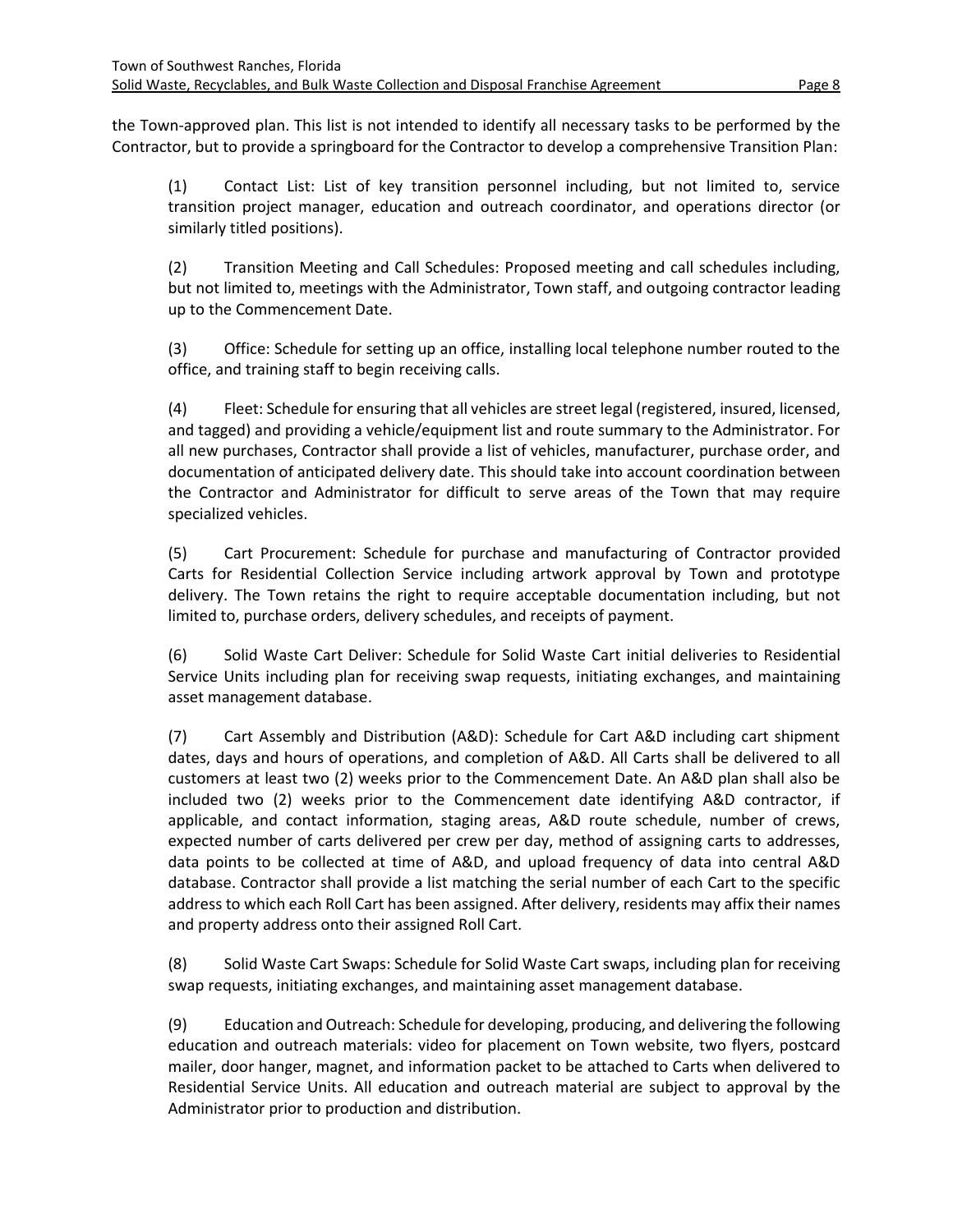(10) Staffing and Training: Schedule for obtaining necessary labor and training staff on equipment and routes as well as specific Collection requirements of this Agreement for consistency of quality service to Residential Service Units.

(11) Swap out of commercial Containers owned by outgoing contractor.

(12) Routing: Schedule for developing Solid Waste, Program Recyclables, and Bulk Waste routes, identifying obstacles such as low trees and overhead wires, and conducting dry-runs of collection routes.

(13) If requested by the Administrator, the Transition Plan shall include the manufacturer's specification sheets for the Containers provided by the Contractor under this Agreement.

(14) The Transition Plan shall identify the mechanism (e.g., RFID) by which the Contractor will track and provide the Administrator with certain Customer data, such as Set Out rates, and other metrics agreed upon by the Contractor and Administrator as part of the Transition Plan.

(15) Reporting: The Transition Plan shall identify the Customer data required to be tracked and reported to the Administrator throughout the term of this Agreement. Contractor and Administrator shall meet to discuss and agree upon the metrics to be tracked and reported prior to the Commencement Date.

# B. Transition Prior to Expiration of this Agreement.

(1) Should the Town choose not to exercise the renewal option of this Agreement, or should no renewal options remain, the Town anticipates awarding a new agreement at least six (6) months prior to the expiration of this Agreement or any subsequent renewals. In the event a new agreement has not been awarded within such time frame, the Contractor agrees to provide service to the Town for up to an additional one hundred and eighty (180) day period beyond the expiration of the Agreement, provided the Town requests said services, in writing, at such time. The service rates for this additional period will be adjusted as they normally would on October 1 as specified in Sections 12 and 13 of this Agreement.

(2) At the expiration of this Agreement, the Contractor shall work with the Town and the newly selected hauler to ensure a smooth transition period with no interruption of service, including, but not limited to, compliance with the following performance requirements:

(a) Six (6) months prior to Agreement expiration, provide the Administrator with a Commercial Container inventory, in a format acceptable to the Town, which includes for each Container its location (street address), capacity, identification number, collection frequency, customer name, and customer contact information.

(b) Attend coordination meetings with the Town and newly selected hauler, as requested.

(c) Work with the newly selected hauler to develop a mutually agreeable schedule for removal of Contractor-owned Containers and placement of newly selected hauler's containers. The schedule shall ensure no interruption in solid waste services.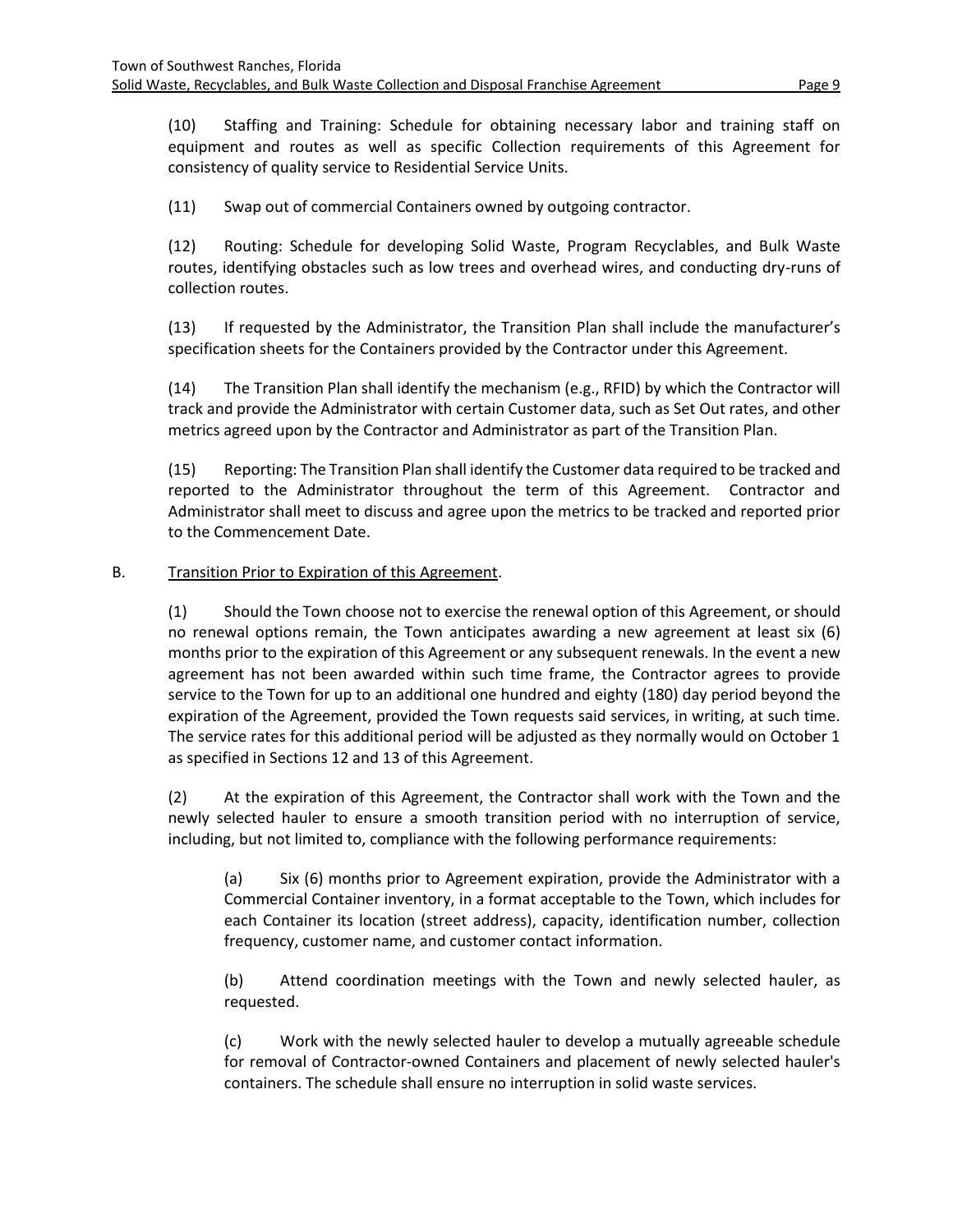(d) Allow the newly selected hauler to purchase or rent for up to ninety (90) days, Contractor-owned Containers from the Contractor. The purchase price and/or rental shall be negotiated.

(3) The Town reserves the right to withhold payment to Contractor for the final month of service until Contractor has complied with all requirements of this Section.

#### <span id="page-12-0"></span>SECTION 5. **RESIDENTIAL COLLECTION SERVICE**

#### A. Residential Solid Waste Collection.

(1) The Contractor shall provide Residential Solid Waste Collection using Automated Collection Service to all Residential Service Units in the Service Area two (2) times per week with not less than forty-eight (48) hours or more than seventy-two (72) hours between regularly scheduled pickup days, *[alternate: one (1) time per week]* with the exception of Holidays as set forth herein. To the greatest extent possible, Contractor shall maintain the existing Collection schedule, unless a modification is approved by the Administrator.

(2) All Residential Solid Waste shall be properly containerized in Solid Waste Carts. All Solid Waste is to be placed in Contractor-provided Solid Waste Carts. Residential Service Units may request the Contractor to provide and service additional Solid Waste Carts as specified in Section 6.A(4) of this Agreement.

(3) Hours: Residential Collection Service shall be provided commencing no earlier than 7:00 a.m. and terminating no later than 7:00 p.m. The hours and days of Collection may be extended due to extraordinary circumstances or conditions, with the prior written consent of the Administrator.

#### B. Residential Bulk Waste Collection.

(1) The Contractor shall provide Residential Bulk Waste Collection, consisting of Yard Trash and Bulk Trash, to all Residential Service Units in the Service Area every other week. Collection is limited to twelve (12) cubic yards per Set Out. In a few locations where space is limited (such as cul- de-sacs and adjacent to canals), one or more Residential Service Units may combine their Bulk Waste into a single large pile. The Town will work with the residents and Contractor to identify these locations and the amount of residential Bulk Waste allowed at these locations.

(2) In the event that Bulk Waste exceeds the twelve (12) cubic yard limit, the Contractor will treat this as a Special Collection Service in accordance with Section 5.D(4).

(3) The Contractor may collect Bulk Trash and Yard Trash in the same vehicle or in separate vehicles but shall collect such material in such a way that Yard Trash can be separated for recycling. Residents are asked to place non-containerized Yard Trash separate from Bulk Trash into an unobstructed pile so as to permit the Contractor to collect such Yard Trash with a grapple or clam truck, although at times hand collection, or an alternative method of collection, may be required. Collection of Yard Trash shall be on the same Collection day as Collection of Bulk Trash.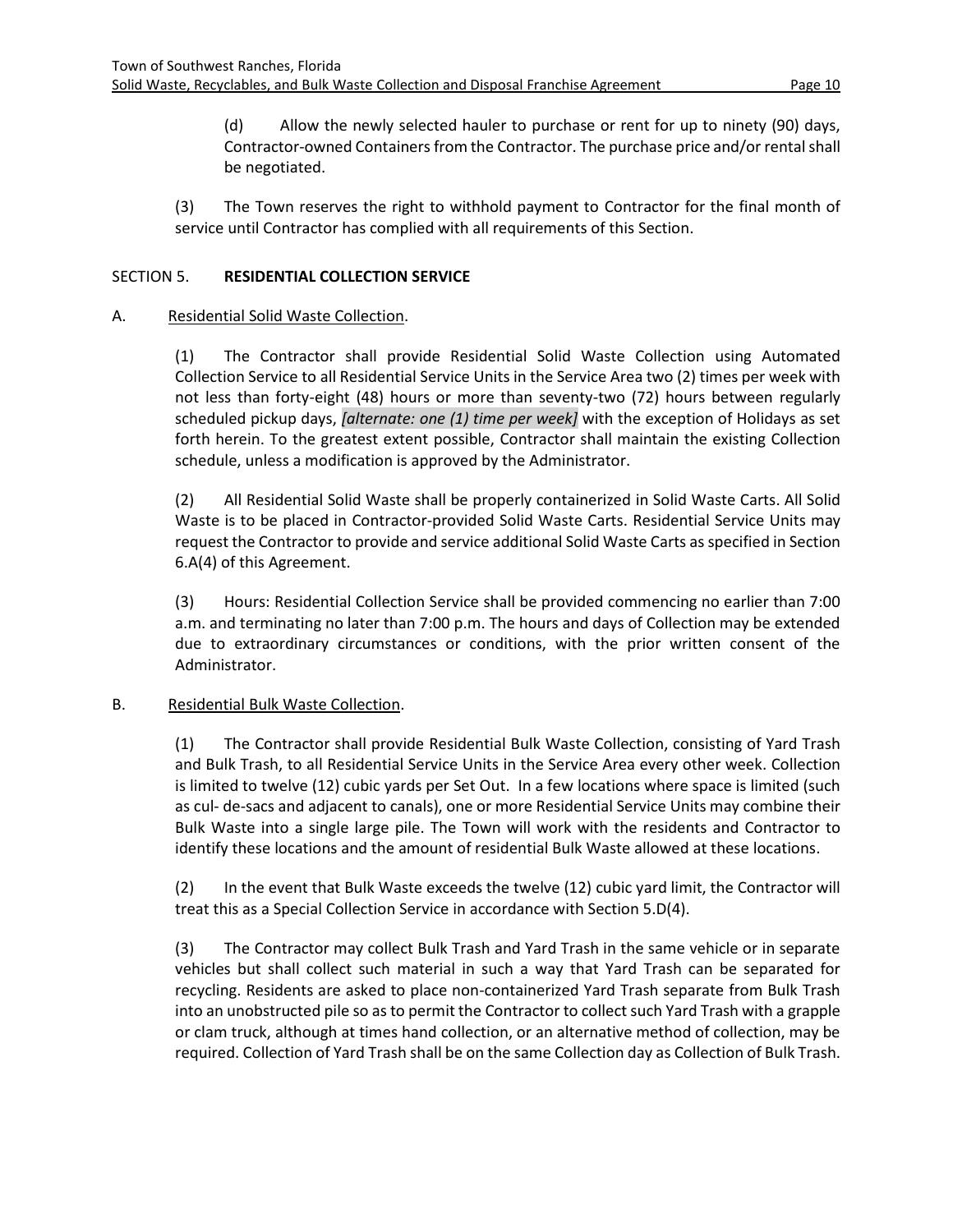(4) The Contractorshall collect White Goods so that they can be recycled. Residents are asked to place White Goods adjacent to other Bulk Trash but separate so as not to be obstructed. Even if residents fail to separate their White Goods, Contractor shall still utilize its best efforts to recycle comingled White Goods collected.

(5) The Contractor shall promptly restore the soil and grade at any location where the Contractor's Collection creates a depression that is six (6) inches or more below the surrounding grade (e.g., when collecting with a grapple/knuckle-boom). The Contractor shall fill such depressions and restore the grade to match the surrounding area. The Contractor also shall replace any sod that was removed or killed by the Contractor's actions.

#### C. Residential Program Recyclables Collection.

(1) The Contractorshall provide Residential Program Recyclables Collection using Automated Collection Service to all Residential Service Units in the Service Area. This service shall be provided once every week *[alternate: once every other week]* on a scheduled route basis.

(2) Program Recyclables shall be collected in a single stream, meaning that paper and commingled containers may be placed in the same Recycling Cart. All Program Recyclables are to be placed in Recycling Carts. Residential Service Units may request the Contractor to provide and service additional Recycling Carts as specified in Section 5.B(3) of this Agreement.

(3) Upon thirty (30) days written notice to the Contractor, the Town may add or delete the types of items included as Program Recyclables. The addition of items shall be at no additional cost to the Town unless the Contractor can document that the addition of such items substantially impacts the cost of providing Residential Collection Service.

#### D. Residential Special Collection Services

(1) For an additional fee, Residential Service Units may request Special Collection Service from the Contractor that exceeds the base-level services outlined herein. Contractor shall be responsible for invoicing and collecting payment from Residential Service Units for Special Collection Services outlined in this Section in accordance with the fee schedule set forth in Exhibit 1. The Town is not liable for a Residential Service Unit's failure to remit payment to Contractor for any Special Collection Service provided.

(2) Solid Waste Collection on unscheduled day. Upon request by a Residential Service Unit and after approval by the Residential Service Unit of the service fee, Contractor shall collect Residential Solid Waste on an unscheduled day, provided it is one of Contractor's scheduled days within the Town. Contractor may charge the Residential Service Unit seeking an unscheduled day Residential Solid Waste Collection an additional amount not to exceed the fee schedule set forth in Exhibit 1.

(3) Collection of additional Solid Waste Cart(s) as described in Section 6.A.(4).

(4) Bulk Waste Collection on unscheduled day. Upon request by a Residential Service Unit and after approval by the Residential Service Unit of the service fee, Contractor shall collect Bulk Waste on an unscheduled day. Contractor may charge Residential Service Units seeking off-day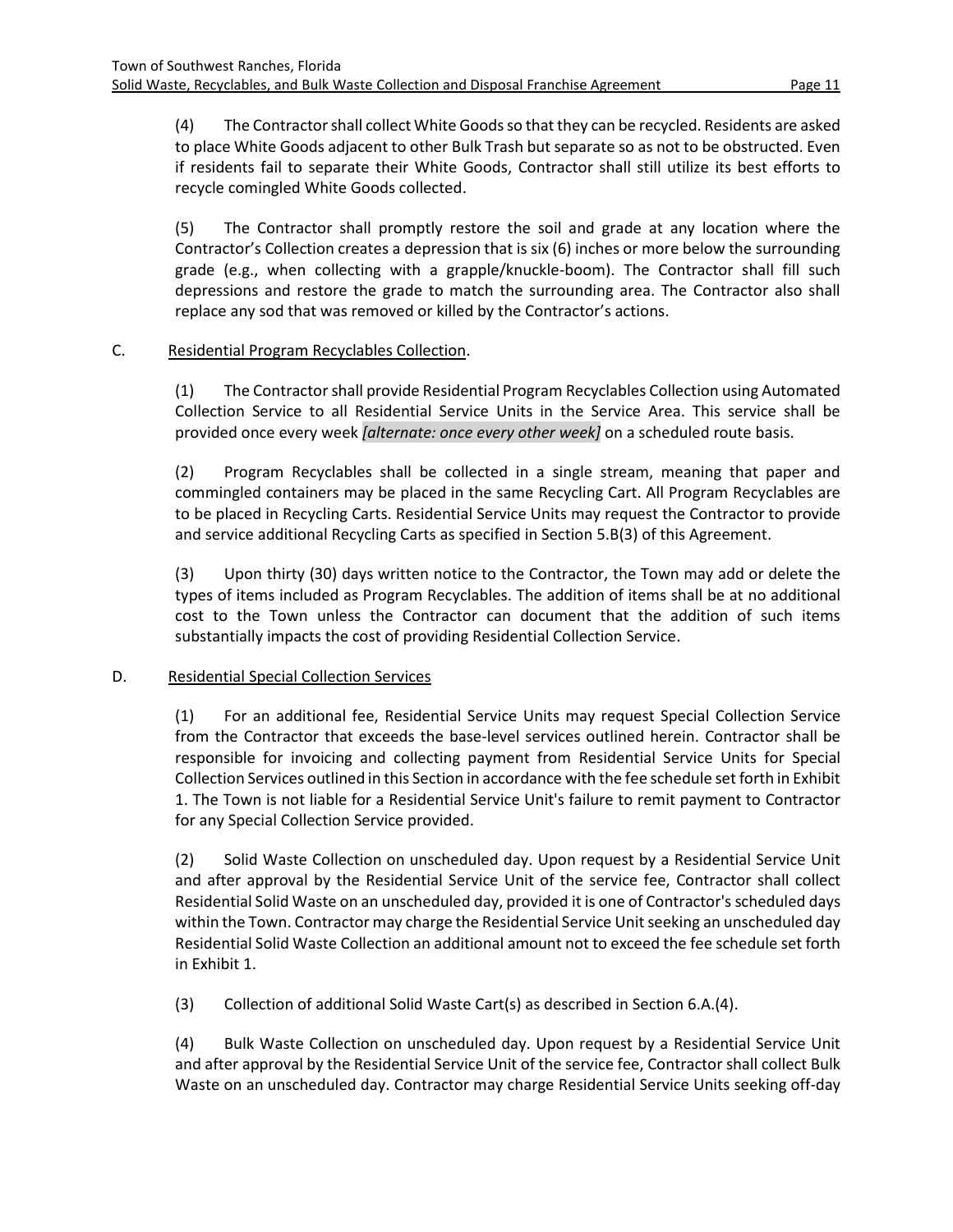Residential Bulk Waste Collection an amount not to exceed the Bulk Waste fee schedule set forth in Exhibit 1.

(5) Bulk Waste in excess of twelve (12) cubic yard limit. If a Residential Service Unit places more than twelve (12) cubic yards of Bulk Waste curbside for Collection, the Contractor shall collect all Bulk Waste and shall automatically invoice the Residential Service Unit for the amount of Bulk Waste exceeding the twelve (12) cubic yard limit in accordance with the fee schedule set forth in Exhibit 1. Contractor shall take digital photographs of the entire pile prior to Collection to document the size of the Bulk Waste pile. At a minimum, photographs should be taken from three (3) sides of the pile. If the Residential Service Unit fails to remit payment within thirty (30) calendar days, the Town shall bring the non-payment before its Special Master in accordance with its Code Enforcement procedures. If the amount owed to Contractor is collected, it shall be tendered to Contractor within thirty (30) days from the receipt of same. The Town is not responsible for any uncollected amounts.

(6) At the end of each Work Day, the Contractor shall notify the Administrator of arrangements for any Residential Service Unit Special Collection Service and any occurrences of Bulk Waste exceeding the twelve (12) cubic yard limit, whether or not the excess Bulk Waste was collected. Such notification shall include the customer name and address, service provided, amount of Bulk Waste collected, and amount not collected if applicable due to Exempt Materials, any digital photographs taken, and any amount charged to the Residential Service Unit.

E. No Mixing of Residential Waste. The Contractor shall collect Residential Solid Waste, Bulk Waste, and Program Recyclables generated in the Town separate from any Solid Waste, Bulk Waste, or Program Recyclable generated in another jurisdiction. Further, the Contractor shall not mix Program Recyclables with Solid Waste or Bulk waste during the Collection process.

F. Side or Back Door Collection. Notwithstanding any term or definition set forth in this Agreement, side or back door Collection of Residential Solid Waste and Residential Program Recyclables from a Residential Service Unit shall be required if all adult occupants residing therein are disabled and if a request for side or back door Collection has been made to, and approved by, the Administrator in the manner required by Town. The Administrator shall notify the Contractor in writing of any customers requiring side or back door Collection. No additional monies shall be due to the Contractor for the provision of side or back door Collection to disabled Residential Service Units.

G. Disabled Veterans – Currently the Town has ten residents that are 100% service connected disabled veteran status. Residents that are at 100% service connected disabled veteran status pay fifty percent (50%) of the Residential Service Unit Rate.

H. Hours. Residential Collection Service shall be provided Monday through Saturday, commencing no earlier than 7:00 a.m. and terminating no later than 7:00 p.m., with no service on Sunday. The hours and/or days of Collection may be extended due to extraordinary circumstances or conditions, with the prior consent of the Administrator.

I. Holidays. In the event a Residential Service Unit's normal Collection day falls on a Holiday, Collection shall occur on the Residential Service Unit's next regularly scheduled Collection day.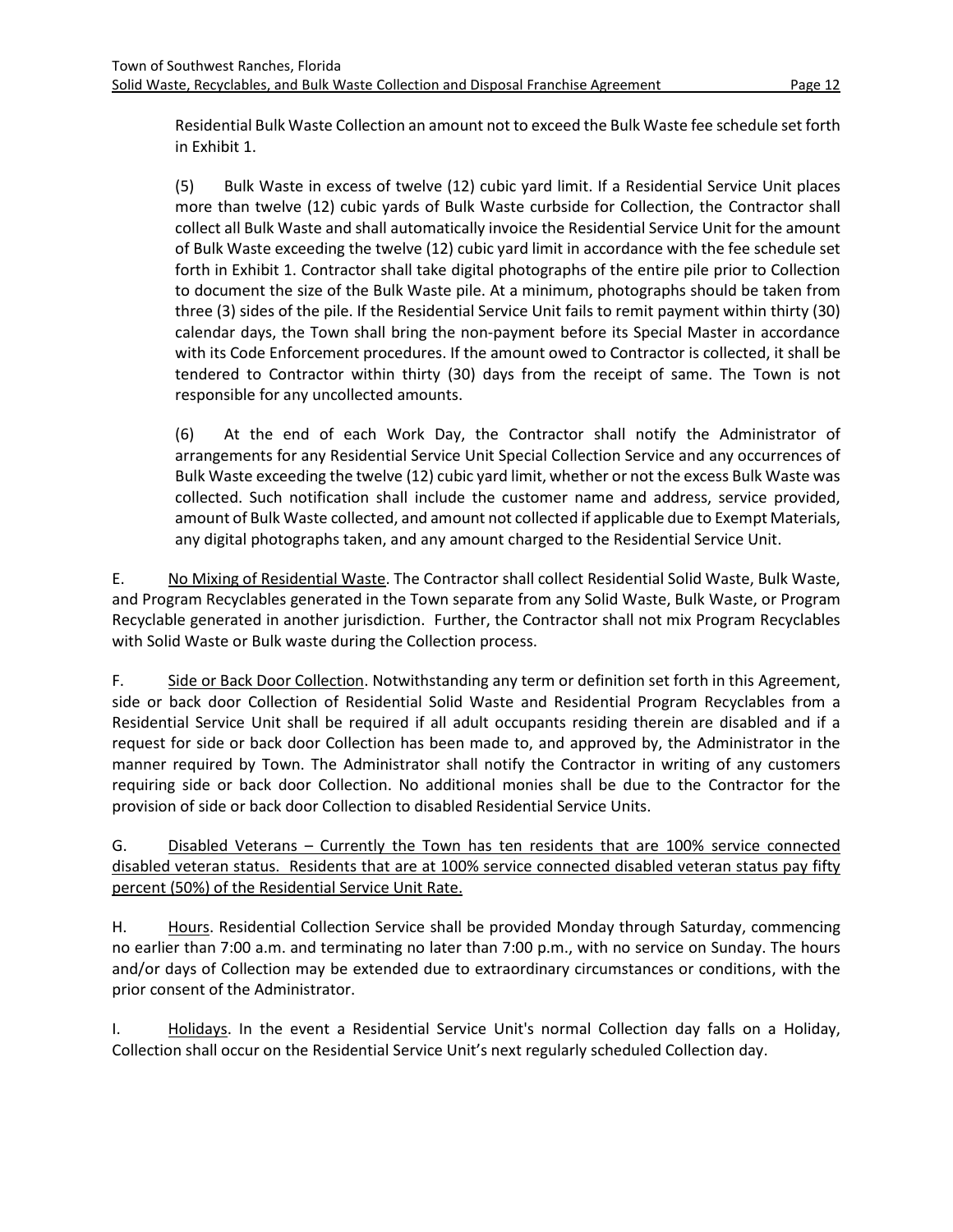J. Accessibility. All properly prepared Residential Waste shall be placed within three (3) feet of the curb, swale, paved surface of the public roadway, closest accessible roadway, or other such location agreed to by the Contractor and customer, which will provide safe and efficient accessibility to the Contractor's collection crew and vehicle. In certain instances, properly prepared Residential Waste may be placed in driveway turnout areas to avoid placing it in the traveled roadway. The Contractorshall report monthly to the Administrator all situations that prevent or hinder Collection on any premises.

# K. Manner of Collection.

(1) The Contractor shall provide Residential Collection Service with as little noise and disturbance as possible.

(2) Contractor's employees shall completely empty any Container without obstructing alleys, roadways, driveways, sidewalks, or mail boxes. Carts shall be placed in an upright position with the lid closed. Containers with unattached lids shall be placed either in an upright position with the lid set on top or in an inverted position with the lid placed underneath to help prevent the lid from flying away or if that is impractical directly behind the Container.

(3) Contractor's employees shall follow the regular walk for pedestrians while on private property. No trespassing by Contractor's employees will be permitted or crossing property to the adjoining premises unless the occupant or owner of both properties has given permission. Care shall be taken to prevent damage to property, including flowers, shrubs, and other plantings. Contractor is responsible for repairs to all damaged property.

(4) Contractor's Collection vehicles shall remain on the right-hand side of the road when providing Residential Collection Service on two-way streets. At no time shall collection crews cross to the opposite side of the street to retrieve Containers or materials that have been Set Out for Collection. In situations where it is impossible or difficult to turn around to serve a location from the right side of the vehicle, then left-side service is permitted, but only in a manner than ensures the safety of residents and collection workers and only when approved by the Administrator. At no time shall Collection workers use the riding steps when the vehicle is backing up, exceeding 10 miles per hour, or traveling more than 0.2 miles.

L. Spillage. The Contractor shall clean up any Residential Solid Waste spilled from a Container by the Contractor or its employees or Residential Bulk Waste spilled or scattered by the Contractor or its employees. Care shall be taken by Contractor's employees to prevent damage to Containers by unnecessary rough treatment.

M. Routes and Schedules. The Contractor shall provide the Administrator with schedules for all Residential Waste Collection routes and keep such information current at all times. Route and schedule information shall include the addresses that will be included each route. If any changes in the Collection routes occur, the Administrator shall be immediately notified in writing. No permanent change in routes or schedules that will alter the days of Residential Waste Collection may be made without the written consent of the Administrator. In the event a permanent change in routes or schedules that will alter the days of Residential Service Unit Collection Service is approved by the Administrator, the Contractor shall immediately notify the affected Residential Service Units, in writing or other manner as approved by the Administrator, not less than two (2) weeks prior to the change.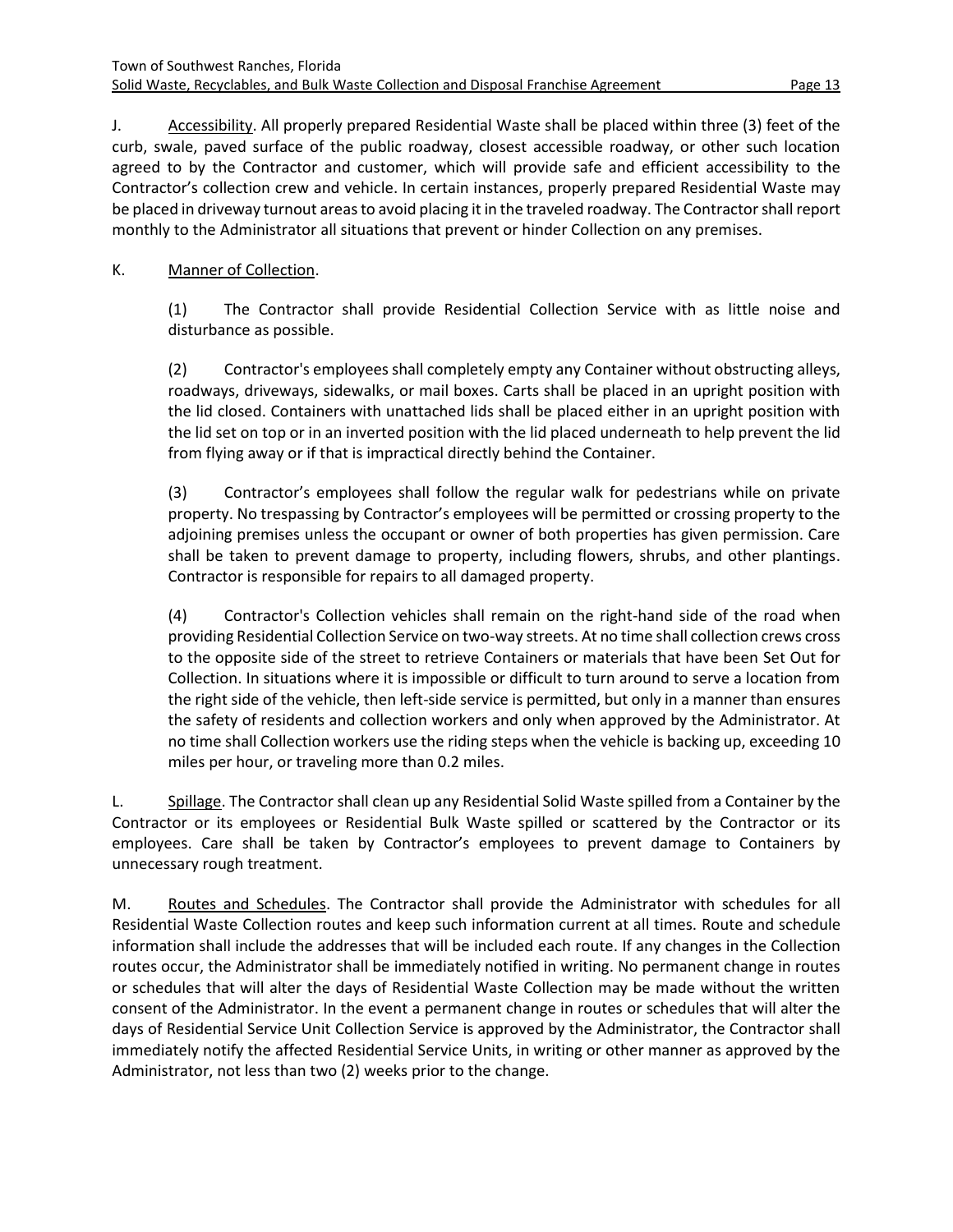#### <span id="page-16-0"></span>SECTION 6. **RESIDENTIAL COLLECTION CONTAINERS**

# A. Purchase and Distribution of Solid Waste Carts.

(1) Contractor shall deliver one (1) Solid Waste Cart to each Residential Service Unit within the Service Area. After the roll-out, Contractor shall deliver Solid Waste Carts within five (5) Work Days of notification of a new Residential Service Unit. Carts must meet the technical specifications provided in Exhibit 4 and be approved by the Administrator. Carts shall be delivered with information attached pursuant to Section 11.D.

(2) The standard Solid Waste Cart shall be ninety-five (95) gallons or similar in size. However, Contractor shall make sixty-five (65) gallon (or similar in size) Solid Waste Carts available upon request by a Residential Service Unit. Prior to assembly and distribution of Solid Waste Carts, Contractor may conduct a survey of Residential Service Units to determine which size Solid Waste Cart they prefer. If Contractor plans to conduct such a survey, the details of such survey shall be included in the Transition Plan and the survey and method of collection of survey data must be approved by the Town in advance of its distribution.

(3) Upon request by a Residential Service Unit, Contractor shall exchange a Solid Waste Cart with an alternatively sized Cart within five (5) Work Days of request for such exchange by the customer or Town. Contractor shall provide one (1) Solid Waste Cart exchange per Residential Service Unit during the initial Agreement term at no charge to the customer or the Town. Should a Residential Service Unit request additional exchanges, Contractor may charge the Residential Service Unit no more than fifty dollars (\$50) per Cart that is exchanged. Contractor shall track and report exchanges in the asset management database specified in Subsection E below.

(4) Upon request by a Residential Service Unit, Contractor shall provide more than one (1) Solid Waste Cart to accommodate extra materials. Contractorshall charge Residential Service Unit for each extra Solid Waste Cart in accordance with Exhibit 1. Contractor shall provide additional Solid Waste Carts within five (5) Work Days of request by a Residential Service Unit or the Town. Contractor shall record all extra Solid Waste Carts delivered to Residential Service Units in the asset management database and report them monthly to the Administrator. In the event that a Residential Service Unit desires the Collection of the extra Solid Waste Cart(s), Contractor shall issue an annual invoice for the Collection that shall be paid directly by the Residential Service Unit to Contractor in accordance with the Rate schedule provided in Exhibit 1. Such annual invoice shall be prorated based upon the 1st day of the month that Collection of the additional Cart(s) commences, and it shall be based upon a calendar year, Contractor shall send all renewal invoices to Residential Service Units in December of each calendar year.

(5) Contractor shall not be required to collect any extra Solid Waste Cart(s) unless it has been paid to collect same. Residential Service Unit may cancel its extra Solid Waste Cart(s) Collection at any time, but such cancellation shall only go into effect the next calendar year. Residential Service Units who cancel their extra Collection shall not receive a proration for services, nor shall they be able to seek a credit for failure to utilize this service. The Town is not liable or responsible for any payment to Contractor for the failure of payment by a Residential Service Unit, or for Contractor's collection of such extra waste.

#### B. Purchase and Distribution of Recycling Carts.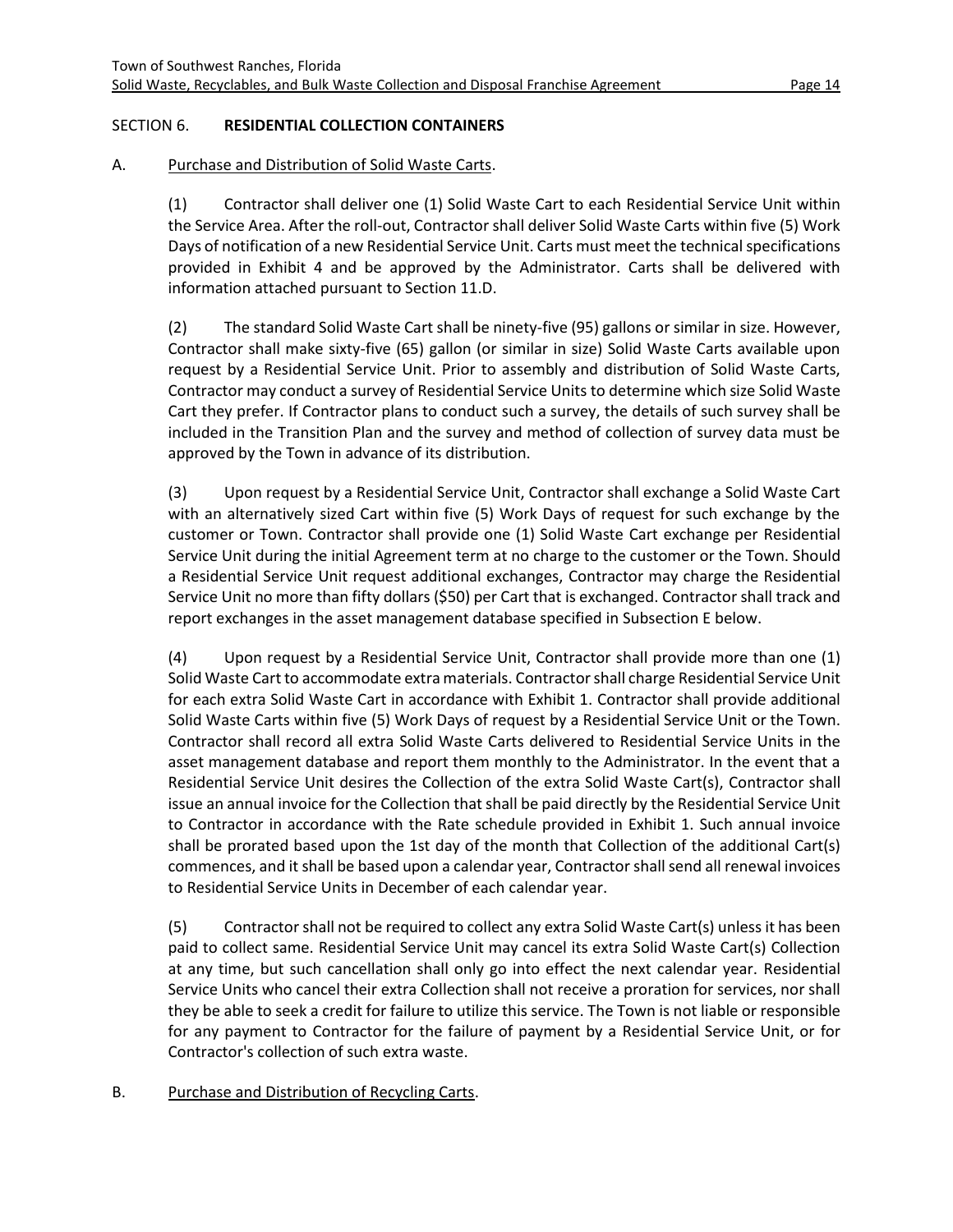(1) Residential Service Units shall retain Recycling Carts utilized during the previous collection contract. Prior to the Commencement Date, the Contractor shall ensure that all Residential Service Units are provided a Recycling Cart. Recycling Carts shall be of a similar size (i.e., sixty five (65) gallon or similar size) and quality as those currently in use, meet the technical specifications provided in Exhibit 4, and be approved by the Administrator.

(2) Contractor shall purchase and provide Recycling Carts to all new Residential Service Units within five (5) Work Days of notification of a new Residential Service Unit.

(3) Upon request by a Residential Service Unit, Contractor shall provide more than one (1) Recycling Cart to accommodate extra Program Recyclables. Contractor shall charge Residential Service Unit for the extra Recycling Cart in accordance with Exhibit 1.

(4) Contractor shall provide additional Recycling Carts within five (5) Work Days of request by a Residential Service Unit or the Town. Contractor shall record all extra Recycling Carts delivered to Residential Service Units in the asset management database and report them monthly to the Administrator. Additional Recycling Carts shall be collected at no additional cost to the Residential Service Unit or the Town.

# C. Repair and Replacement of Solid Waste and Recycling Carts.

(1) Contractor shall maintain a sufficient inventory of Solid Waste and Recycling Carts to be able to deliver new or replacement Carts of the requested size within five (5) Work Days of receiving request.

(2) Contractor shall repair or replace a Cart within five (5) Work Days of receiving notice from the Town or customer of the need for repair, or if identified unserviceable by Contractor.

(3) Any Carts damaged by the Contractor, including extra Carts, shall be replaced by the Contractor, at the Contractor's expense, at no cost or inconvenience to the Residential Service Unit.

(4) The cost of replacing Carts due to loss, theft (without a documented police report), or destruction through no fault of the Contractor shall be charged by the Contractor to the Residential Service Unit for an amount not to exceed the Rate schedule set forth in Exhibit 1. This Rate may be adjusted by the Town if the Contractor provides sufficient documentation to demonstrate that such adjustment is warranted. This fee may be collected from the Residential Service Unit by the Contractor at the time of delivery of the Cart.

D. Minimum Specifications for Carts. The Solid Waste Carts and Recycling Carts provided by the Contractor pursuant to this Agreement shall, at a minimum, comply with the requirements set forth in Exhibit 4 (Specifications for Solid Waste Carts and Recycling Carts), unless the Town waives a requirement in writing. The Solid Waste Carts and Recycling Carts may be equipped with Radio Frequency Identification ("RFID") chips or similar technology for tracking, but RFID is not required for Carts, provided the Contractor clearly demonstrates the ability to track information relating to Set Out rates, and other information required by the Administrator, as agreed upon between the Administrator and Contractor in the Transition Plan. If RFID chips are required, the RFID chips shall be incorporated into Carts the Contractor delivers (but RFID chips do not need to be added to Recycling Carts already in the possession of Residential Service Units at the Commencement Date).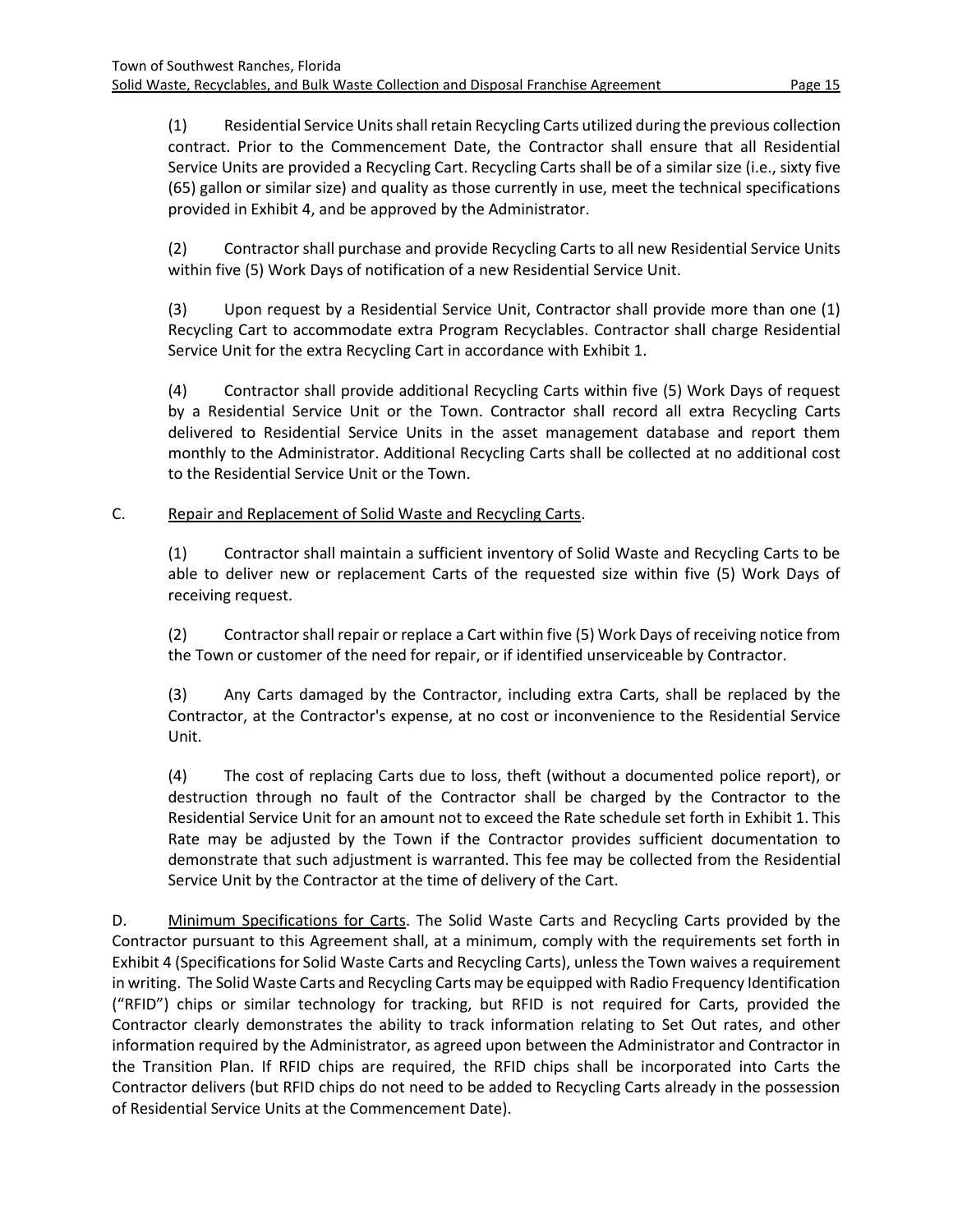#### E. Asset Management Database.

(1) The Town will provide the Contractor with a list of Residential Service Units that includes the parcel folio number, address, and number of Residential Service Units on each parcel. Contractor shall use this list to develop and maintain an asset management database through which Contractor shall be responsible for reporting and tracking the movement of all Carts used for Residential Collection Service, including deliveries, removals, exchanges, repairs, warranty recovery, and any other information necessary to manage Cart assets, subject to Town approval. The database shall also specify the route for each Residential Service Unit and shall be in a format that is searchable by the Administrator. The initial database must be populated and transmitted to the Administrator in accordance with the approved Transition Plan. All database adjustments must be made within forty-eight (48) hours of physical inventory exchange and completion of work order. If a Cart is swapped out, data for the Cart removed and the Cart replaced is to be provided. Data fields shall include, but not be limited to the following:

- (a) Work order number, date, and status
- (b) Residential Service Unit name/ID and address
- (c) Parcel folio number (as provided by the Town)

(d) For each Cart at each Residential Service Unit, the type (Solid Waste or Recycling), size, serial number, and RFID chip identifier (as applicable)

(e) Routes on which the Residential Service Unit is serviced

(2) Contractor shall provide the Administrator with an updated copy of the asset management database monthly, as well as access upon request.

F. Ownership of Roll Carts. Ownership of Carts provided by Contractor shall rest with the Contractor until expiration or termination of this Agreement, at which point ownership and warranty transfer shall rest with the Town.

# <span id="page-18-0"></span>SECTION 7. **RESIDENTIAL NON-COLLECTION PROCEDURES**

A. In the event Solid Waste contains Exempt Waste, more than twelve (12) cubic yards of Bulk Waste is placed at a Residential Service Unit for Collection, or other occurrence that would warrant legitimate non-collection by the Contractor, the Contractor shall affix a Non-Collection Notice to the Container or waste itself explaining why Collection was not made. The Contractor shall notify the Administrator of such Non-Collection Notice within twenty-four (24) hours of when the Non-Collection Notice is given.

B. Regarding the Management of Contaminated Recyclable Material, pursuant to Section 403.706 Florida Statute, the Town has adopted a definition of Contaminated Recyclable Material (see Section 2.) that is appropriate for the local community. The Contractor is not obligated to open a Recycling Cart to inspect the contents. However, if the Contractor sees Contaminated Recyclable Material in a Container, the Contractor shall (a) place a Non-Collection Notice on the Recycling Cart, (b) place a hanger or other educational materials on the Recycling Cart, and (c) leave the Contaminated Recyclable Material in the Recycling Cart at Curbside when practical. These actions constitute the education and enforcement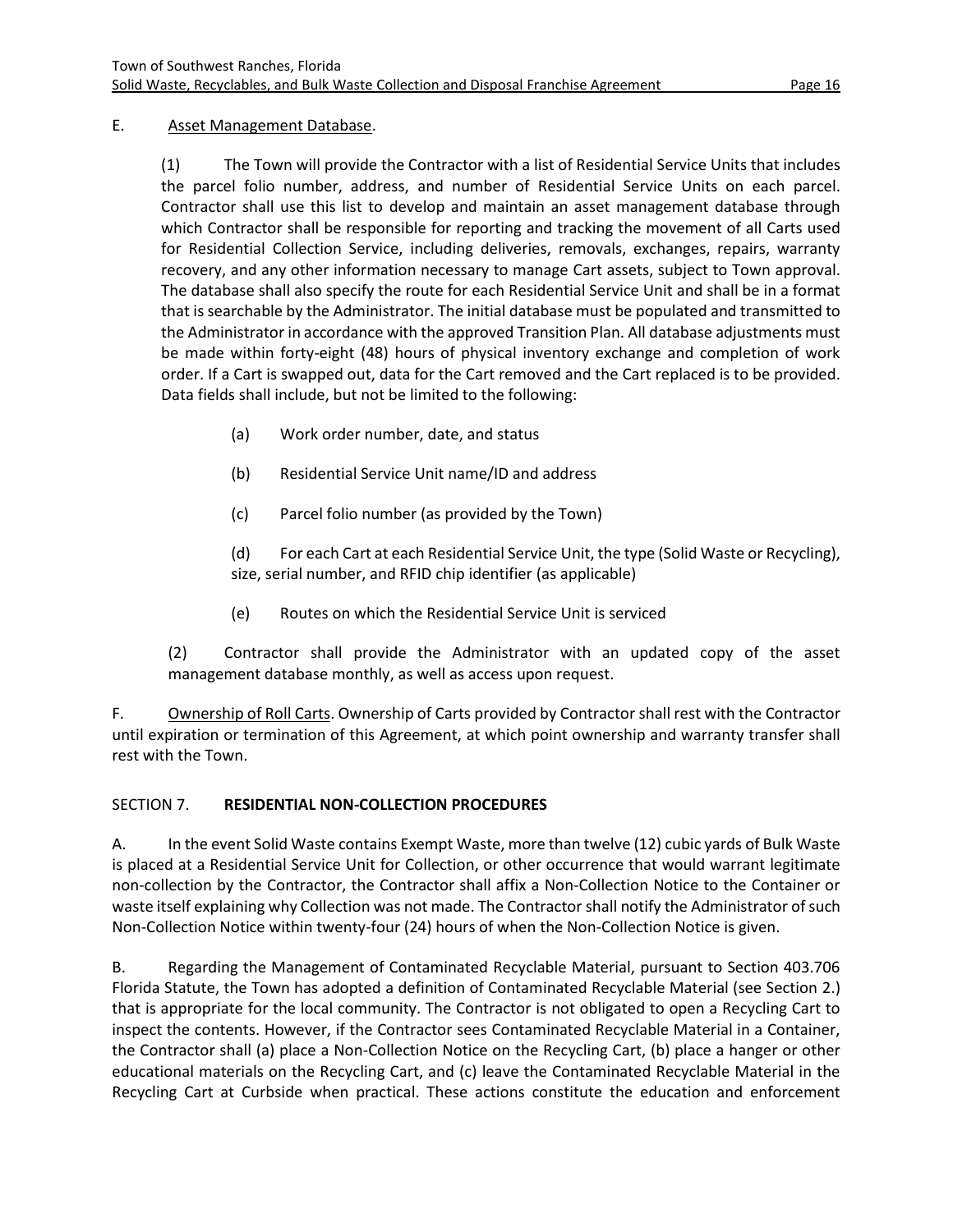measures that the Contractor is responsible for implementing when providing Collection Services and is the Contractor's remedy when the Contractor discovers Contaminated Recyclable Materials in a Recycling Cart. The Town is responsible for implementing educational and enforcement programs in coordination with the Agreement as described in Section 11.D., and as the Town deems appropriate in light of its funding and other constraints, thus promoting proper recycling techniques. The Contractor shall notify the Administrator of such Non-Collection Notice at the end of each Work Day when the Non-Collection Notice is given.

C. The design and content of all Non-Collection Notices must be approved by the Administrator and the cost of printing and delivery of said notices shall be paid for by the Contractor.

D. By the end of each Work Day or in no event later than 9:00 a.m. the next Work Day, the Contractor shall electronically transmit to the Administrator a list of all Residential Service Units at which Collection was not made that Work Day. This list shall include the reasons for the non-collection and the addresses of such non-collection. The Contractor shall also electronically transmit all digital photographs of the noncollection to the Administrator.

# <span id="page-19-0"></span>SECTION 8. **RESIDENTIAL BULK WASTE PROCESSING**

A. The Contractor is responsible for the transport, processing, marketing, and final disposal of all Residential Bulk Waste collected by the Contractor. Bulk Waste must be processed at a legally permitted and licensed facility(ies) to process such materials, as agreed upon by the Town and Contractor. The Contractor may change the Bulk Waste processing facility(ies) upon written agreement by the Administrator.

B. To the extent practical, the Contractor shall recycle any recyclable items collected in the Residential Bulk Trash, including White Goods, and shall mulch, compost, or otherwise recycle Yard Trash. The Contractor shall record the quantities of Bulk Trash and Yard Trash recycled and the quantities disposed and shall report such quantities to the Administrator for each month and the report shall be given to the Administrator by the tenth (10th) day of the month following the report date.

# <span id="page-19-1"></span>SECTION 9. **COMMERCIAL COLLECTION SERVICE**

A. Commercial Solid Waste Collection. The Contractor shall provide Commercial Solid Waste Collection to all Commercial Customers in the Service Area. The Container size and frequency of service shall be agreed upon between the Contractor and the Commercial Customer.

B. Applicability of Commercial Franchise. The provisions of this Section shall apply to all Businesses as defined herein and in no event shall a Business use the Residential Collection Service provided at curbside as the primary means of Solid Waste Collection. In the event that said Business is a house of worship that receives Commercial Dumpster Collection from a member of the house of worship as an inkind service that is free-of-charge to the house of worship, the house of worship must provide proof in the form of an affidavit from the member describing his business and certifying that he/she is authorized to collect Solid Waste, is duly licensed and permitted, and is doing so at no cost to the house of worship. Said document shall be provided to the Contractor so that the house of worship may be exempt from the provisions of this Section.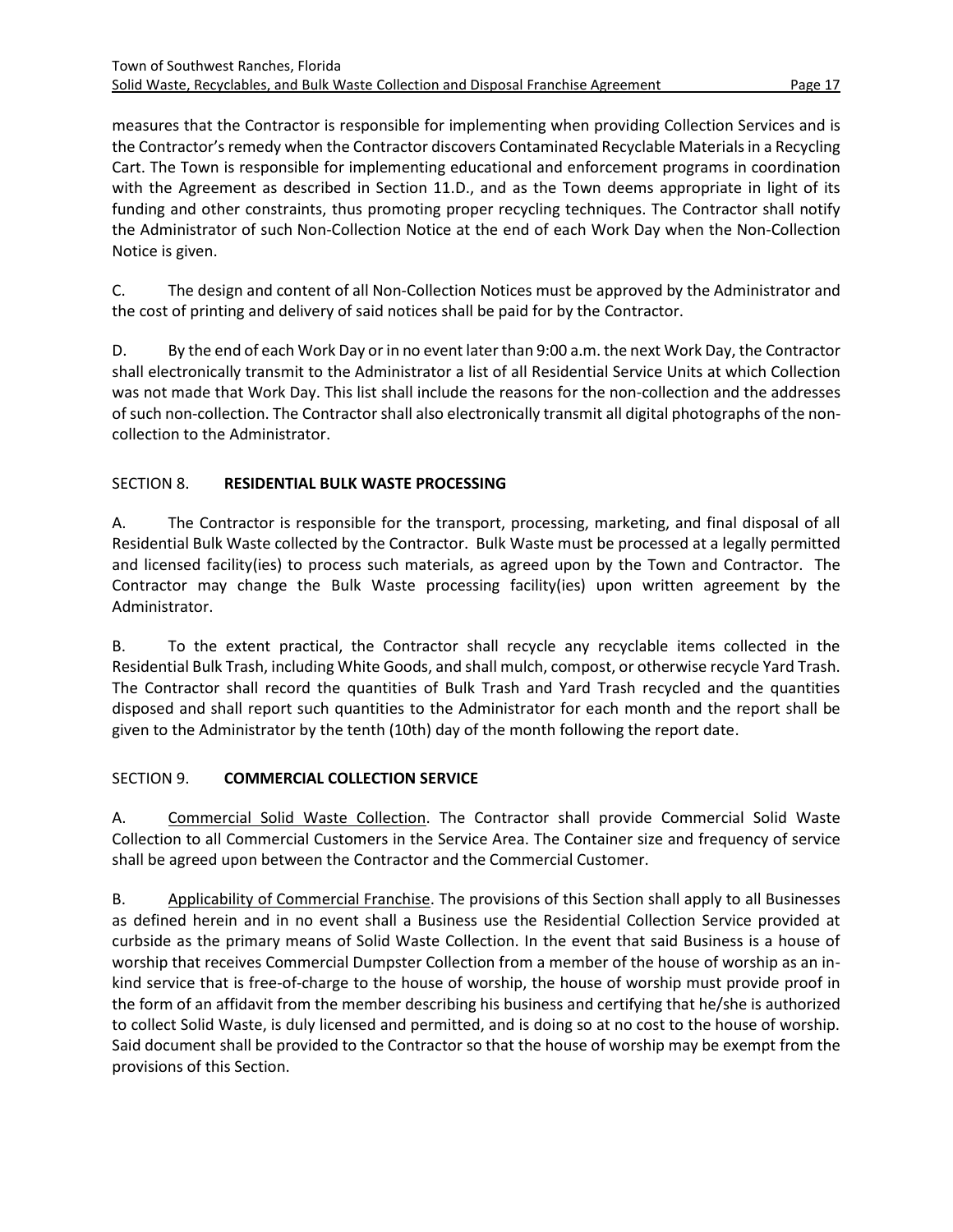C. Hours. Commercial Collection Service shall be provided commencing no earlier than 7:00 a.m. and terminating no later than 7:00 p.m., Monday through Saturday. The hours and/or days of Collection may be extended due to extraordinary circumstances or conditions, with the prior consent of the Administrator.

D. Holidays. Contractor shall not be required to provide Commercial Collection Service on Holidays. If Commercial Collection Service is not provided on a Holiday, Contractor shall provide service on the next Work Day or as agreed upon between the Contractor and Commercial Customer so as to ensure adequate service is provided.

E. Commercial Containers. Commercial Containers shall be maintained in accordance with general industry standards, which include being rust-free, having drain plugs installed to retain storm water and prevent leaching, having properly fitting lids that close tightly, and are in proper, safe, working condition. Commercial Containers shall be painted and have the Contractor's name and phone number clearly displayed. No advertising shall be posted on Containers. Maintenance of Commercial Containers shall be the sole responsibility of the Contractor. Any Commercial Container not conforming to these requirements, as determined by the Administrator, shall be replaced by the Contractor within three (3) Work Days of notification by the Administrator.

F. Contracts for Commercial Collection Service. The Contractor shall enter into a service contract with each New Customer before the Contractor provides Commercial Collection Service to that Customer, including those Customers designated by the Administrator as Commercial Customers. During the Transition Period, the Contractor shall use its best efforts to enter into service contracts with all existing Commercial Customers (i.e., Customers receiving Collection Service from the Town's hauler before the Commencement Date).

The Contractor shall prepare a standard form that the Contractor shall use as its service contract with Commercial Customers. The proposed form shall be provided to the Administrator for approval during Transition period, and whenever the Contractor proposes to change its content. The terms and conditions contained in the form shall be consistent with the requirements in this Agreement; the service contract shall not contain any requirements or fees that are not authorized in this Agreement. The term of the service contract shall not extend beyond the term of this Agreement. The Administrator shall have the authority to approve the Contractor's service contract, or require additions, deletions, or changes to the language therein. The Contractor's service contract shall identify: (a) the service(s) that will be provided to the Customer; (b) the size and type(s) of Collection Container(s) that will be used; (c) the frequency of Collection; (d) the Scheduled Collection Day(s); (e) the Rates for the services that will be provided; and (f) the total amount to be paid each month by the Customer.

G. Disclosure of Fees for Commercial Collection Service. The Contractor's service contract shall identify all of the services that the Contractor will provide to the Commercial Customer and all of the associated Rates. No fees or charges may be collected from any Commercial Customer unless such fees and charges were disclosed to that Customer before the Contractor provided its services. If a dispute arises with a Customer concerning the Contractor's Rates, the Contractor will not be entitled to payment unless the Contractor demonstrates that it has a service contract with the Customer and the Contractor fully disclosed its Rates to the Customer prior to providing its Collection Service.

H. Initiation of Service to a Commercial Customer. On May 1, 2023, the Contractor shall begin to provide its Collection Services to each Commercial Customer in the Service Area. Thereafter, the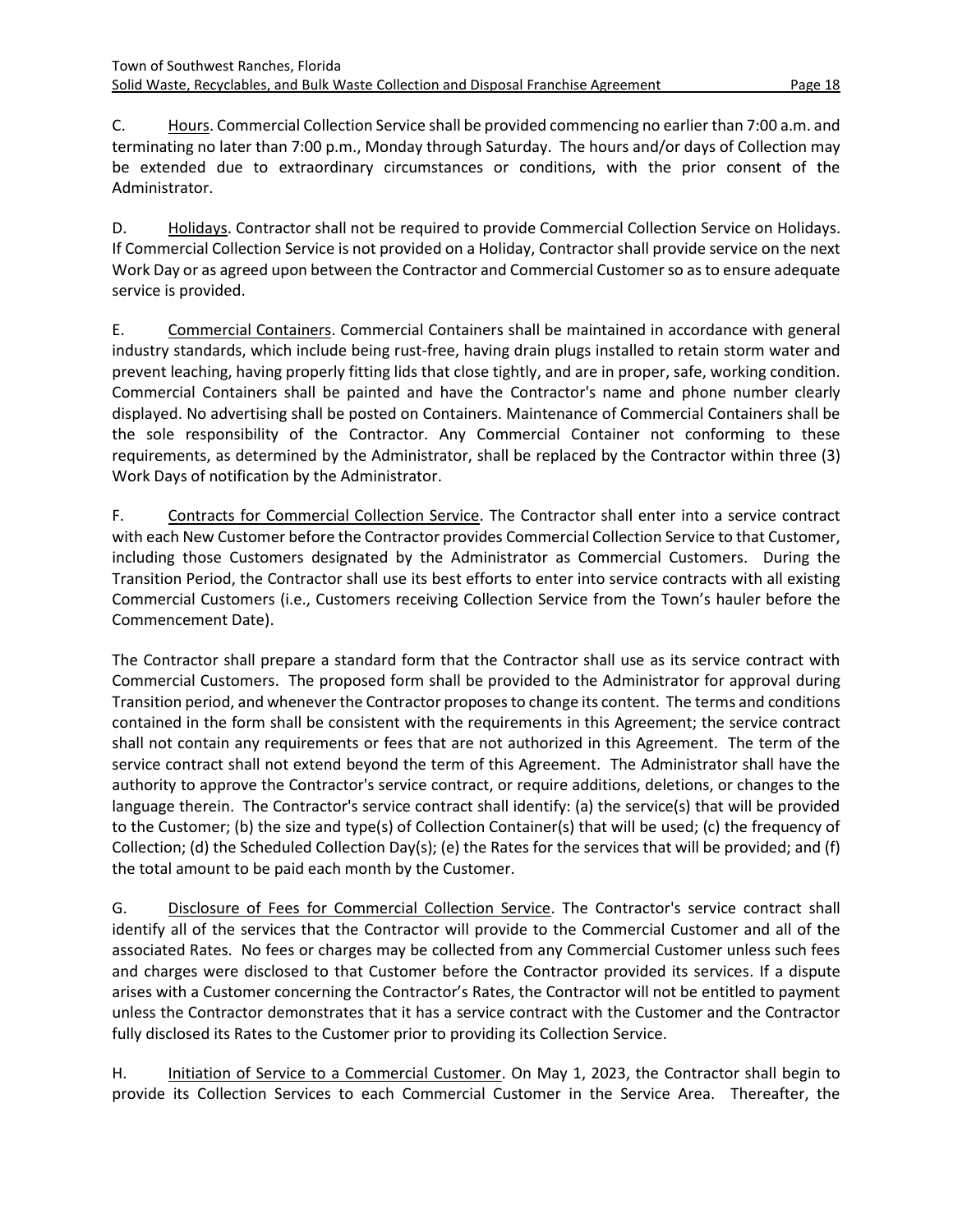Contractor shall provide its Collection Services for Commercial Solid Waste within two (2) Work Days after the Contractor receives a request for service from a new Customer that has signed a service contract with the Contractor.

I. Termination of Service to a Commercial Customer. The Contractor may terminate Collection Service to a Commercial Customer based on the Customer's failure to pay the Contractor's bills for Collection Service. The Contractor shall notify the Administrator at least fifteen (15) calendar days before service is terminated to a Commercial Customer. Upon being notified, the Town shall take whatever action it deems appropriate to enforce compliance with the Town's Ordinances. If Collection Service is terminated, the Contractor may remove its Collection Containers and other equipment from the Customer's Premises.

# <span id="page-21-0"></span>SECTION 10. **DESIGNATED FACILITIES**

A. Except as set forth below, all Residential Solid Waste and Commercial Solid Waste collected by the Contractor shall be transported to, and disposed of, at the Designated Disposal Facility. In the event the Designated Disposal Facility is closed on a Work Day, the Contractor may transport and dispose of Solid Waste at any legally permitted disposal facility, with the prior written approval of the Administrator.

B. All Residential Program Recyclables collected by the Contractor shall be delivered to the Designated MRF.

C. Bulk Waste may be delivered to a disposal facility and/or a processing facility(ies) designated by the Contractor and is subject to approval by the Administrator.

D. The Designated Disposal Facility, the Designated MRF, and other facilities to be used in regard to this Agreement are to be determined by the Contractor and subject to approval by the Administrator. All of the Solid Waste, Program Recyclables, and Bulk Waste collected pursuant to this Agreement shall be delivered to duly licensed facilities intended to properly manage such materials.

E. The Town entered into a Memorandum of Understanding (MOU) with Broward County on August 8, 2019. Among other things, the MOU could, in the future, result in additional materials being designated for diversion and/or certain facilities being designated for processing of certain materials. In the event that a change in which materials are designated for separate Collection and/or which facilities are used for processing, the Town and the Contractor agree to negotiate in good faith regarding appropriate Rate adjustments to reflect additional costs or cost savings that may be realized. Any Rate adjustment is subject to approval by the Town Council.

F. Should the location of the Designated Disposal Facility or Designated MRF or other designated facility(ies) change, and the new location is not within a ten (10)-mile radius of the previous facility designated herein, then the Collection Service Rate may be adjusted to take into account the additional cost to the Contractor. Contractor shall submit documentation that its costs have increased, and the parties agree to negotiate in good faith. Any Rate adjustment is subject to approval by the Town Council.

G. In all cases, the Contractor shall be responsible for making payments to the Designated Disposal Facility, Designated MRF, and other Designated Facilities.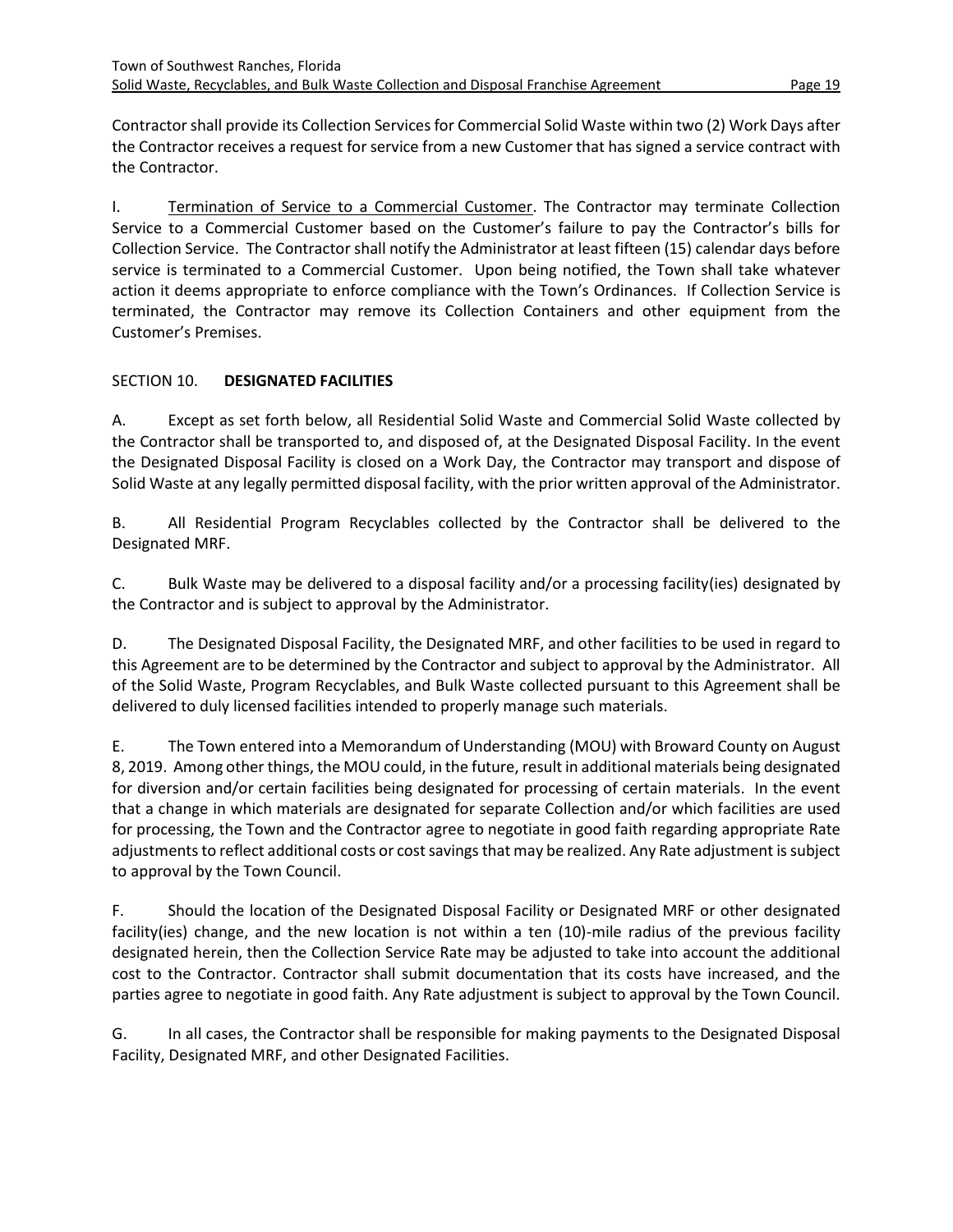# <span id="page-22-0"></span>SECTION 11. **ADDITIONAL SERVICES**

A. Town Services. The Contractor shall provide, at no cost to the Town, Solid Waste and Recyclables Collection services to all Town facilities, including the provision and servicing of Containers. Provided below is a list of services provided at the time of Agreement execution. Services to be provided may be adjusted during the term of the Agreement based on need.

| <b>Locations</b>                                                                     | <b>Address</b>                        | <b>Service</b><br>Frequency | # Garbage  | # Recycle    | <b>Dumpster</b> |
|--------------------------------------------------------------------------------------|---------------------------------------|-----------------------------|------------|--------------|-----------------|
| <b>Rolling Oaks</b><br>Passive Open<br>Space Park                                    | 17630 SW 56<br><b>Street</b>          | Weekly                      |            |              | 8 Yard          |
| <b>Sunshine Ranches</b><br><b>Equestrian Park</b>                                    | 5840 SW 148<br>Avenue                 | Weekly                      |            |              | 8 Yard          |
| <b>Country Estates</b><br><b>Fishing Hole Park</b>                                   | 18900 Griffin Road                    | Twice weekly                | 3          | $\mathbf{1}$ | NA*             |
| Founders Park*                                                                       | 12498 Griffin Road                    | <b>TBD</b>                  | <b>NA</b>  | <b>NA</b>    | <b>NA</b>       |
| Southwest<br><b>Meadows</b><br>Sanctuary/Preserve<br>Access park gate<br>via LOCKBOX | 15900 Block of<br><b>Griffin Road</b> | Weekly                      |            |              | 8 Yard          |
| Calusa Corners*                                                                      | 15900 Block of<br><b>Griffin Road</b> | <b>TBD</b>                  | <b>NA</b>  | <b>NA</b>    | <b>NA</b>       |
| <b>Fire Department</b>                                                               | 17220 Griffin Road                    | Twice weekly                | 3          | 2            | <b>NA</b>       |
| <b>Town Hall</b>                                                                     | 13400 Griffin Road                    | Twice weekly                | <b>NA</b>  | 4            | 8 Yard          |
| Frontier Trails *                                                                    |                                       | TBD                         | <b>NA</b>  | <b>NA</b>    | <b>NA</b>       |
| Town Public Safety<br>Facility (EOC) *                                               | TBD                                   | Twice weekly                | <b>TBD</b> | <b>TBD</b>   | TBD             |

\* Possible future additions.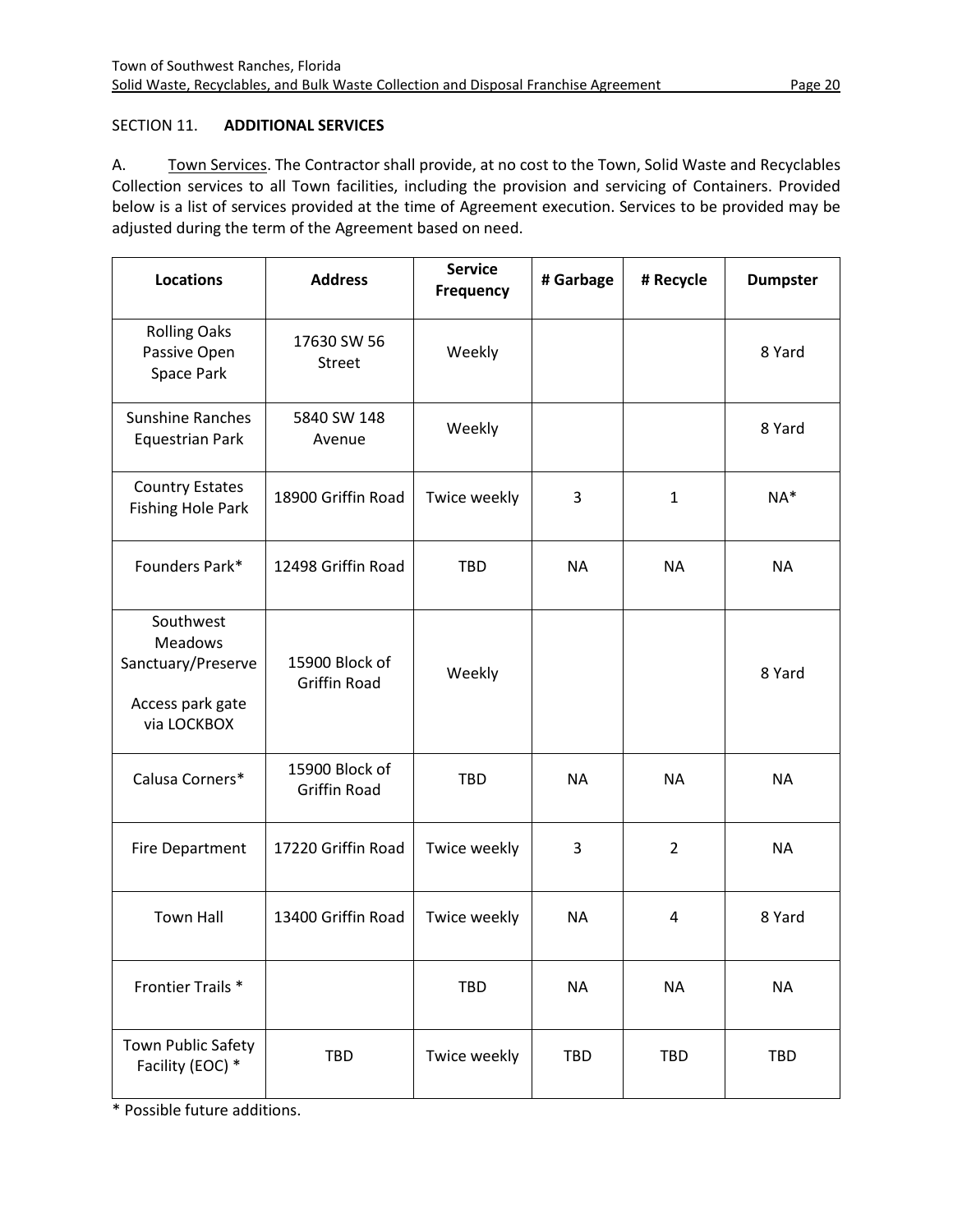B. Town Events. The Contractor shall provide, at no cost to the Town, Solid Waste and Program Recyclables Collection services for up to five (5) events per year. Such service may include Dumpster and/or Cart service. Such events generally do not exceed 1,000 attendees.

C. Collection Service for Illegal Dumping. If requested by the Administrator, the Contractor shall collect Solid Waste and Bulk Waste, that has been disposed of without authorization on a public right-ofway, park, or other public property. However, the Contractor is not obligated to collect materials from illegal dumping on private property, unless it is on a private street at the curb and the Administrator has directed Contractor to collect from the private street. However, nothing herein requires the Contractor to collect Hazardous Material. The Contractor shall provide these Collection services at no additional charge up to six (6) times per month and up to twelve (12) cubic yards per Collection request. If the Administrator requests the Contractor to provide this service more than six (6) times per month, the Administrator and Contractor shall agree upon the Rate to be paid to Contractor for such services, which shall be based on the Excess Bulk Waste per cubic yard Rate provided in Exhibit 1.

D. Public Education. By March 1, 2023, and July 1st of each following year during the term of this Agreement, the Contractor shall provide to the Administrator a camera-ready public education flyer and a camera-ready refrigerator magnet for distribution to Residential Service Units regarding Residential Collection Service. The flyer shall contain, at a minimum, definitions of the materials to be collected, procedures for setting out the materials, and maps of the Service Area indicating the days of Residential Collection Service. The magnet shall delineate the zones for the Residential Collection Service and the specific Collection days for Residential Waste. The flyer and magnet must be approved by the Administrator prior to publication. The Contractor shall print and distribute the flyer and magnet to all Residential Service Units no later than April 15, 2023 and no later than September 1st of each year thereafter during the term of the Agreement.

E. Public Awareness Program. The Contractor agrees to participate in public outreach events, at no charge to the Town, by providing up to forty (40) hours per year of an outreach person's time at such public outreach events, provided that notice of at least five (5) Work Days is given. In the event that the Town's notice for Contractor's cooperation under this Section is less than five (5) Work Days, Contractor, at its sole discretion, may agree to provide the requested outreach person. The Town anticipates these efforts will include, but are not limited to, the following:

1. Attendance at each HOA meeting annually, (Charrette) in Southwest Ranches where a high level of public awareness and input is needed and welcomed at no charge to the Town. Current HOA's include the following (more HOA's may be added by the Town, as necessary):

- Sunshine Ranches
- Country Estates
- Ivanhoe Estates
- Rolling Oaks
- Griffin 345
- 2. Attendance at Council Meetings, quarterly, which will create a partnership and positive working relationship with the public/residents along with input and updates from the community at no charge to the Town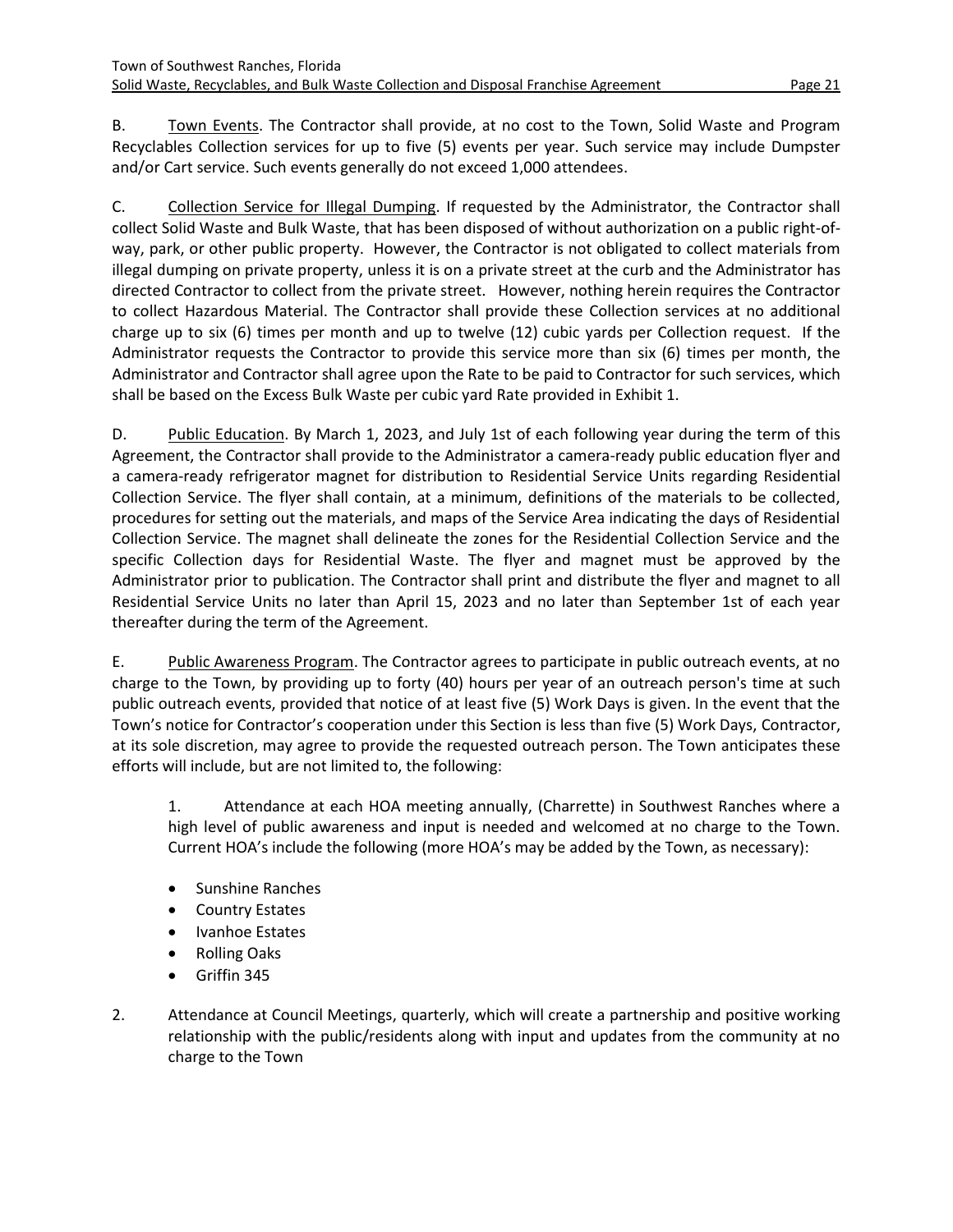# <span id="page-24-0"></span>SECTION 12. **RESIDENTIAL RATES AND BILLING**

A. Customer Billing. The Town shall be responsible for the billing and collection of payments for Residential Collection Service. The Contractor shall be responsible for directly billing Residential Service Units for providing and servicing extra Carts and for providing Special Collection Service as specified in Section 5.D of this Agreement.

B. Contractor Invoicing. The Contractor shall invoice the Town for Residential Collection Services rendered under this Agreement no later than the tenth  $(10<sup>th</sup>)$  day of the month following the month such services were rendered. The Town shall review the invoice and pay all undisputed portions of the invoice within thirty (30) days of receipt of the invoice. The monthly invoice from and payment to the Contractor shall be the Residential Service Unit count times the monthly residential Rate as shown in Exhibit 1, attached hereto, and included herein. In the event that the Town decides to pay the Contractor utilizing P-card, the Town shall meet with Contractor in good faith to come to mutually agreeable terms regarding administrative charges and potential discounts for prompt payment.

C. Residential Service Unit Count. No later than April 15, 2023, and September 15 of each subsequent Operating Year, the Town will notify the Contractor of the new Residential Service Unit count that will become effective on October 1 of the upcoming Operating Year. In the event the Contractor does not agree with the Residential Service Unit count provided by the Town by more than five percent (5%), the Contractor may request that the Town and the Contractor perform a joint physical count of the Residential Service Units in the Service Area. Except as set forth below, no adjustments will be made to the Residential Service Unit count during an Operating Year to account for Residential Service Units that come on or go off Residential Collection Service on a monthly basis. The unit count for the initial year of the Agreement shall be the count as contained in the solid waste non-ad valorem assessment roll as currently maintained by the Broward County Property Appraiser.

D. Service Rates. The Town shall initially pay the Contractor for Residential Collection Service in accordance with the rates and generation factors established in Exhibit 1, attached hereto, and included herein. The initial service Rate, including the Collection components and the disposal or processing components for each Residential Collection Service, shall not be adjusted through September 30, 2023.

E. Service Rate Adjustments. The rates for Residential Collection Service shall be adjusted October 1, 2023, and annually thereafter each Operating Year as described in Sections 11.F and 11.G below. All Rate adjustments shall be reduced to writing and signed by the Contractor representative identified in Section 28 and the Town Administrator.

F. Collection Component Adjustment. The collection elements of the Residential Collection Service rates shall be adjusted based on the Consumer Price Index as described below.

(1) Subject to the conditions herein and Council approval, on October 1, 2023 and each October 1 thereafter during the term of this Agreement, the portions of Rates indicated in Exhibits 1 and 2 may be adjusted, upward or downward, by the Administrator, in an amount that is equal to the percentage change (PC) in the Consumer Price Index for All Urban Consumers (Series Title: **Garbage and trash** collection in U.S. city average, all urban consumers, seasonally adjusted; Series ID: CUSR0000SEHG02), as published by the United States Department of Labor, Bureau of Statistics, or a successor agency ("CPI") during the most recent twelve (12) consecutive month period ending on the last day of the month of April. For example, with regard to the CPI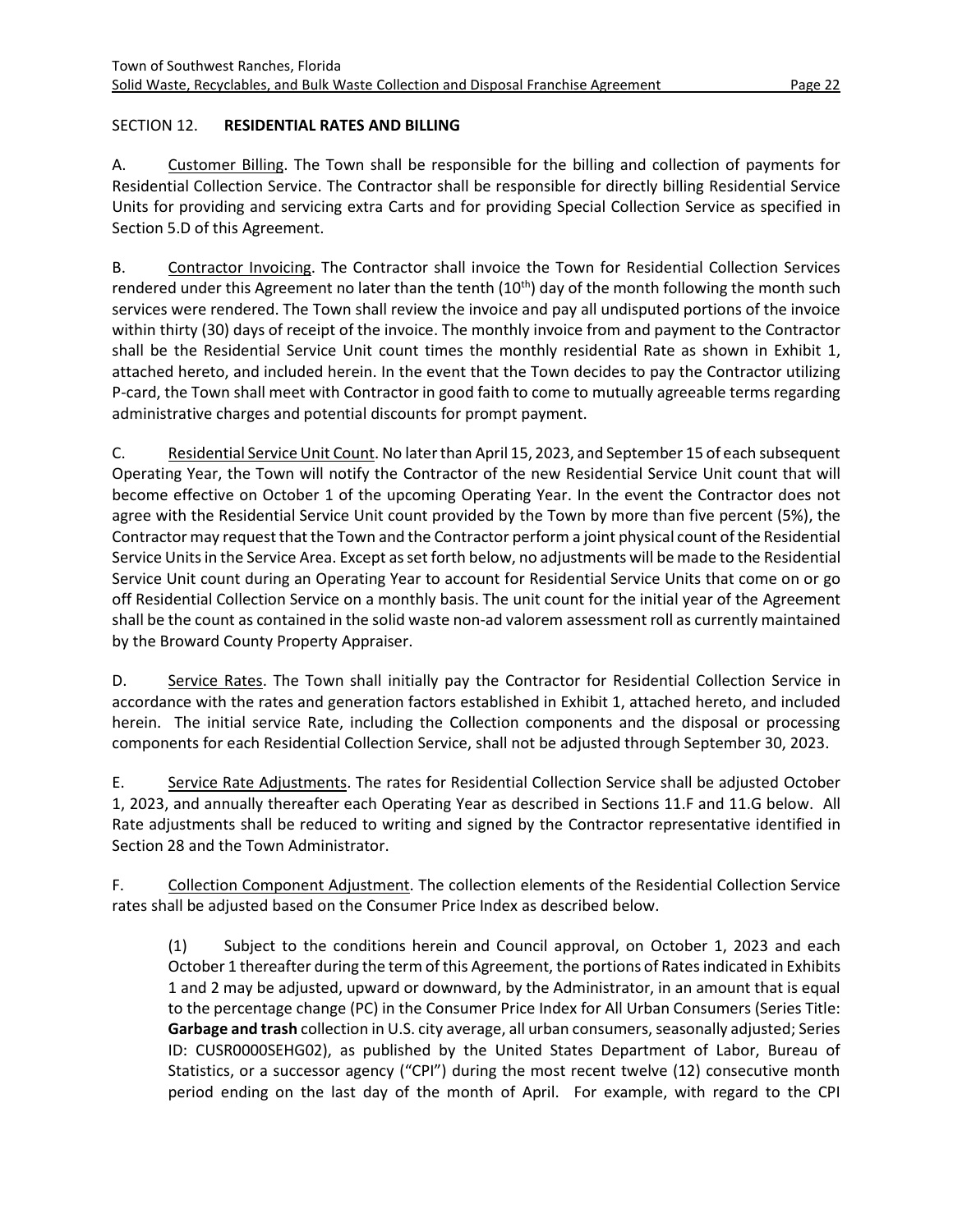adjustment on October 1, 2024, the relevant period will be May 1, 2023 through April 30, 2024. for the twelve (12) month period.

(2) The percentage change in the CPI shall be calculated by the Administrator using the following formula:

PC = CPI 1 divided by CPI 2, minus 1.0, multiplied by 100

Where:

PC is the percentage change in the CPI from one year to the next

CPI 1 is the CPI index number for the most recent April (e.g., 2023)

CPI 2 is the CPI index number for May in the year before CPI 1 (e.g., 2022)

(3) The rates as adjusted for the CPI Index shall be rounded to the nearest penny. Notwithstanding anything else contained herein, a single CPI adjustment to the Rates shall not exceed five percent (5%) and there shall be no "catch up" adjustment to the Rates in future years (i.e., there will not be an adjustment to the Rates in the future to offset or mitigate the effect of the five percent (5%) "cap" in a year when the CPI adjustment would exceed five percent (5%), but for the five percent (5%) limitation contained herein).

(4) Notwithstanding anything else contained herein, there will not be a CPI adjustment to increase the Rates unless the Contractor delivers a written request for a CPI adjustment to the Administrator on or before May 1 of the then current Operating Year to become effective on October 1st in the year of request. If the Contractor fails to make a timely request for a CPI adjustment, there shall be no CPI increase in the Rates on October 1 of the next Operating Year. Further, there shall be no "catch up" adjustment to the Rates in future years to off-set or mitigate the effect of failing to request the adjustment. The foregoing provisions in this paragraph only apply to CPI adjustments that increase the Rates.

(5) In all cases, the CPI adjustment, as calculated by the Administrator, shall occur if the CPI adjustment will reduce the Rates.

(6) If the Administrator concludes, based on the requirements herein, that there shall be a CPI adjustment on October 1 of the next Operating Year, the Administrator shall promptly provide notice to the Contractor concerning the CPI adjustment. The Administrator also shall provide the Contractor with the Administrator's calculations concerning the amount of the CPI adjustment. The Contractor shall notify the Administrator within ten (10) Work Days if the Contractor disagrees with the Administrator's determination or calculations.

(7) Exhibit 6 contains sample calculations that demonstrate how the CPI adjustments will be calculated under hypothetical circumstances.

(8) If the CPI is discontinued or substantially altered, the Town may select another relevant price index published by the United States government or by a reputable publisher of financial and economic indices.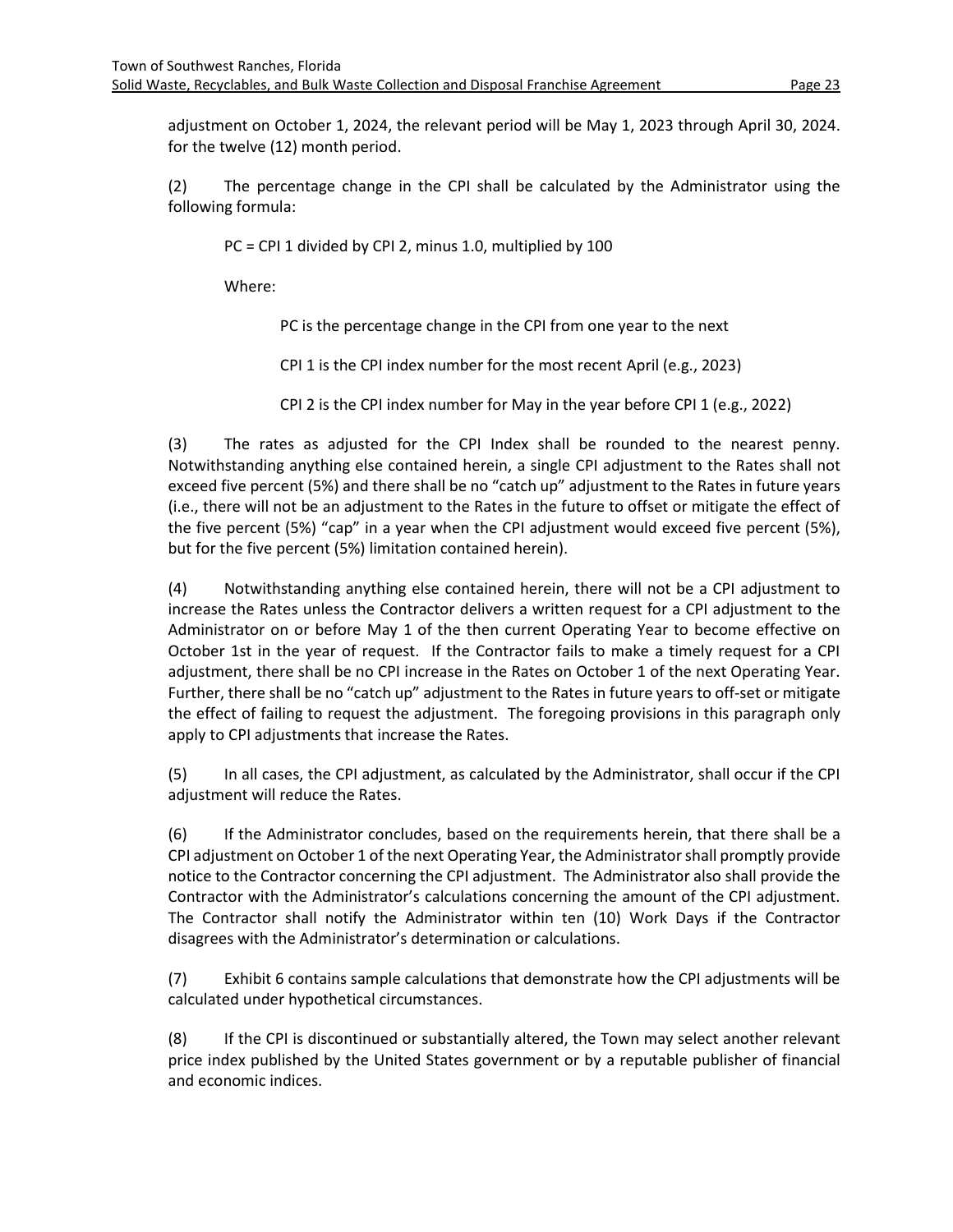G. Disposal or Processing Component Adjustment. The Disposal Component or Processing Component, as applicable, of the Rates for Collection Service is not subject to a CPI adjustment but shall be adjusted to reflect any changes in the Tipping Fee at the Designated Facilities or other approved facility(ies). The Contractor shall notify the Town at least sixty (60) days prior to a change in the Tipping Fees at Designated Facilities or otherwise approved facilities, on or before July 1<sup>st</sup> of each Operating Year. The Disposal Component or Processing Component shall be adjusted to reflect changes in Tipping Fees once per year at the same time the CPI adjustment is calculated for the Collection Component of the Rates. The Contractor shall provide its Commercial Customers with advance notice of any change in the Tipping Fee and the notice shall be provided in a manner that is acceptable to the Administrator. The Town shall calculate the amount of the Rate adjustment by using the Generation Factors and formulas provided in Exhibits 1 and 2. Rate adjustments are subject to Council approval.

H. Generation Factor Adjustments. The generation factors specified in Exhibit 1 and Exhibit 2 that are used to calculate the disposal or processing components of the rates may be adjusted one time during the term of this Agreement and shall then remain constant for the remainder of the Agreement term. The generation factors may be adjusted based on the average quantities of Solid Waste, Program Recyclables and/or Bulk Waste collected pursuant to this Agreement during an Operating Year, not including quantities collected as Special Collection Services. The Contractor shall provide monthly documentation demonstrating the accuracy of the tonnage of Solid Waste, Program Recyclables and Bulk Waste collected in the Town during each Operating Year. The disposal or processing components shall be calculated based on these adjusted generation factors. Notwithstanding the Contractor provided monthly reporting, the Town may elect to conduct its own waste management study. The generation factors determined by that study will be the factors used in the CONTRACT.

I. Agreement Preparation and Administration Expenses. Contractor understands and agrees that the cost of the proposal process is a part of the cost of providing Residential Collection Service and thus a responsibility of the Contractor, and even though such costs in the amount of forty-nine thousand six hundred eighty dollars (\$49,680) were initially expended by the Town, the expenditure was for the benefit of the Contractor. Accordingly, Contractor agrees that any and all monies due Contractor for the provision of services under this Agreement, up to an amount of forty-nine thousand six hundred eighty dollars (\$49,680), will be credited against the Contractor's monthly invoices, as follows, as reimbursement for these expenditures:

(1) Five thousand dollars (\$5,000) will be credited against payment to the Contractor for the first month of service and will represent the Contractor's Franchise Permit Fee for the first Operating Year.

(2) The remaining forty-four thousand six hundred eighty dollars (\$44,680) will be credited against the Contractor's monthly invoices at one thousand (\$1,000) per month for thirty (44) months, and six hundred eighty dollars (\$680) in the forty-fifth (45) month, beginning the second month of the Agreement term.

J. **Franchise Permit Fee. With the exception of the initial year of this Agreement, the Contractor shall** pay an annual Franchise Permit Fee of five-thousand dollars (\$5,000) to the Town due on October 1st of each Operating Year.

K. Retainage and Monthly Performance Evaluations. Each month the Town shall evaluate the Contractor's performance of the Essential Duties based on the Performance Criteria set forth on the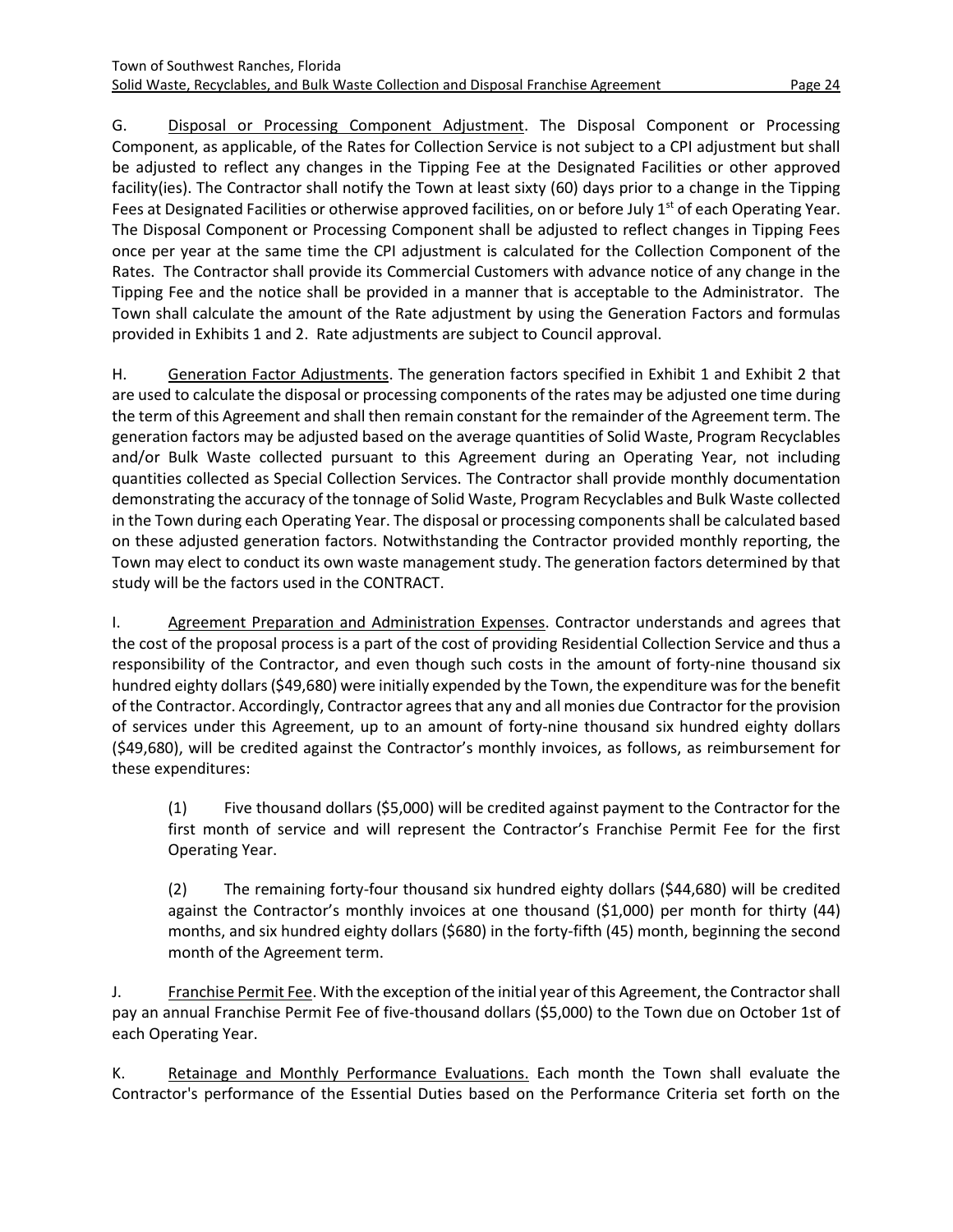Monthly Performance Evaluation Form attached as Exhibit 5. The Town will complete and submit a copy of the completed evaluation to the Contractor within ten (10) Days after the end of the month in which the services were rendered. Commencing after the expiration of the Initial Period and continuing each month thereafter during the Term, the Town shall withhold and retain five percent (5%) of the Contractor's monthly Residential Collection Service payment pending completion of the performance evaluation for that month. The overall monthly evaluation results will determine the amount of the retained monthly Residential Collection Service payment the Contractor will receive. If the Contractor fails to meet one or more of the Essential Duties Performance Criteria stated on the Monthly Performance Evaluation Form, then it shall not be entitled to receive the percentage of the Retainage applicable to each such criterion and the Town shall be entitled to keep the same. The Administrator's decisions regarding the Contractor's performance of the Essential Duties shall be final and non-appealable.

# L. Performance Incentive Payments.

(1) Purpose. The Performance Incentive described in this Section 12.L. has been designed to provide the Contractor reasonable flexibility to exercise its expertise and knowledge of best management practices to exceed the Performance Criteria for the Essential Duties. The Performance Incentive affords the Contractor an opportunity to be rewarded each month that it exceeds specific performance benchmarks as further described in this Section.

(2) Description. Subject to the monetary limitations stated in Section 12.L (4) below, the Contractor may earn Performance Incentive payments each month by exceeding designated benchmarks in its performance of the Essential Duties as stated on the Performance Incentive Table attached as Exhibit 5 Monthly Performance Incentive Benchmarks and Calculation Example.

(3) Eligibility. Performance Incentive payments reward the Contractor for exceeding the performance expectations for the same Essential Duties on which it is evaluated each month. Accordingly, the Contractor shall not be eligible to receive a Performance Incentive payment with respect to any Essential Duty for which the Contractor did not receive the full amount of Retainage withheld because it failed to meet the applicable Performance Criteria in its Monthly Performance Evaluation for that same month.

(4) Annual Maximum Amount. The maximum Performance Incentive amount payable each Operating Year will equal five percent (5%) of the gross Residential Collection Service payment the Contractor is eligible to receive for that Operating Year. The monthly Performance Incentive payment amount will be determined as stated on the attached Exhibit 5. The Town will evaluate the Contractor's performance monthly, determine any Performance Incentives earned, and disburse the earned amounts quarterly as a lump sum payment in accordance with the following schedule:

| Quarter                  | Payable                  |
|--------------------------|--------------------------|
| October through December | January 30 <sup>th</sup> |
| January through March    | April 30 <sup>th</sup>   |
| April through June       | July 30 <sup>th</sup>    |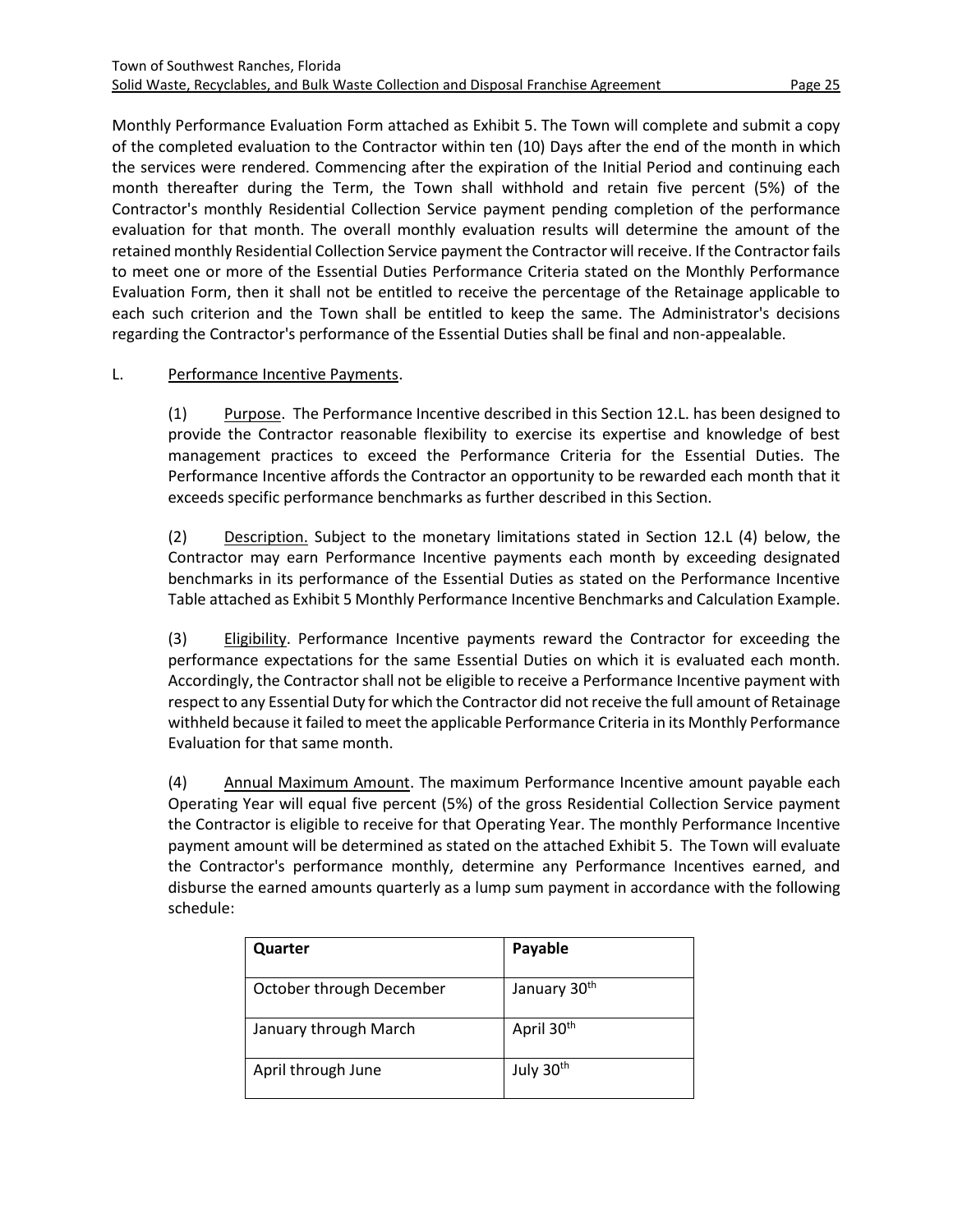| Quarter                | Payable                  |
|------------------------|--------------------------|
| July through September | October 30 <sup>th</sup> |

(5) Monthly Maximum Amount. The maximum Performance Incentive amount accruable each month will equal one twelfth (1/12th) of the maximum Performance Incentive amount payable for the applicable Operating Year.

# <span id="page-28-0"></span>SECTION 13. **COMMERCIAL RATES AND BILLING**

A. Billing. The Contractor shall be responsible for the billing and collection of payments for all Commercial Collection Service. The Town shall not be held liable for Contractor's failure to bill or collect for Commercial Collection Service. The Contractorshall always be liable to the Town for any Franchise Fee that was or should have been collected and remitted to the Town.

B. Franchise Fee. By the twentieth  $(20<sup>th</sup>)$  day of each month, the Contractor shall remit a franchise fee to the Town equal to ten percent (10%) of the Contractor's gross receipts for Commercial Collection Service during the previous month. With such remittance, the Contractorshall provide documentation of the total amount of gross receipts and ten percent (10%) franchise fee for Commercial Collection Service during the previous month.

C. Service Rates. The initial Commercial Collection Service rates shall be in accordance with the rates established in Exhibit 2, attached hereto, and included herein. The initial service rates shall not be adjusted through September 30, 2023.

D. Service Rate Adjustment. The rates for Commercial Collection Service shall be adjusted October 1, 2023, and annually thereafter each Operating Year. All Rate adjustments shall be reduced to writing and signed by the Contractor representative identified in Section 28 and the Town Administrator.

(1) Collection Component Adjustment. The collection component of the Commercial Collection Service rates shall be adjusted in a manner similar to that described in Section 12.F. In no event shall the annual collection component adjustment exceed five percent (5%) of the previous year's collection element of the service Rate.

(2) Disposal Component Adjustment. The Solid Waste disposal component of the Commercial service Rate shall be adjusted annually in a manner similar to that described in Section 12.G.

(3) Generation Factor Adjustment. The Solid Waste generation factors for Commercial service rates shall be adjusted in a manner similar to that described in Section 12.H.

# <span id="page-28-1"></span>SECTION 14. **CHANGE IN LAW**

The Contractor may petition the Town for an additional Rate adjustment resulting from a change in law. The Contractor's request shall contain substantial proof and justification to support the need for the Rate adjustment. The Town may request from the Contractor such further information as may be reasonably necessary in making its determination. Within sixty (60) calendar days of receipt of the request and all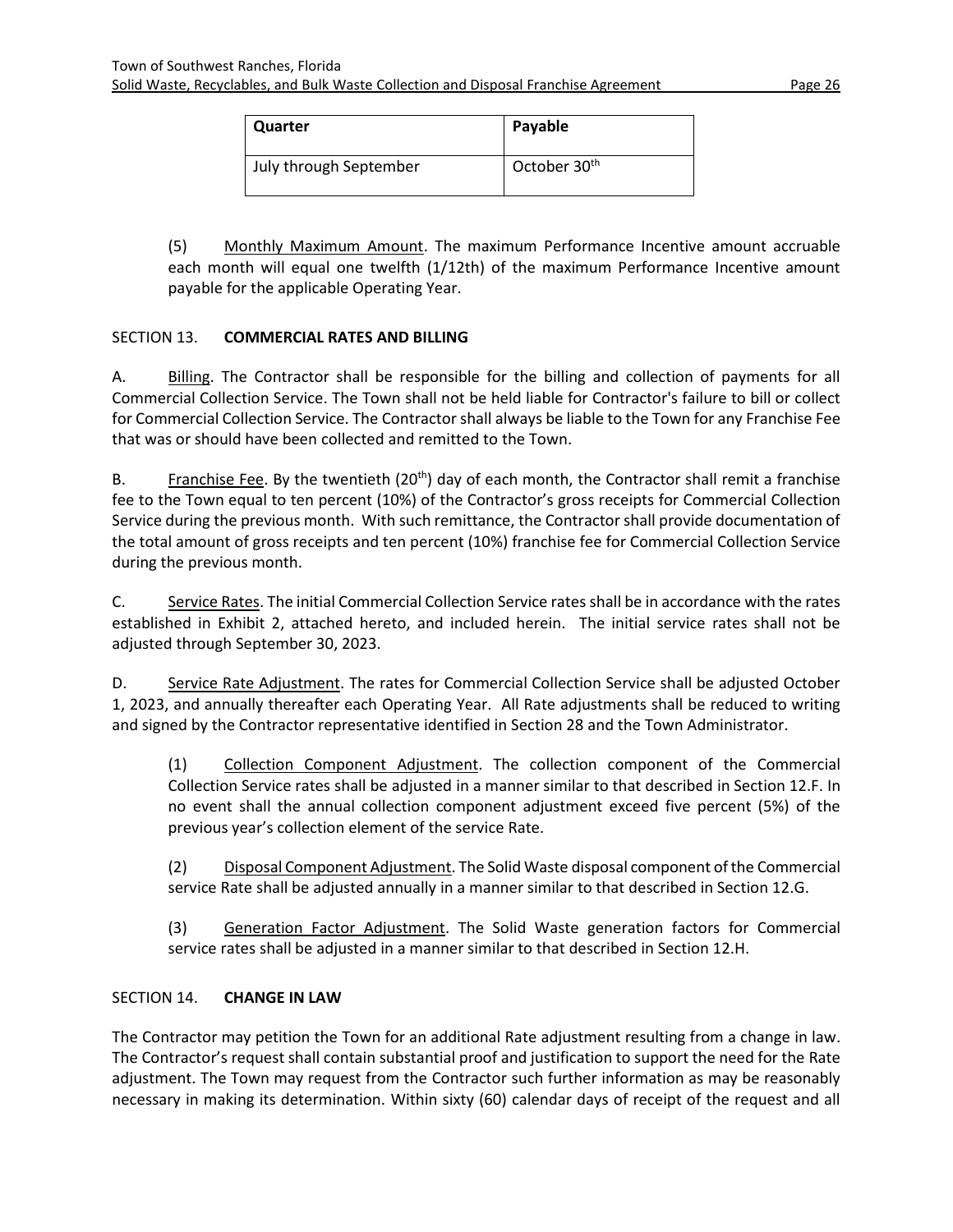other additional information required by the Town, the Town Administrator shall make a determination regarding the fairness of the request and shall make a recommendation to the Town Council at a regular meeting. Adjusted Rates shall become effective upon approval by the Town Council.

#### <span id="page-29-0"></span>SECTION 15. **EXTRAORDINARY RATE ADJUSTMENT**

A. Once each Operating Year, before April 1, the Contractor may petition the Town Administrator for a Rate adjustment on the basis of extraordinary or unusual changes in the cost of its operations that could not reasonably be foreseen by a prudent Person. Contractor's petition shall contain a detailed justification for the Rate adjustment. Among other things, the Contractor's petition shall include an audited statement of Contractor's historical and current expenses, demonstrating that Contractor has incurred an extraordinary increase in Contractor's costs due to factors beyond the Contractor's control, which have occurred through no fault or negligence of the Contractor. The audited statement shall be prepared by a certified public accountant that is licensed in the State of Florida and not an employee of the Contractor or its affiliates. At its expense, the Town may audit the Contractor's records to evaluate the Contractor's request. The Town Administrator may request, and upon request, the Contractor shall provide, all of the information that is reasonably necessary for the Town Administrator to evaluate the Contractor's petition. After receiving the requested information, the Town Administrator shall place the Contractor's petition and the Town Administrator's recommendations on the agenda for one of the Council's public meetings. The Contractor shall be given a reasonable opportunity at the Council's meeting to explain the basis for its petition.

B. The Council shall grant, grant in part, or deny the Contractor's request in a timely manner. The Council may deny the Contractor's request for any reason the Council deems appropriate. The Council's decision shall be final and non-appealable.

C. If the Contractor's request is granted in whole or in part, the Council shall have the right to reduce the Contractor's Rates, if and to the extent that the factors causing the Contractor's price increase to have been ameliorated or eliminated. Every twelve (12) months after a request is granted, the Town Administrator shall have the right to request, and the Contractor shall prepare promptly upon request, an updated audit and explanation of whether the extraordinary Rate increase should remain in effect. The Town Administrator may reduce the Contractor's Rates to the levels that were in effect before the extraordinary Rate increase was granted, or to an appropriate intermediate level, unless the Contractor demonstrates that the Town should continue to pay the extraordinary Rate increase. The Town Administrator shall provide advance notice and a reasonable opportunity for the Contractor to be heard before the Town Administrator reduces the Contractor's rates. Any decision by the Town Administrator to reduce the Contractor's Rates may be appealed to the Council.

# <span id="page-29-1"></span>SECTION 16. **CONTRACTOR'S PERSONNEL**

A. The Contractor shall assign District Manager and a Field Supervisor (or other employees with similar job titles and responsibilities) to be in charge of the operations within the Service Area and shall provide the names of these employees in writing to the Administrator annually and any other time the persons in these positions change. The Field Supervisor shall be available to the Town through the use of telecommunications equipment at all times that the Contractor is providing Collection Service and shall be available onsite within two (2) hours of request by the Administrator.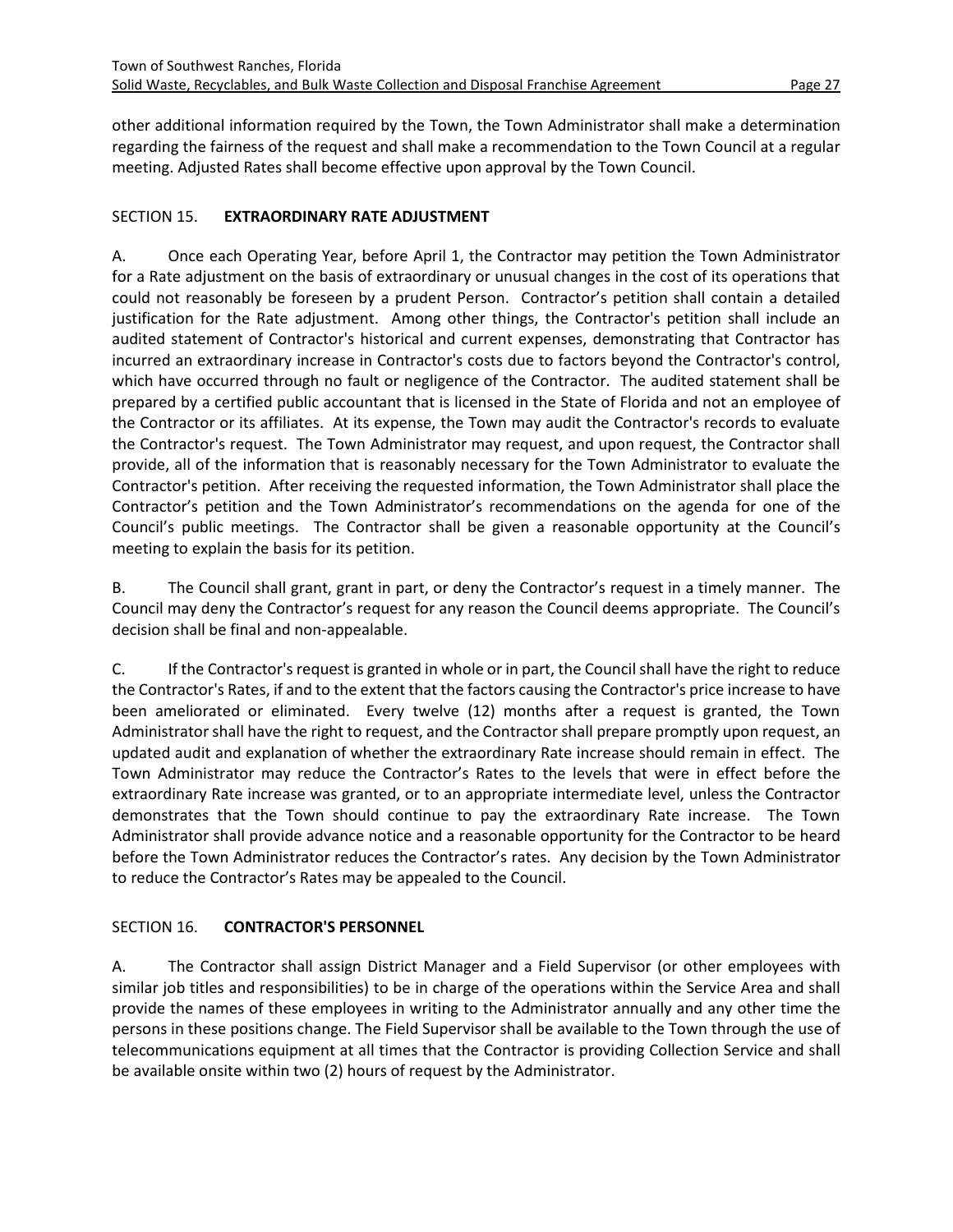B. The Contractor shall employ and assign qualified personnel to perform all services set forth herein. The Contractor shall be responsible for ensuring that its employees comply with all applicable laws and regulations and meet all federal, state, and local requirements related to their employment and position.

C. The Town may request the transfer of any employee of the Contractor who materially violates any provision hereof, or who is wanton, negligent, or discourteous in the performance of his duties.

D. Contractor's employees shall be required to wear a clean uniform shirt bearing the Contractor's name. Contractor's employees, who normally come into direct contact with the public, including drivers, shall bear some means of individual identification such as a name tag or identification card.

E. Each driver of a Collection vehicle shall at all times carry a valid Florida driver's license and all other required licenses for the type of vehicle that is being operated.

F. Contractor's employees, officers, and agents shall at no time be allowed to identify themselves or in any way represent themselves as being employees of the Town. The Contractor's name and office telephone number shall be properly displayed on all Collection vehicles.

# <span id="page-30-0"></span>SECTION 17. **SPILLAGE AND LITTER**

A. The Contractor shall not litter any premises in the process of providing Residential Collection Service or Commercial Collection Service. The Contractor shall exercise all reasonable care and diligence in providing Collection services so as to prevent spilling or dropping of Solid Waste, Bulk Waste, or Program Recyclables during Collection activity and shall immediately, at the time of occurrence, clean up such spilled or dropped Solid Waste, Bulk Waste, or Program Recyclables. The Contractor shall transport all Solid Waste, Bulk Waste, and Program Recyclables in such a manner as to prevent the spilling or blowing from the Contractor's vehicle.

B. Equipment oil, hydraulic fluids, spilled paint, or any other liquid or debris resulting from the Contractor's operations or equipment repair shall be covered immediately with an absorptive material and removed from the street or other surface. When necessary, Contractorshall apply a suitable cleaning agent to the street surface to provide adequate cleaning or remove contaminated surface soil or material and promptly replace with clean soil or surface material. Contractor shall provide the Town with a daily report of any such leakage, the location of such leakage, the vehicle at issue, and the remediation measures used to correct same.

# <span id="page-30-1"></span>SECTION 18. **COLLECTION EQUIPMENT**

A. The Contractor shall have on hand at all times, in good working order, such collection equipment as shall permit the Contractor to adequately and efficiently perform the duties specified in this Agreement. Any proposed change in the collection system being used by the Contractor during the Agreement period shall be submitted in writing by the Contractor to the Administrator.

B. Collection vehicles shall be of a type sufficient to efficiently collect all Solid Waste, Bulk Waste, and Program Recyclables covered by this Agreement, and transport such materials to the Designated Facilities in a manner such that no collected materials can be blown or fall from the vehicle during transport. The Contractor may utilize open-bed vehicles in the provision of Bulk Waste Collection;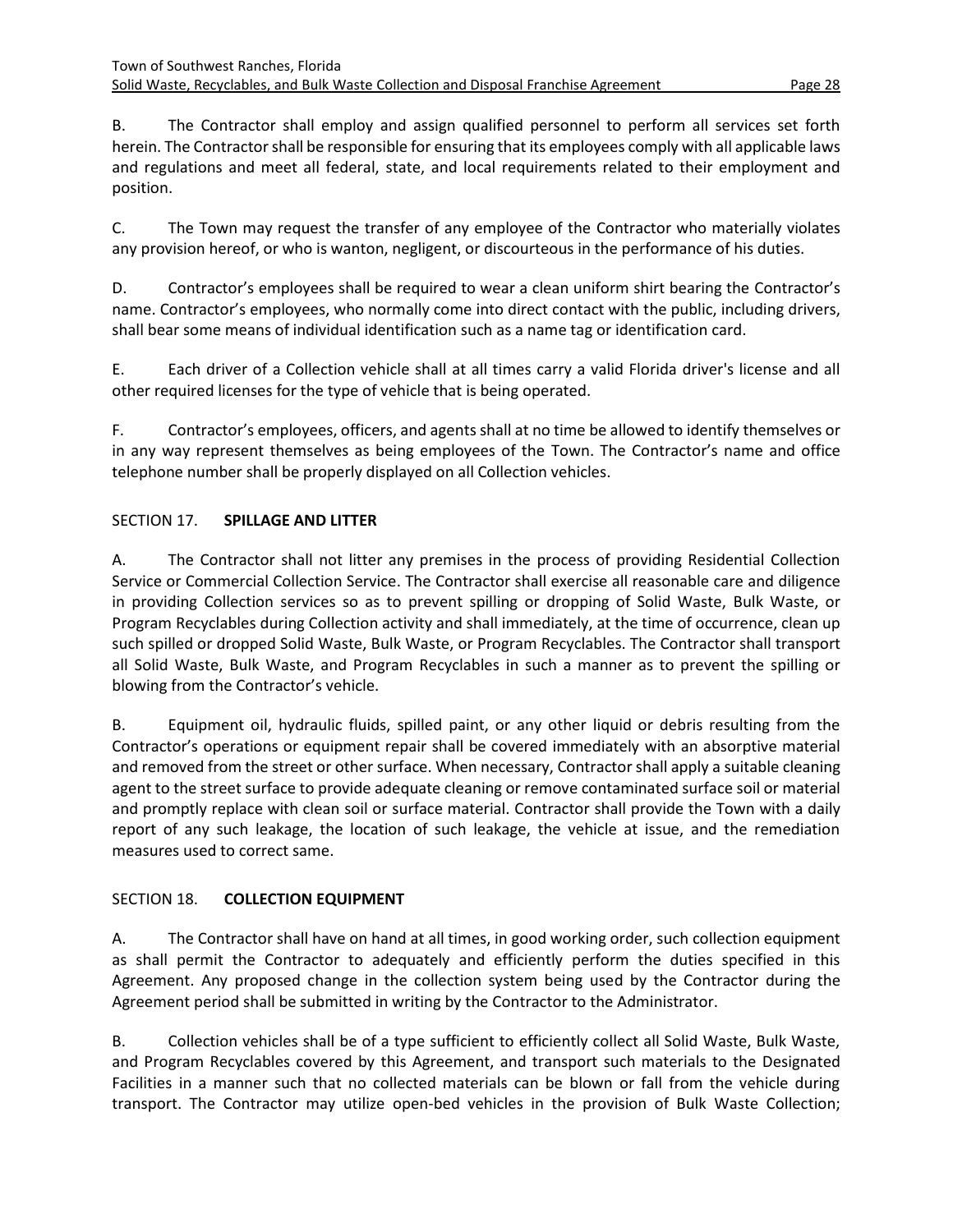however, the vehicles must contain the Bulk Waste so that no material is spilled, leaked, or blown from the vehicle, and the vehicle must be covered with a securely fastened tarp during transport.

C. Each collection vehicle shall be equipped at all times with: (a) all safety supplies, equipment, and first aid supplies required by applicable laws; (b) a fire extinguisher; (c) a heavy-duty broom, a rake, and a large dustpan; (d) a spill response kit; (e) an audible back-up warning device; and (f) back-up cameras. The spill response kit shall be suitable and adequate for cleaning up any leaks or spills of oil, hydraulic fluid, or other liquids from Franchisee's collection vehicles.

D. All equipment shall be kept well painted, shall clearly display, and shall only display Contractor's name, telephone number, and the materials being collected in the vehicle for Residential Solid Waste and Residential Program Recyclables; and shall be maintained in good repair, appearance, and sanitary, clean condition in order to meet community standards of appearance at all times. If the Contractor intends to use the same vehicles to collect Solid Waste and Program Recyclables, a magnet sign on the vehicle to indicate which Collection Service is being provided will suffice to satisfy the requirement to display which Residential Collection Service is being conducted (i.e., Solid Waste or Program Recyclables). All collection equipment shall be leak-proof so as to prevent any liquid from draining onto the ground. The Town reserves the right, at its discretion, to require a vehicle be taken out of service for habitual leakage of oil, hydraulic fluid, or other liquids or other maintenance issues. Such vehicle shall not be placed back into service until and unless the Town is able to verify that the necessary repairs have been made.

E. The Contractor shall have available to it, at all times, reserve equipment which can be put into service and operation within two (2) hours of any breakdown. Such reserve equipment shall correspond in size and capacity to the equipment used by the Contractor to perform the contractual duties.

# <span id="page-31-0"></span>SECTION 19. **OFFICE**

A. The Contractor shall maintain an office, located within the tri-county area of Broward, Miami-Dade, and Palm Beach, where complaints can be received, and which provides toll-free telephone access for Customers living in the Town. Such office shall be equipped with sufficient telephones, shall have responsible persons in charge, and shall be open 8:00 a.m. to 5:00 p.m. Monday through Friday on those days that the Contractor provides Collection Service and on Saturday from 8:00 a.m. to 1:00 p.m., as applicable. The Contractor shall provide either a telephone answering service or mechanical device to receive customer inquiries during those times when the office is closed. Messages left on the answering service or mechanical device shall be responded to on the next Work Day.

B. The Contractor shall provide the Administrator with an emergency phone number where the Contractor can be reached outside of the required office hours.

# <span id="page-31-1"></span>SECTION 20. **SERVICE INQUIRIES, COMPLAINTS, AND PROPERTY DAMAGE**

**[This Section 20 may be updated to accurately describe the software interface proposed by the Winning Proposer. As described in Section 3.2 of the RFP, The Town is particularly interested in an enhanced ability to be kept informed of operations on a daily basis and have the ability to efficiently communicate with the Contractor.]**

A. All service inquiries and complaints shall be directed to the Contractor. A representative of the Contractor shall be available to receive the complaints during normal business hours. All service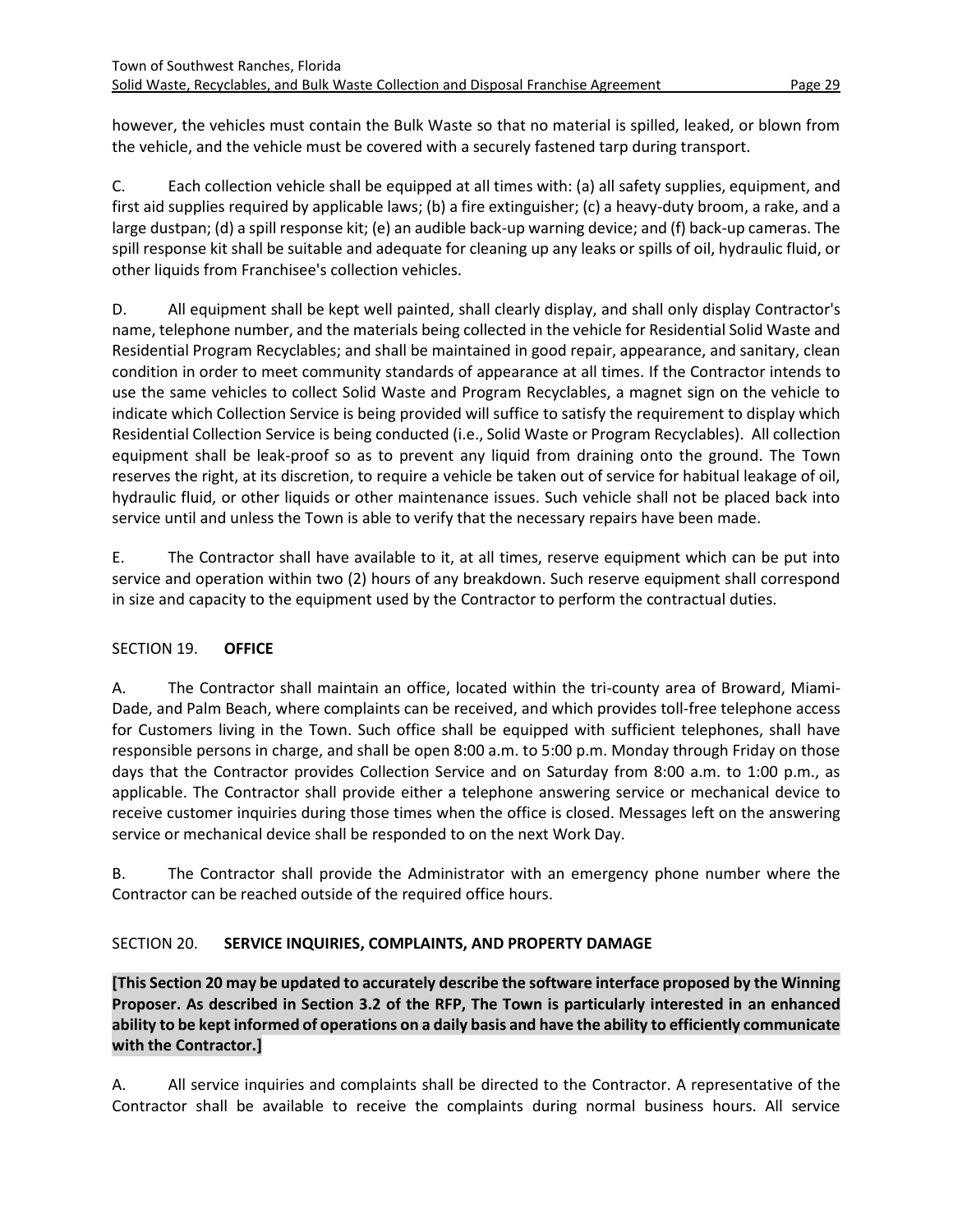complaints shall be handled by the Contractor in a prompt and efficient manner. In the case of a dispute between a Contractor and a customer, the matter will be reviewed, and a decision made by the Administrator.

B. The Contractor will maintain a written record of all calls it receives regarding services provided pursuant to this Agreement, including but not limited to inquiries, missed Collections, and complaints (Call Log). Contractor shall use a standard form for the Call Log, as approved by the Administrator, to record the pertinent facts of each call, including but not limited to date and time of call; name, address, and telephone number of person calling; reason for the call; action taken by Contractor; and date and time any issue was resolved. Contractor shall keep this Call Log up to date. By the end of each Work Day, the Contractorshall e-mail to the Administrator the Call Log for all calls received during that Work Day or since the previous Call Log was submitted.

C. For those complaints related to missed Collections, Contractor shall make every effort to return to the service address and collect the missed materials that same day. For missed Collection complaints that are received by 3:00 p.m. on a Work Day, the Contractor must return to the service address and collect the missed materials that same day. For missed Collection complaints that are received after 3:00 p.m. on a Work Day, the Contractor must return to the service address and collect the missed materials by noon of the following Work Day.

D. For those complaints related to repair or replacement of Carts, the appropriate subsections of Section 6 of this Agreement shall apply.

E. By noon on the first Work Day of each week, the Contractor shall e-mail to the Administrator a report of those complaints, related to Collection, that were not resolved in the manner set forth in Subsection C above. This weekly report shall include all information specified in Subsection B above, as well as the status of the disposition of the complaint.

F. The Contractor shall be responsible for the prompt repair or replacement, if repair is not adequate, of any damage to public or private property during the provision of Residential Collection Service or Commercial Collection Service and caused by the Contractor or the Contractor's representative. Within twenty-four (24) hours of occurrence, the Contractor shall provide the Administrator with a full explanation of the disposition of any complaint involving a claim of damage to public or private property as a result of actions of the Contractor. The Contractor shall promptly repair any such legitimate damage claim at its sole expense and within a two (2) day period of time as approved by the Administrator. Upon the request of the Contractor, the Administrator may grant a time extension. Proof of the need for an extension shall be submitted by the Contractor.

G. By the end of the first Work Day of each month, the Contractor shall e-mail to the Administrator a report on any unresolved complaint involving a claim of damage to public or private property as a result of actions of the Contractor's employees, agents, or subcontractors. This monthly report shall include the name, address and phone number of the complainant, date of occurrence, nature of occurrence and the status of the disposition of the complaint.

H. Contractor agrees that it is in the best interest of the Town that all Residential Collection Service be provided on the scheduled Collection day. Accordingly, missed Collections will normally be collected in accordance with Subsection C above regardless of the reason that the Collection was missed. However, in the event the Contractor does not address a missed Collection complaint in accordance with Subsection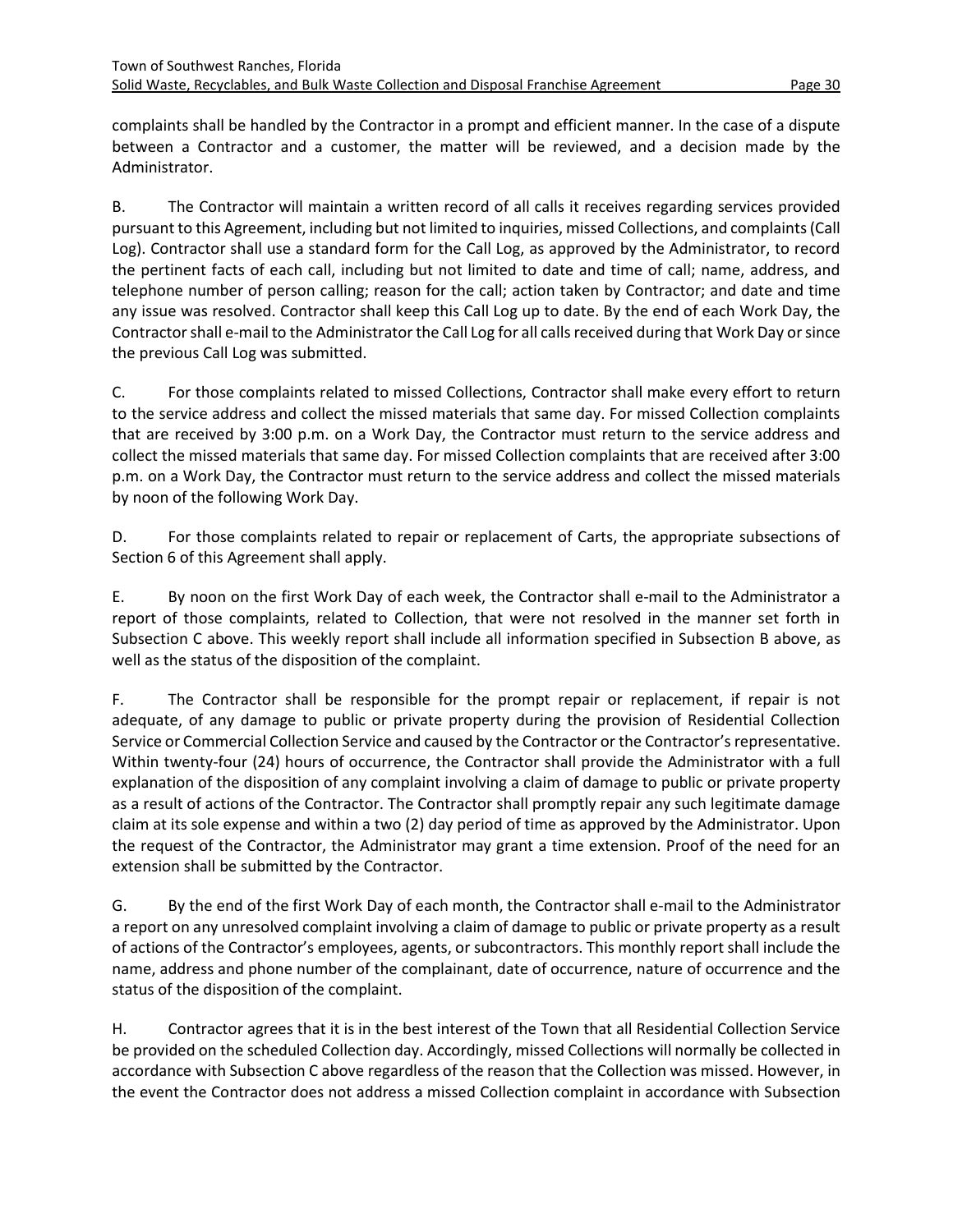C because it believes such complaint to be without merit, Contractor shall immediately notify the Administrator in writing. The Administrator will investigate all disputed complaints and render a final and binding decision.

#### <span id="page-33-0"></span>SECTION 21. **RECORDKEEPING AND REPORTING**

A. The Town is subject to Chapter 119, Florida Statutes, "Public Records Law." Contractor acknowledges the public shall have access at all reasonable times to all documents and information pertaining to Town's contracts, subject to the provisions of Chapter 119, Florida Statutes, and agrees to allow access by the Town and the public to all documents subject to disclosures under applicable law.

B. To the extent that Contractor has been provided access to or has received security sensitive information, as defined by Florida Statutes, Section 119.071 and/or has executed a Confidential Information Acknowledgement and Agreement as part of this Agreement, Contractor shall keep and maintain the security sensitive information as confidential and exempt from public disclosures as required by Florida Statutes.

C. Contractor agrees to keep and maintain public records required by the Town to perform the service in Contractor's possession or control in connection with Contractor's performance under this Agreement and, upon the request from the Town's custodian of public records, to provide the Town with a copy of the requested records or allow the records to be inspected or copied within a reasonable amount of time at a cost that does not exceed the cost provided in Chapter 119 or as otherwise provided by law. Contractor shall ensure that public records that are exempt or confidential and exempt from public records disclosure requirements are not disclosed except as authorized by law for the duration of the Agreement term and following completion of the Agreement if the Contractor does not transfer the records to the Town.

D. Upon completion of the Agreement, Contractor agrees, at no cost to Town, to transfer to the Town all public records in possession of the Contractor or keep and maintain public records required by the Town to perform the service. If the Contractor transfers all public records to the Town upon completion of the Agreement, the Contractor shall destroy any duplicate public records that are exempt or confidential and exempt from public records disclosure requirements. If the Contractor keeps and maintains public records upon completion of the Agreement, the Contractor shall meet all applicable requirements for retaining public records. All records stored electronically must be provided to the Town, upon request from the Town's custodian of public records, in a format that is compatible with the information technology system of the Town.

E. Contractor's failure or refusal to comply with the provisions of this Section shall result in the immediate termination for cause of the Agreement by Town.

F. The Contractor shall keep records of the amounts of Residential Solid Waste, Bulk Trash, and Yard Trash disposed; Residential Bulk Trash, Yard Trash, and Program Recyclables recycled; and Commercial Solid Waste disposed. Such records shall be kept separate and apart from all other records maintained by the Contractor.

G. The Contractor shall file and keep current with the Town all documents and reports required by this Agreement. All documents and reports submitted to the Town by the Contractor shall be fully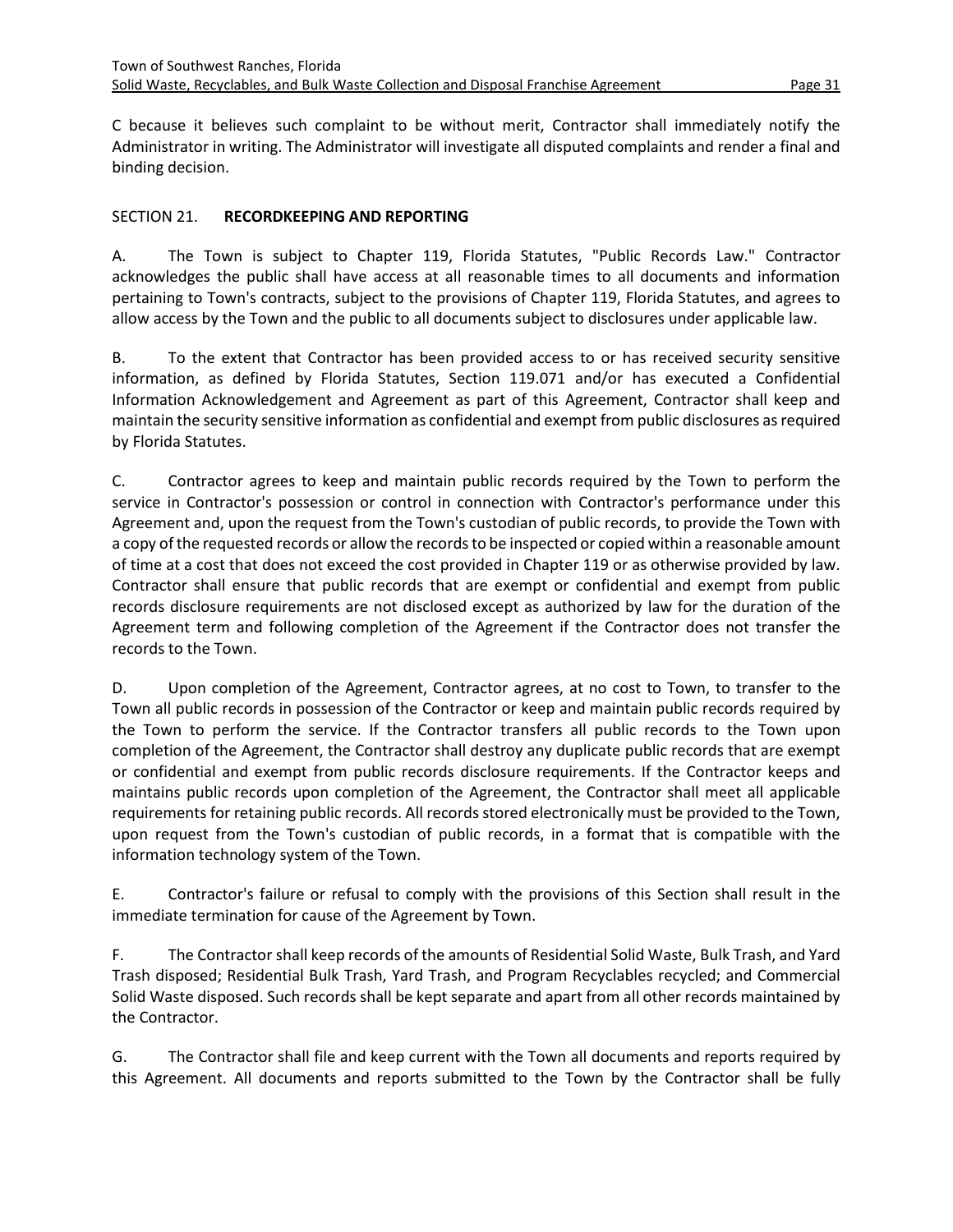transparent. Contractorshall provide additional information as requested by the Administrator to comply with such requirement for transparency.

H. By the date specified in the Town-approved Transition Plan, Contractor shall electronically transmit to the Administrator the completed and current Residential Service Unit list that has been revised to incorporate the Cart asset management database meeting the requirements of Section 6.E. At a minimum, the database shall include all information initially provided by the Town, (parcel folio number, address, and number of Residential Service Units on the parcel) and all information specified in Section 6.E (routes on which customer is serviced; size and serial number of Solid Waste (if applicable) and Recycling Carts; size and serial number of all extra Solid Waste and Recycling Carts; work order number, date, status, and any extra service fees billed by the Contractor for any deliveries, removals, exchanges, repairs, warranty recovery, and any other information necessary to manage cart assets).

I. At the end of each Work Day or in no event later than 9:00 a.m. the next Work Day, the Contractor shall electronically submit the following to the Administrator, in a format approved by the Administrator: **[This subsection 21.I may be updated to accurately describe the software interface proposed by the Winning Proposer. As described in Section 3.2 of the RFP, The Town is particularly interested in an enhanced ability to be kept informed of operations on a daily basis and have the ability to efficiently communicate with the Contractor.]**

(1) Call Log for all calls received since the previous report, including how such calls were resolved.

(2) Record of Residential Service Units that placed more than the twelve (12) cubic yard limit of Bulk Waste curbside for Collection during that Work Day.

(3) Record of any other non-collection occurrences during that Work Day, the reasons for the non-collection, and the addresses of such non-collection.

(4) Full explanation of any complaint involving a claim of damage to public or private property as a result of actions of the Contractor that occurred within the last twenty-four (24) hours.

(5) Full explanation of any occurrences of leakage of fluids from a collection vehicle within the last twenty-four (24) hours, including the location of such leakage, the vehicle at issue, and the remediation measures used to correct same.

J. By noon on the first Work Day of each week, the Contractor shall e-mail to the Administrator a report of Collection complaints that were not resolved as required by Section 20.E.

K. Prior to the fifteenth (15th) calendar day of each month during the term of this Agreement, the Contractor shall submit a report electronically to the Administrator, in a format approved by the Administrator. The report shall contain the following information:

(1) Tonnage of Residential Solid Waste, Residential Bulk Trash, Residential Yard Trash, and Commercial Solid Waste disposed during the previous month. At the Administrator's request, Contractor shall provide documentation, in the form of scalehouse tickets, of the tonnage of Residential Solid Waste and Residential Bulk Waste that is disposed each month.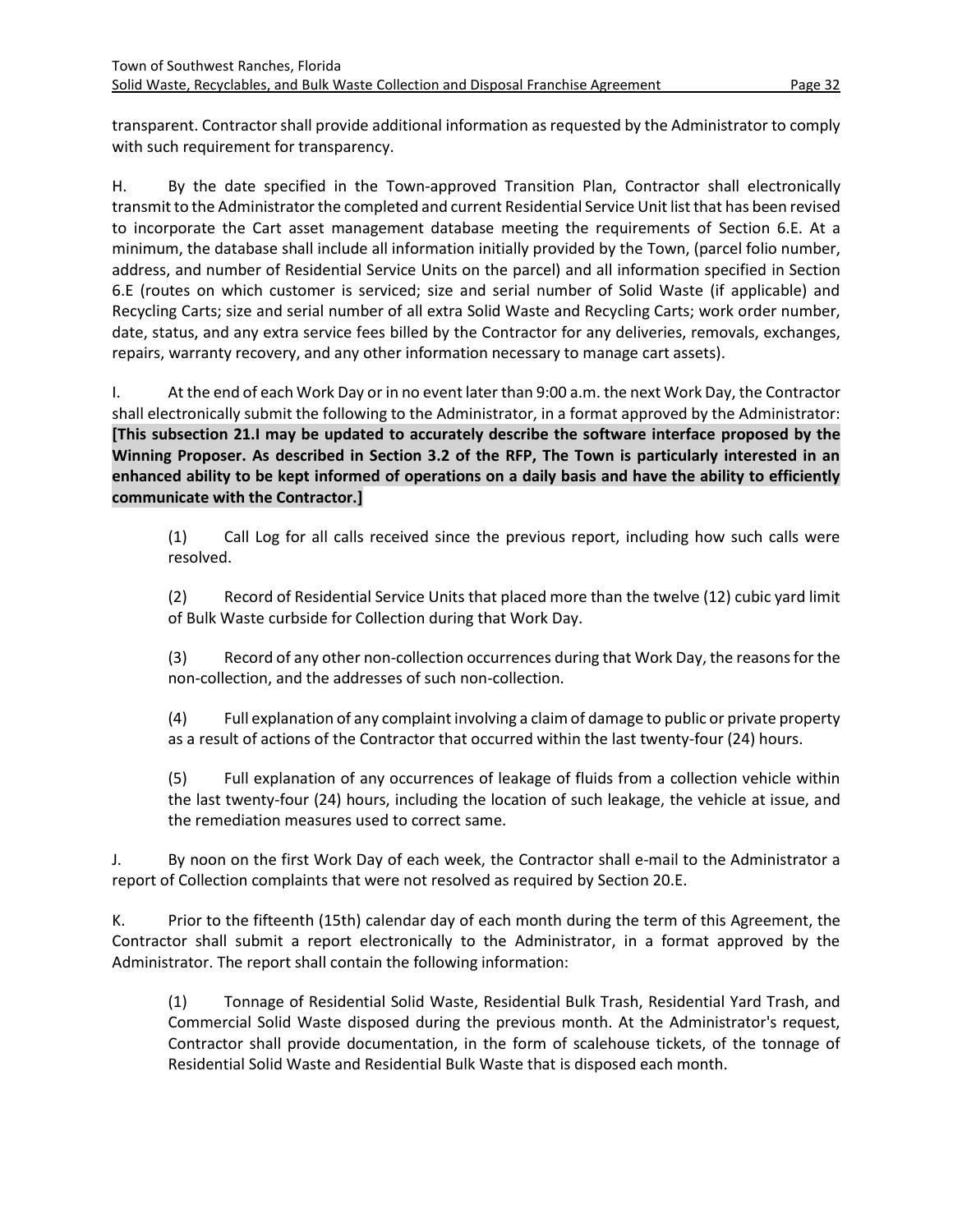(2) Tonnage of Residential Bulk Trash, Residential Yard Trash, and Residential Program Recyclables recycled during the previous month.

(3) List of all Residential Service Units charged for Special Waste Collection, including Bulk Waste in excess of twelve (12) cubic yards per set-out, during the previous month. The list shall include the customer's name and address, date service was provided, service that was provided, and fee that was charged.

(4) Updated Cart asset management database, as well as the number of new, replacement, or additional Solid Waste Carts and Recycling Carts distributed during the previous month, the date each was requested, and the date each Cart was delivered.

(5) List of Commercial Customers receiving Commercial Solid Waste Collection Service the previous month, including each customer's name and address, size and number of Containers, frequency of Collection, and amount billed.

(6) Documentation of payment to the Designated Disposal Facility for disposal of Solid Waste during the previous month.

L. Prior to September 15th of each year during the term of this Agreement, the Contractor shall ensure and certify to the Town that all required documents are current and on file with the Town. Such documents include, but are not limited to, certificates of insurance, performance bond, route schedules and maps.

M. In addition to any other requirements of this Agreement, the Contractor shall be required to provide statistical and other pertinent information pertaining to Residential Collection Service or Commercial Collection Service as may be requested by the Town to monitor compliance with this Agreement or to comply with the provisions of Section 403, F.S., as amended, other pertinent laws and regulations, or any interlocal agreements the Town has or may enter into during the term of this Agreement.

N. The Contractor shall mark any information it considers confidential, proprietary, or privileged as such and the Town will treat such information accordingly as provided for in Chapter 119, Florida Statutes. If the Contractor has questions regarding the application of Chapter 119, Florida Statutes, to the Contractor's duty to provide public records relating to this Agreement, Contractorshall contact the Town's custodian of public records, Russell Muniz, at (954) 434-0008.

# <span id="page-35-0"></span>SECTION 22. **LIQUIDATED DAMAGES**

A. It is the intent of the Town to ensure that the Contractor provides a quality level of Residential Collection Service and Commercial Collection Service. The Town and Contractor acknowledge and agree that it is impossible to precisely determine the dollar amount of damages that would be incurred by the Town due to service failures or circumstances described in this Section for which the Contractor would otherwise be liable. Accordingly, the Town has determined terms and amounts of liquidated damages set forth herein, and the parties agree that the liquidated damages are reasonable under the circumstances. Therefore, the following shall constitute liquidated damages, not penalties, that the Town may assess against the Contractor for failing to comply with requirements of this Agreement, time being of the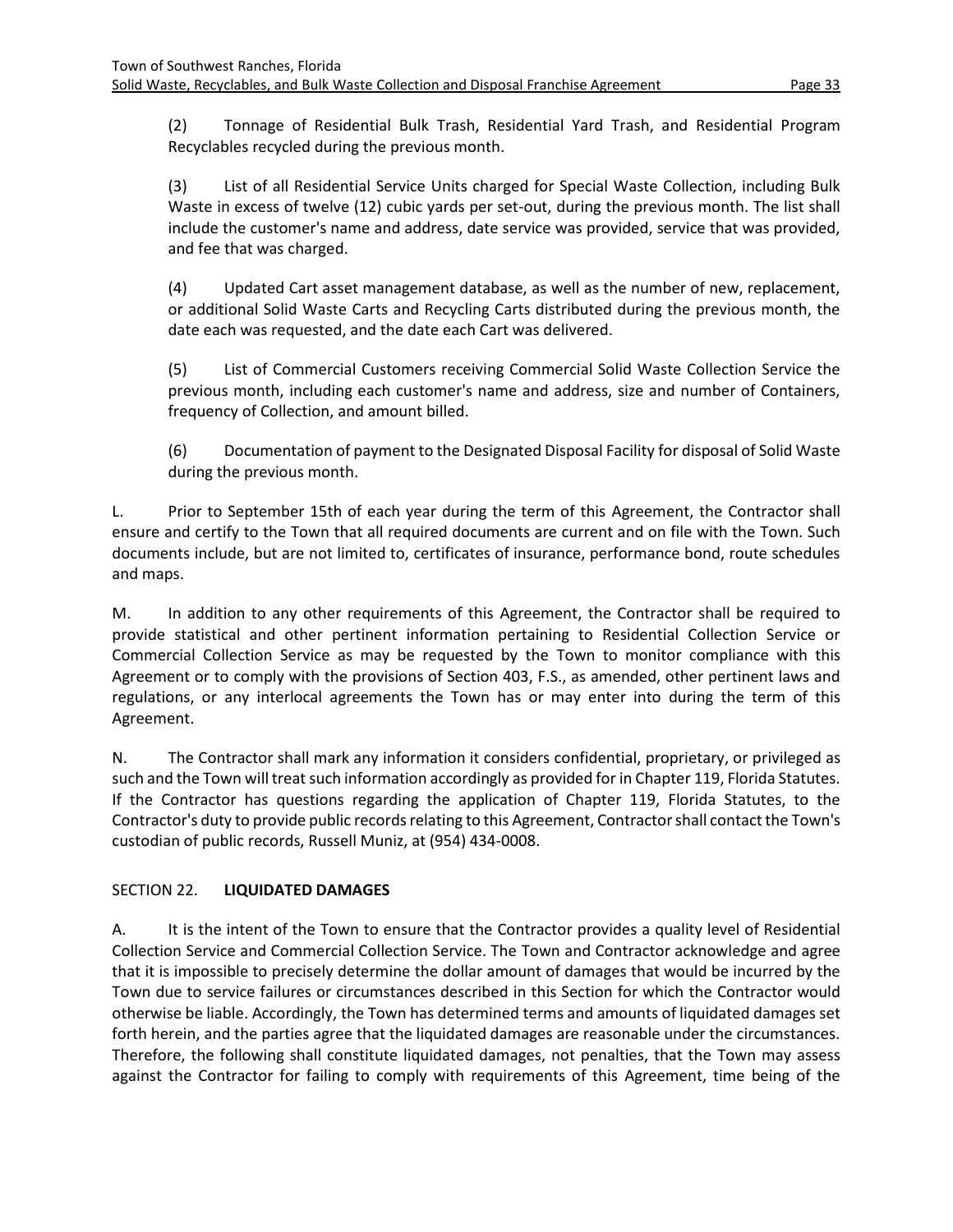essence. It is hereby agreed that the Town may deduct from any monies due, or which may become due to the Contractor, such assessed liquidated damages in the following amounts:

| А.             | Failure to submit a Transition Plan within thirty (30) days of<br>Agreement execution or to revise the Transition Plan within<br>five (5) Work Days of notification by the Administrator without<br>prior approval of the Administrator for such delay in submittal. | \$1,000.00 per day past the<br>due date                                                                                             |
|----------------|----------------------------------------------------------------------------------------------------------------------------------------------------------------------------------------------------------------------------------------------------------------------|-------------------------------------------------------------------------------------------------------------------------------------|
| <b>B.</b>      | Failure to meet the schedule outlined in the Town approved<br>Transition Plan without prior approval of the Administrator for<br>such delay.                                                                                                                         | \$250.00 per incident per day<br>past the due date                                                                                  |
| C.             | Failure or neglect to resolve each valid complaint, including<br>missed Collection, in the timeframe specified herein.                                                                                                                                               | \$250.00 per unresolved<br>complaint or missed<br><b>Collection per Residential</b><br>Service Unit                                 |
| D.             | Failure to repair damage to public or private property<br>determined caused by the Contractor or its personnel within<br>the timeframe approved by the Administrator.                                                                                                | \$1,000.00 per incident per<br>day, after the initial 48<br>hours or alternate<br>timeframe approved in<br>writing by Administrator |
| E.             | Mixing of materials in violation of Section 5. E.                                                                                                                                                                                                                    | \$1,000.00 per occurrence                                                                                                           |
| F.             | Failure to comply with hours and days of operation specified<br>herein.                                                                                                                                                                                              | \$250.00 per occurrence                                                                                                             |
| G.             | Changing Collection routes without proper notification.                                                                                                                                                                                                              | \$1,000.00 per incident per<br>day                                                                                                  |
| Η.             | Failure to distribute Solid Waste Roll Carts by date specified in<br>Transition Plan unless otherwise approved by the<br>Administrator.                                                                                                                              | \$100.00 per Cart per day<br>past due date                                                                                          |
| $\mathbf{I}$ . | Failure to repair, replace, exchange, or deliver a Cart within<br>the required timeframe.                                                                                                                                                                            | \$100.00 per Roll Cart per<br>day past due date                                                                                     |
| J.             | Failure to provide a completed Cart asset management<br>database and to keep such database up to date as specified in<br>Section 6. E.                                                                                                                               | \$500.00 per day past due<br>date                                                                                                   |
| К.             | Failure to leave a Non-Collection Notice explaining why all<br>material was not collected.                                                                                                                                                                           | \$100.00 per occurrence                                                                                                             |
| L.             | Failure to deliver all Residential Solid Waste and Commercial<br>Solid Waste to the Designated Disposal Facility.                                                                                                                                                    | \$1,000.00 per incident                                                                                                             |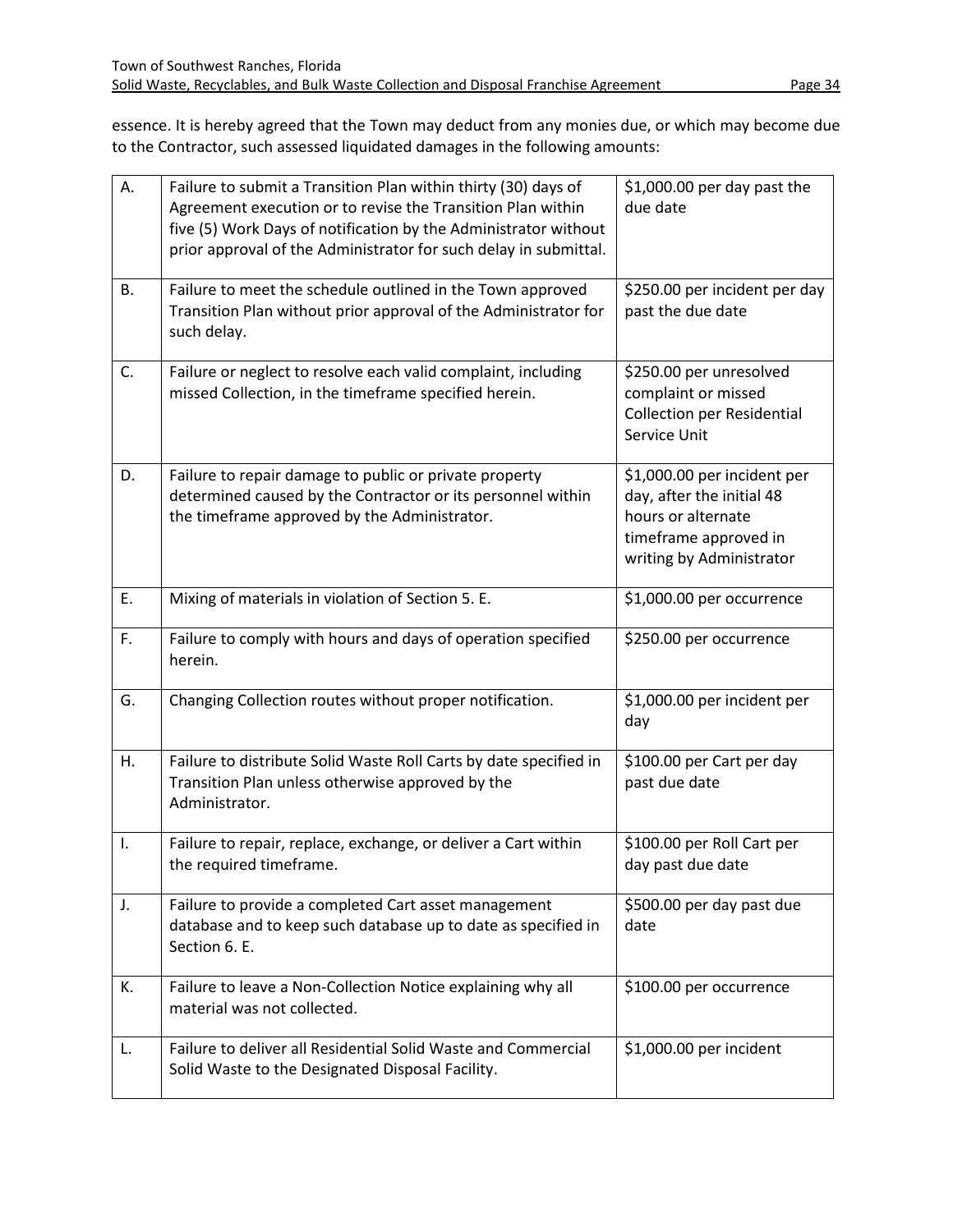| M. | Failure to deliver all Residential Program Recyclables to the<br>Designated MRF.                                                                                                                                                                                                                                                                                                              | \$1,000.00 per incident                                                                |
|----|-----------------------------------------------------------------------------------------------------------------------------------------------------------------------------------------------------------------------------------------------------------------------------------------------------------------------------------------------------------------------------------------------|----------------------------------------------------------------------------------------|
| N. | Failure to prepare and distribute Town-approved public<br>education materials in the timeframe specified.                                                                                                                                                                                                                                                                                     | \$100.00 per Residential<br>Service Unit per day past<br>due date                      |
| О. | Failure to remit the annual and monthly Franchise Fees to the<br>Town in the timeframe specified.                                                                                                                                                                                                                                                                                             | \$500.00 per day past due<br>date                                                      |
| P. | Failure to have a vehicle operator properly licensed.                                                                                                                                                                                                                                                                                                                                         | \$1,000.00 per vehicle per<br>day                                                      |
| Q. | Failure to clean up spillage, leakage, or excessive blowing<br>debris with the timeframe specified.                                                                                                                                                                                                                                                                                           | \$1,500.00 per incident per<br>day                                                     |
| R. | Failure to provide sufficient and properly maintained vehicles<br>and equipment.                                                                                                                                                                                                                                                                                                              | \$1,000.00 per vehicle per<br>day                                                      |
| S. | Failure to submit to the Town all plans, reports, record, or<br>other documents in the time required under the provisions of<br>this Agreement, unless otherwise approved by the<br>Administrator.                                                                                                                                                                                            | \$250.00 per document not<br>submitted per occurrence                                  |
| T. | Failure or neglect to complete more than 95 percent of a route<br>(number of missed pickups must be less than 5 percent of total<br>customers on that daily route to be considered more than 95<br>percent complete) on the regularly scheduled Collection day<br>without justifiable cause (a cause that is beyond the control of<br>the Contractor) or prior approval by the Administrator. | \$250.00 per Residential<br>Service Unit not collected<br>per day past Collection date |

The Administrator may assess liquidated damages pursuant to this Section at any time during the term of this Agreement. The Administrator shall notify the Contractor in writing of the liquidated damages assessed and the basis for each assessment. In the event the Contractor wishes to contest such assessment, within five (5) Work Days of receipt of written notice, Contractor shall request in writing a meeting with the Town Administrator to resolve the issue. The Town shall notify the Contractor in writing of any action taken with respect to Contractor's claims within five (5) Work Days of such meeting. The Town Administrator's decision shall be final and conclusive unless determined by a court of competent jurisdiction to be fraudulent, capricious, arbitrary, so grossly erroneous as to necessarily imply bad faith, or not supported by competent evidence. Any liquidated damages assessed by the Town Administrator shall be deducted from the Town's next monthly payment to the Contractor.

# <span id="page-37-0"></span>SECTION 23. **EMERGENCY SERVICE PROVISIONS**

A. In the event of a hurricane, tornado, major storm, natural disaster, or other such event in which a state of emergency has not been issued, the Administrator may grant the Contractor a variance from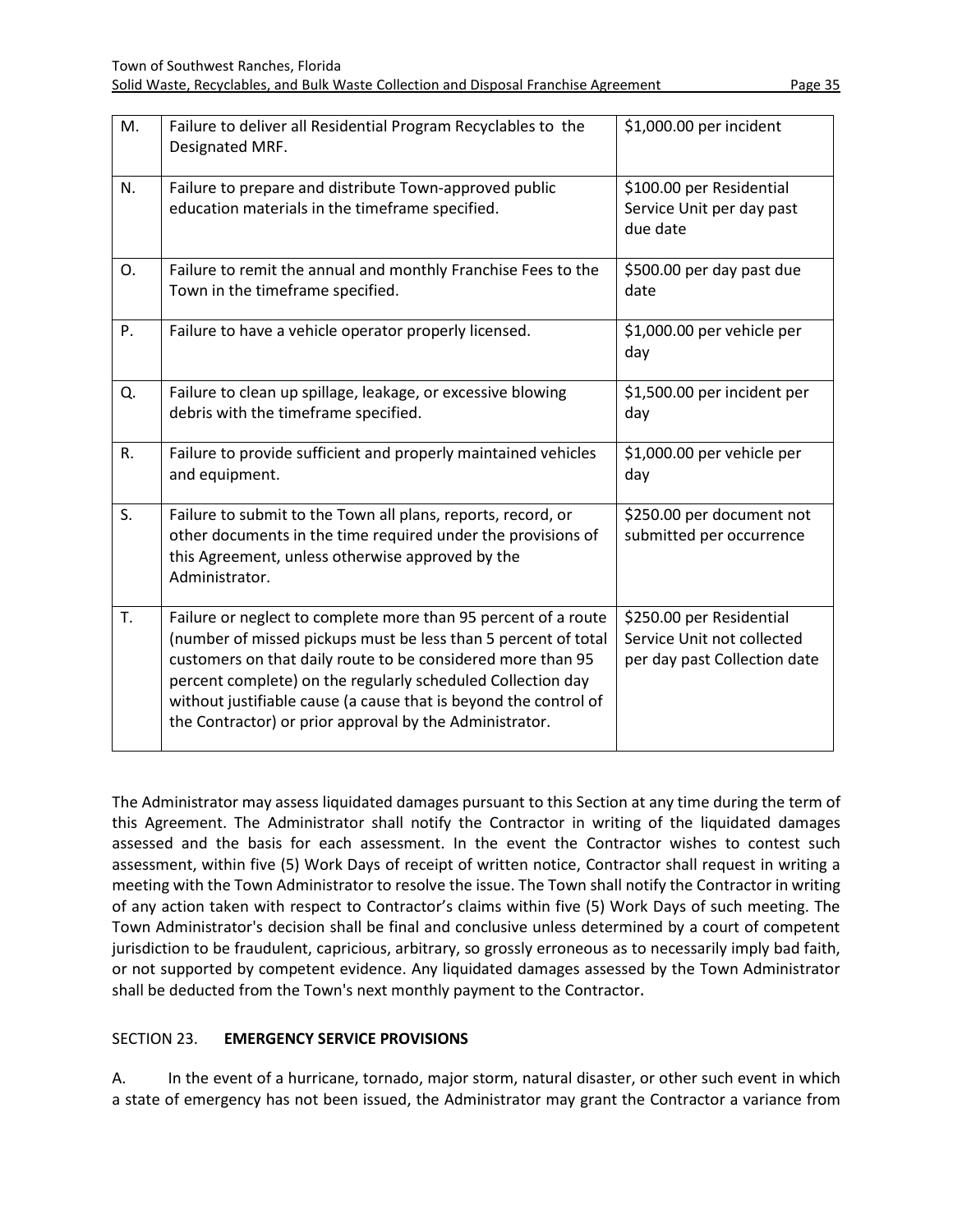regular routes and schedules. Such variance from regular routes and schedule to ensure the safety of the Contractor's employees and members of the community shall not be unreasonably denied by the Town. However, Contractor shall make its best effort to resume regular Collection service as soon as possible. As soon as practicable after such event, the Contractor shall advise the Administrator when it is anticipated that normal routes and schedules can be resumed. The Administrator shall make an effort through the local news media to inform the public when regular Collection services may be resumed.

B. The clean-up from some non-declared events may require that the Contractor hire additional equipment, employ additional personnel, or work existing personnel on overtime hours to clean debris resulting from the event. The Contractor shall receive additional compensation, above the normal compensation contained in this Agreement, to cover documented costs provided the Contractor has first secured written authorization and approval from the Town through the Administrator. The Contractor shall substantiate such additional costs for labor, equipment, transportation, and/or disposal in writing. The Town shall have the right to audit such costs.

C. The Contractor may provide the Town with a separate disaster cleanup agreement, as requested by the Town, with specified rates at the commencement of each Operating Year. The Town reserves the right to hire additional hauling contractors for debris removal operations after it is determined by the Administrator that additional services are needed and after notice to the Contractor.

# <span id="page-38-0"></span>SECTION 24. **PERFORMANCE BOND**

Prior to commencing services, the Contractor shall furnish to the Town, and keep current for the full duration of the Agreement and any renewal, a Performance Bond for the faithful performance of this Agreement and all obligations arising hereunder in the amount of one million five hundred thousand dollars (\$1,500,000.00). It shall be executed by a surety company licensed to do business in the State of Florida; having an "A-" or better rating by A. M. Best or Standard and Poors; included on the list of surety companies approved by the Treasurer of the United States; and in a form acceptable to the Town.

# <span id="page-38-1"></span>SECTION 25. **INSURANCE**

A. The Contractor shall provide, pay for, and maintain in force at all times during the term of this Agreement, such insurance, including Worker's Compensation Insurance and comprehensive general liability insurance as stated below. The Contractor shall also name the Town as an additional insured to Contractor's comprehensive general liability insurance policy, and shall provide the Town with annual Accords documenting both insurance coverages and that the Town has been named as an additional insured on the comprehensive general liability insurance policy and as a certificate holder for all other forms of insurance and setting forth the minimum insurance standards set forth below:

(1) Worker's Compensation Insurance to apply for all employees in compliance with the "Workers' Compensation Law" of the State of Florida and all applicable federal laws, for the benefit of the Contractor's employees.

(2) Comprehensive General Liability Insurance, including contractual, with minimum limits of Two Million Dollars (\$2,000,000.00) per occurrence, combined single limit for bodily injury liability and property damage liability. The Town is to be included and named as an "additional insured" with respect to any claims arising out of this Agreement.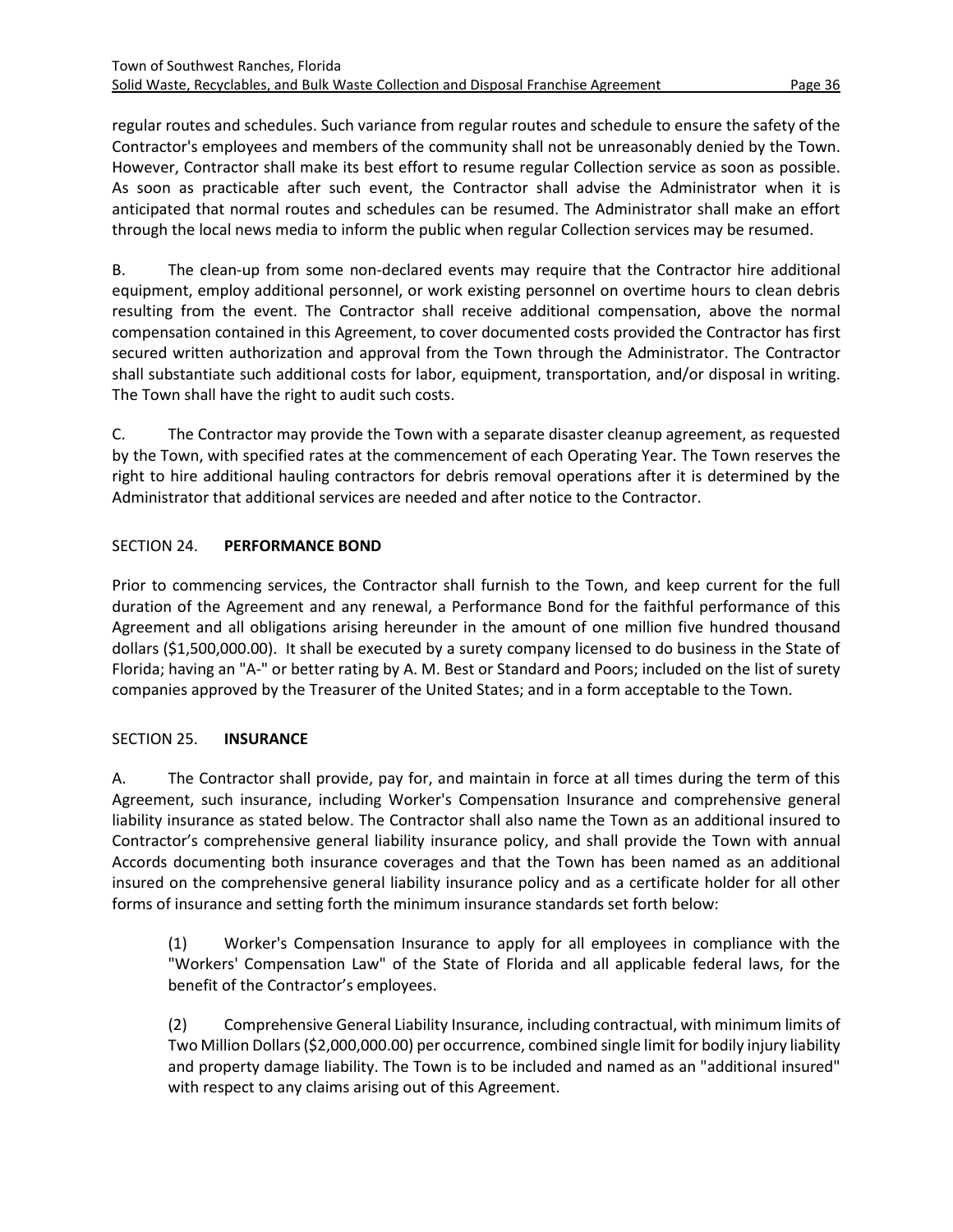(3) Business Automobile Liability Insurance with minimum limits of one million dollars (\$1,000,000) per occurrence, combined single limits bodily injury liability and property damage. The policy must be no more restrictive than the latest edition of the business automobile liability policy without restrictive endorsements, as filed by the Insurance Services Office, and must include all owned vehicles and all hired or non-owned vehicles.

(4) Pollution Remediation and Legal Liability: Contractor shall maintain Pollution Legal Liability and Remediation Insurance at a minimum limit of liability not less than \$5,000,000 Each Occurrence / \$5,000,000 Aggregate. The Contractor agrees the policy shall include a minimum three (3) year supplemental extended reporting period, and a retroactive date that equals or precedes the effective date of the Agreement, or the performance of Collection Services hereunder. This coverage may be provided on a per-project basis.

(5) Umbrella or Excess Liability. Contractor shall maintain Umbrella or Excess Liability at a limit of liability not less than \$5,000,000 Each Occurrence / \$5,000,000 Aggregate. Contractor shall include each required policy herein, other than Pollution Remediation and Legal Liability, as an underlying policy on the Umbrella or Excess Liability. Contractor shall endorse the Town as an "Additional Insured" on the Umbrella or Excess Liability, unless the Certificate of Insurance states the Umbrella or Excess Liability provides coverage on a "Following-Form" basis. This liability may be satisfied by multiple layers of Excess coverage lines.

B. UPON EXECUTION OF THIS CONTRACT, CONTRACTOR SHALL SUBMIT TO Town COPIES OF ITS CERTIFICATE(S) OF INSURANCE EVIDENCING THE REQUIRED COVERAGES REQUIRED HEREIN AND SPECIFICALLY PROVIDING THE ENDORSEMENT TO THE POLICIES THAT SHOWS THE TOWN OF SOUTHWEST RANCHES IS AN ADDITIONAL NAMED INSURED CERTIFICATE HOLDER, AS APPLICABLE, WITH RESPECT TO THE REQUIRED COVERAGES AND CONTRACTOR'S WORK UNDER THIS CONTRACT.

C. The Contractor shall not commence operations, and/or labor to complete any of the work pursuant to this Agreement until certification or proof of insurance issued directly by the insurance company underwriting department or insurance agent, detailing terms and provisions of coverage has been received and approved by the Town.

D. Insurance policies and coverages shall not be affected by any other policy of insurance which the Town may carry in its own name.

E. Contractor's insurance policies shall be endorsed to provide the Town with at least thirty (30) calendar days' prior written notice of cancellation, non-renewal, restrictions, or reduction in coverages or limits. Notice shall be sent to:

> Town of Southwest Ranches Andrew D. Berns, Town Administrator 13400 Griffin Road Southwest Ranches, Florida 33330

And

Keith M. Poliakoff, Esq. Government Law Group, PLLC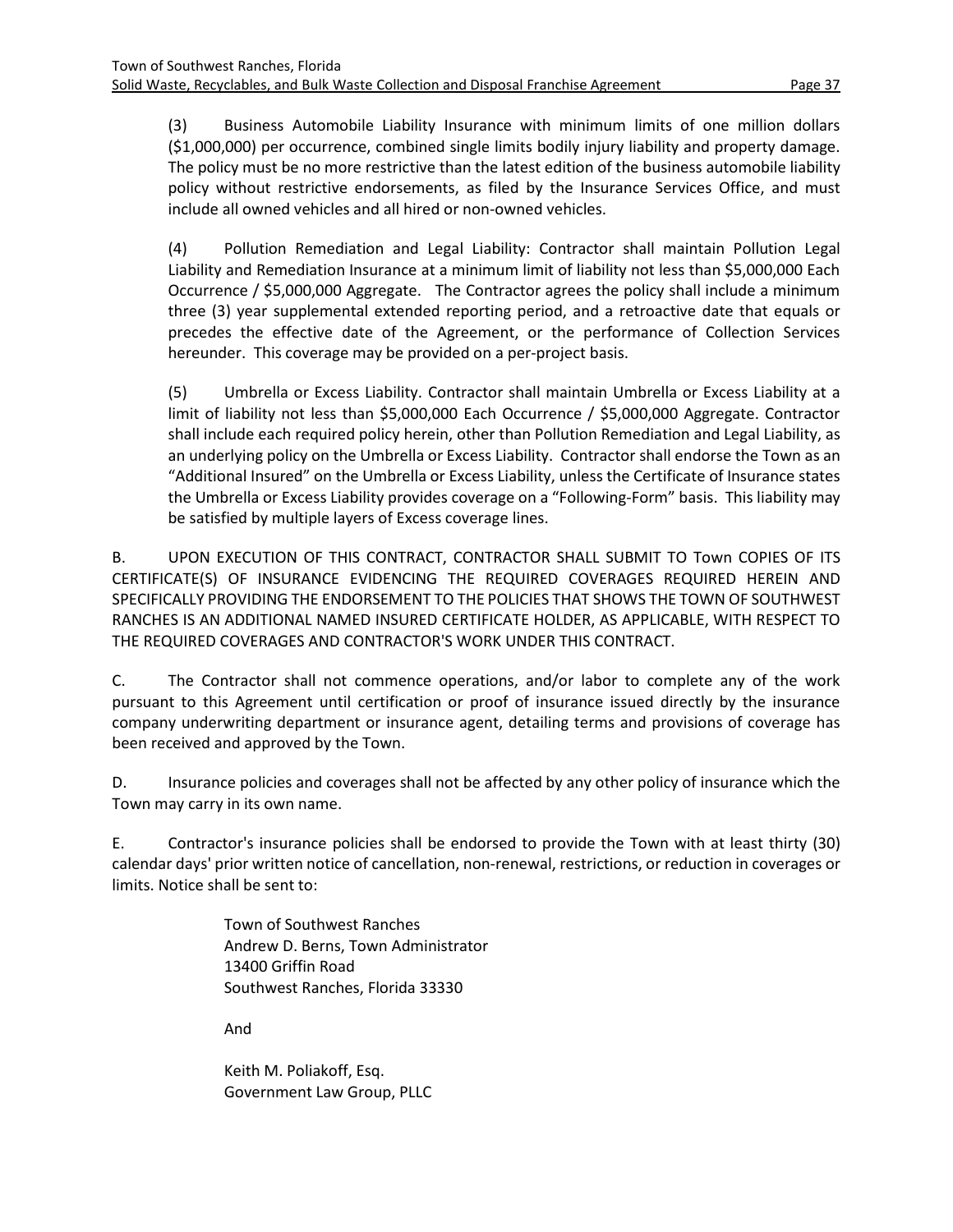200 South Andrews Avenue, Suite 601 Fort Lauderdale, Florida 33301

F. All required insurance policies shall preclude any insurer's or underwriter's rights of recovery or subrogation against Town with the express intention of the parties being that the required insurance coverages protect both parties as the primary coverages for any and all losses covered by the abovedescribed insurance.

G. Contractor shall ensure that any companies issuing insurance to cover the requirements contained in this Agreement agree that they shall have no recourse against Town for payment or assessments in any form on any policy of insurance.

H. The clauses 'Other Insurance Provisions' and 'Insured Duties in the Event of an Occurrence, Claim or Suit' as it appears in any policy of insurance in which Town is named as an additional insured shall not apply to Town. Town shall use its best efforts to provide written notice of occurrence within thirty (30) working days after Town's actual notice of such event.

I. If any of Contractor's initial insurance expires prior to the completion of the term of this Agreement, renewal copies of policies shall be furnished to Town at least thirty (30) days prior to the date of their expiration, and Town shall be an additional named insured by endorsement on all of Contractor's renewal policies.

J. The official title of the owner is Town of Southwest Ranches. This official title shall be used in all insurance policies and documentation.

K. Notwithstanding any other provisions of this Agreement, Contractor's obligation to maintain all required insurance as specified in this Section of the Agreement shall survive the expiration or earlier termination of this Agreement.

# <span id="page-40-0"></span>SECTION 26. **INDEMNIFICATION OF TOWN**

A. Contractor shall indemnify, defend, and hold harmless Town, Town's contractors, and the public officials, officers, directors, employees, agents and other contractors of each of them, from and against any and all claims, costs, losses and damages (including but not limited to all fees and charges of engineers, architects, attorneys and other professionals as well as all Court or other dispute resolution costs), liabilities, expenditures or causes of action of any kind (including negligent, reckless, willful or intentional acts or omissions of the Contractor, any subcontractor, any supplier, any person or organization directly or indirectly employed by any of them to perform or furnish any services or anyone for whose acts any of them may be liable), caused by the breach of this Agreement, violation of applicable law, and the negligent acts or omissions of the Contractor in the performance of this Agreement. This indemnity includes but is not limited to claims attributable to bodily injury, sickness, disease, or death and to injury or destruction of tangible property.

B. Contractor further agrees to indemnify, defend, save and hold harmless the Town, its officers, agents and employees, from all damages, liabilities, losses, claims, fines and fees, and from any and all suits and actions of every name and description that may be brought against Town, its officers, agents and employees, on account of any claims, fees, royalties, or costs for any invention or patent rights or for the infringement of any and all copyrights or patent claimed by any person, firm, or corporation.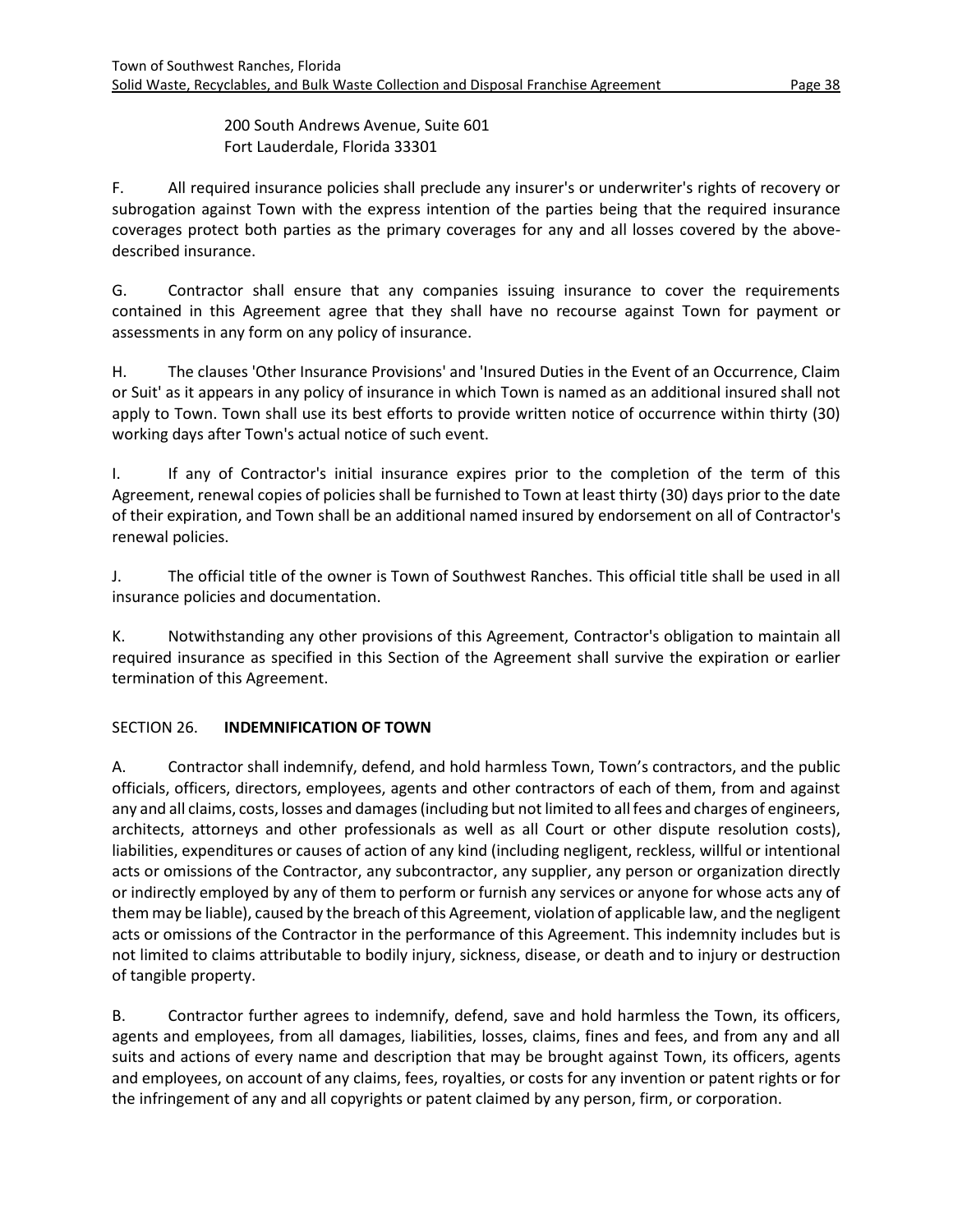C. Contractor agrees, at Contractor's expense, after written notice from the Town, to defend any action against the Town that falls within the scope of this indemnity as set forth above in Subsections A and B, or the Town, at the Town's option, may elect not to tender such defense and may elect instead to secure its own attorneys to defend any such action and the reasonable costs and expenses of such attorneys incurred in defending such action shall be payable by Contractor. Additionally, if Contractor, after receipt of written notice from the Town, fails to make any payment due under this Agreement to the Town or fails to perform any obligation required by this Agreement, Contractor shall pay any reasonable attorneys' fees and costs incurred by the Town in securing any such payment from Contractor, or any reasonable attorneys' fees and costs incurred in the enforcement of this indemnity, or both. Payment of any amount due pursuant to the foregoing indemnity shall, after receipt of written notice by Contractor from the Town that such amount is due, be made by Contractor prior to the Town being required to pay same, or in the alternative, the Town, at the Town's option, may make payment of an amount so due and Contractor shall promptly reimburse the Town for same, together with interest thereon at the rate of twelve percent (12%) per annum simple interest from the date of receipt by Contractor of written notice from the Town that such payment is past due at least twenty (20) days .

D. It is specifically understood and agreed that the consideration inuring to the Contractor for the execution of this Agreement consists of the promises, payments, covenants, rights, and responsibilities contained in this Agreement.

E. The execution of this Agreement by the Contractor shall obligate the Contractor to comply with the foregoing indemnification provision; however, the collateral obligation of providing insurance must be also complied with as set forth in Section 25.

F. The Contractor shall require all subcontractors to enter into a contract containing the provisions set forth in the preceding subsections in which contract the subcontractor fully indemnifies the Town in accordance with this Agreement.

# <span id="page-41-0"></span>SECTION 27. **POINT OF CONTACT**

The day-to-day dealings between the Contractor and the Town shall be between the Contractor and the Town Administrator or designee.

#### <span id="page-41-1"></span>SECTION 28. **NOTICE**

Except as provided herein, whenever either party desires to give notice to the other, it must be given by written notice, sent by certified U.S. mail, or by email, with return receipt requested, addressed to the party for whom it is intended, at the place last specified and to the place for giving of notice in compliance with the provisions of this paragraph. For the present, the parties designate the following as the respective persons and places for giving of notice:

As to the Town:

Andrew D. Berns, Town Administrator Town of Southwest Ranches 13400 Griffin Road Southwest Ranches, Florida 33330 Email: [aberns@southwestranches.org](mailto:aberns@southwestranches.org)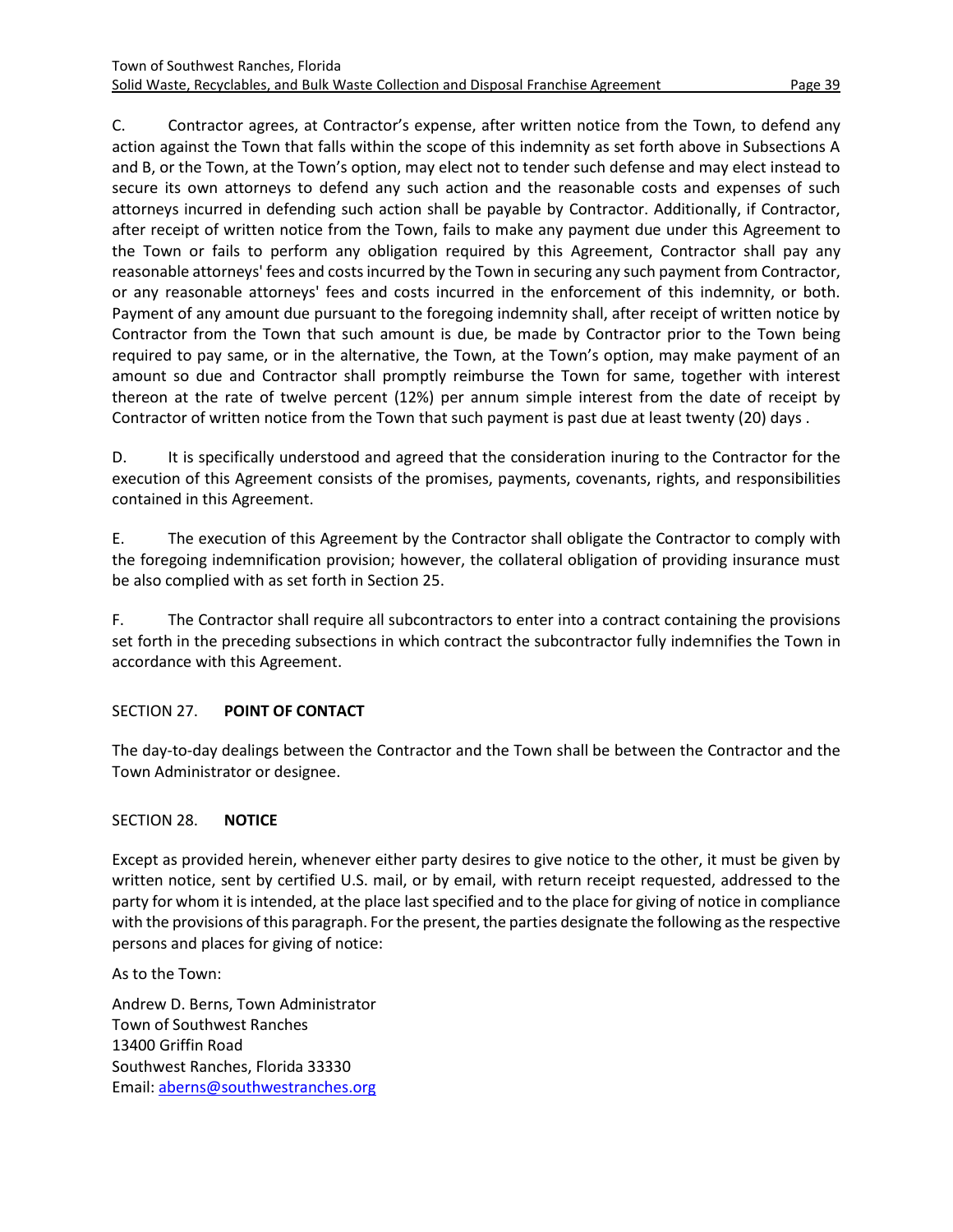With a copy to: Keith M. Poliakoff, J.D., Town Attorney Government Law Group, PLLC. 200 South Andrews Avenue, Suite 601 Fort Lauderdale, Florida 33301 Email: [kpoliakoff@govlawgroup.com](mailto:kpoliakoff@govlawgroup.com)

As to the Contractor:

\_\_\_\_\_\_\_\_\_\_\_\_\_\_\_\_\_\_\_\_\_\_\_\_\_ \_\_\_\_\_\_\_\_\_\_\_\_\_\_\_\_\_\_\_\_\_\_\_\_\_ \_\_\_\_\_\_\_\_\_\_\_\_\_\_\_\_\_\_\_\_\_\_\_\_\_  $\frac{1}{2}$  , and the set of the set of the set of the set of the set of the set of the set of the set of the set of the set of the set of the set of the set of the set of the set of the set of the set of the set of the set

\_\_\_\_\_\_\_\_\_\_\_\_\_\_\_\_\_\_\_\_\_\_\_\_\_ \_\_\_\_\_\_\_\_\_\_\_\_\_\_\_\_\_\_\_\_\_\_\_\_\_ \_\_\_\_\_\_\_\_\_\_\_\_\_\_\_\_\_\_\_\_\_\_\_\_\_ \_\_\_\_\_\_\_\_\_\_\_\_\_\_\_\_\_\_\_\_\_\_\_\_\_

With a copy to:

Notices shall be effective when received at the address as specified above. Changes in the respective addresses to which such notice is to be directed may be made from time-to-time by written notice. Electronic transmission is acceptable notice, effective when received; however, electronic transmissions received (i.e., printed) after 4:30 p.m. or on weekends or Holidays, will be deemed received on the next business day. The original of items that are transmitted electronically must also be mailed as required herein.

#### <span id="page-42-0"></span>SECTION 29. **BREACH AND TERMINATION OF AGREEMENT**

A. Termination by Either Party for Cause. Subject to the other provisions contained herein, either Party may terminate this Agreement if the other Party fails to perform any of its material obligations hereunder. A default by Contractor shall include, but not be limited to, the following:

(1) Refusing to comply with any lawful order of the Town Administrator.

- (2) Failing to begin work within the time specified in this Agreement.
- (3) Discontinuing operations without prior authorization from the Administrator.

(4) Failing to resume work that has been suspended within a reasonable time, not to exceed two (2) Work Days, after being notified to do so.

(5) Failing to obey any Applicable Law.

(6) Soliciting or accepting any Rates, charges or fees from Customers for the Collection, disposal, or processing of Solid Waste or Program Recyclables or Bulk Waste collected within the Service Area, except when such actions are explicitly authorized herein.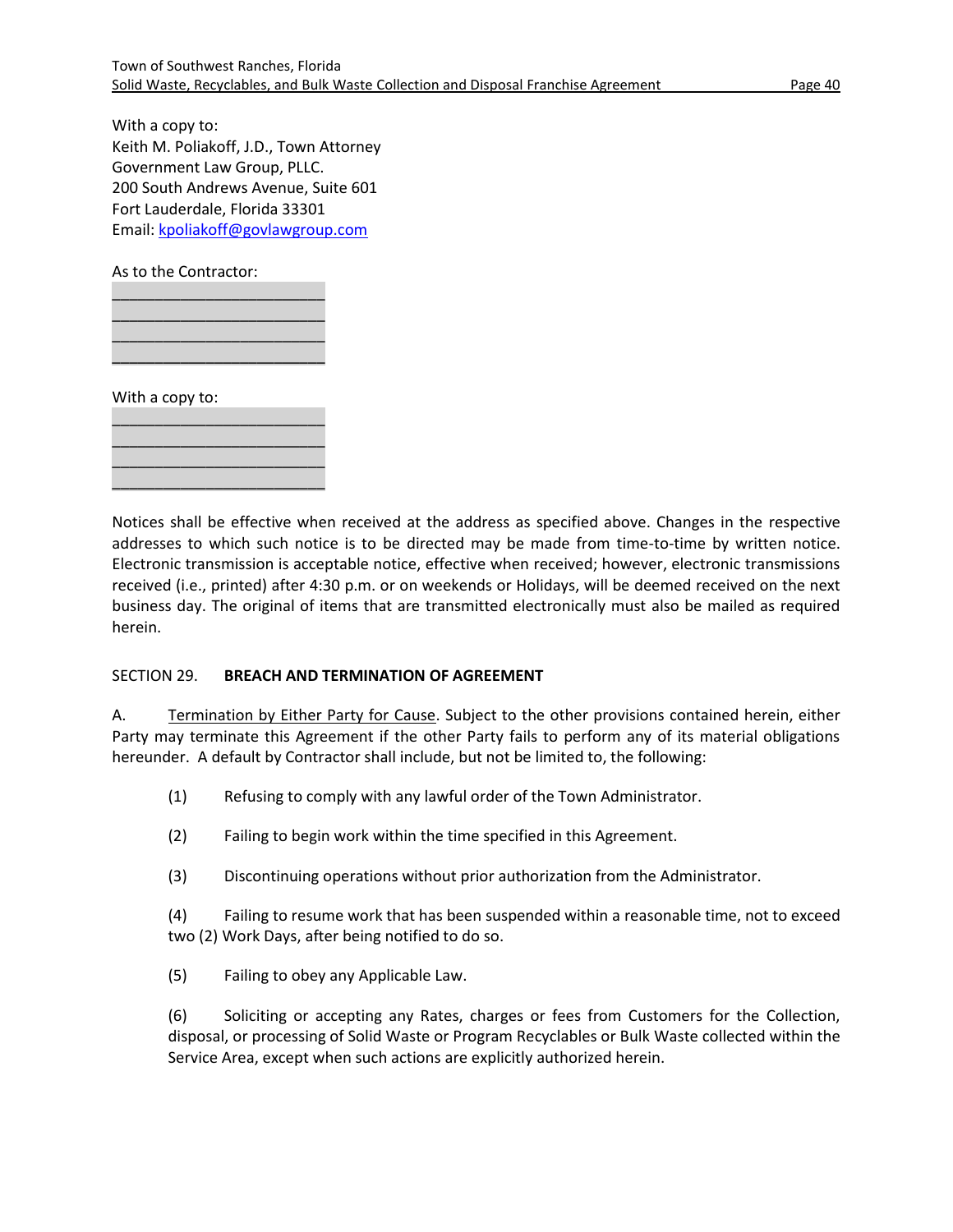(7) Failing to deliver Solid Waste, Program Recyclables, and Bulk Waste collected in the Service Area to the Designated Facilities.

(8) Failing to pay, or circumventing the payment of, any tipping fee that the Contractor is obligated to pay to the Designated Facilities or other authorized facility pursuant to this Agreement.

(9) Failing to comply with the procedures in the Contractor's Transition Plan.

(10) Failing to obtain or continuously maintain insurance policies in the manner required herein.

(11) Failing to pay, when due, any sums owed to a subcontractor for services or materials provided pursuant to this Agreement.

(12) Failing to provide or continuously maintain the Performance Bond required pursuant to this Agreement.

(13) A representation or warranty provided by the Contractor in this Agreement is or becomes inaccurate in any material respect.

B. Before a Party may terminate this Agreement pursuant to this Section, the non-defaulting Party shall give written notice to the other Party that a default exists which will, unless corrected, constitute an event of default on the part of the defaulting Party. The notice shall inform the defaulting Party that this Agreement shall be terminated unless the default is cured within seven (7) calendar days following the defaulting Party's receipt of the notice. If a cure cannot reasonably be affected within seven (7) days despite the exercise of due diligence, the defaulting Party may request an extension of the cure. In such circumstances, the defaulting Party shall submit its written request to the non-defaulting Party, explaining in detail why the cure cannot be completed within seven (7) days. The request shall be delivered prior to the expiration of the cure period. If the defaulting Party's request is reasonable, as determined by the Town Administrator in cases where the defaulting Party is the Contractor, the time to cure the default shall be extended to include such additional time as is reasonably necessary to effect a cure, provided that the defaulting Party exercises continuous diligent efforts to cure the default during the extended cure period. If the defaulting Party fails to cure the default within the cure period, the non-defaulting Party may terminate this Agreement. The termination shall take effect as of the date specified by the nondefaulting Party. Upon termination, the non-defaulting Party may cure the default at the expense of the defaulting Party and have recourse to any other right or remedy to which the non-defaulting Party may be entitled under this Agreement, at law, or in equity.

C. Notwithstanding anything else contained herein, each of the events described in this Section 29.C. items 1 through 8, below shall constitute an event of default for which there shall be no opportunity to cure. For such events, termination shall be effective three (3) calendar days after the non-defaulting Party gives notice to the defaulting Party or at such other time designated by the non-defaulting Party.

(1) Voluntary Bankruptcy

(2) Written admission by a Party that it is bankrupt; or filing by a Party of a voluntary petition under the Federal Bankruptcy Act; or consent by a Party to the court appointment of a receiver or trustee for all or a substantial portion of its property or business; or the making of any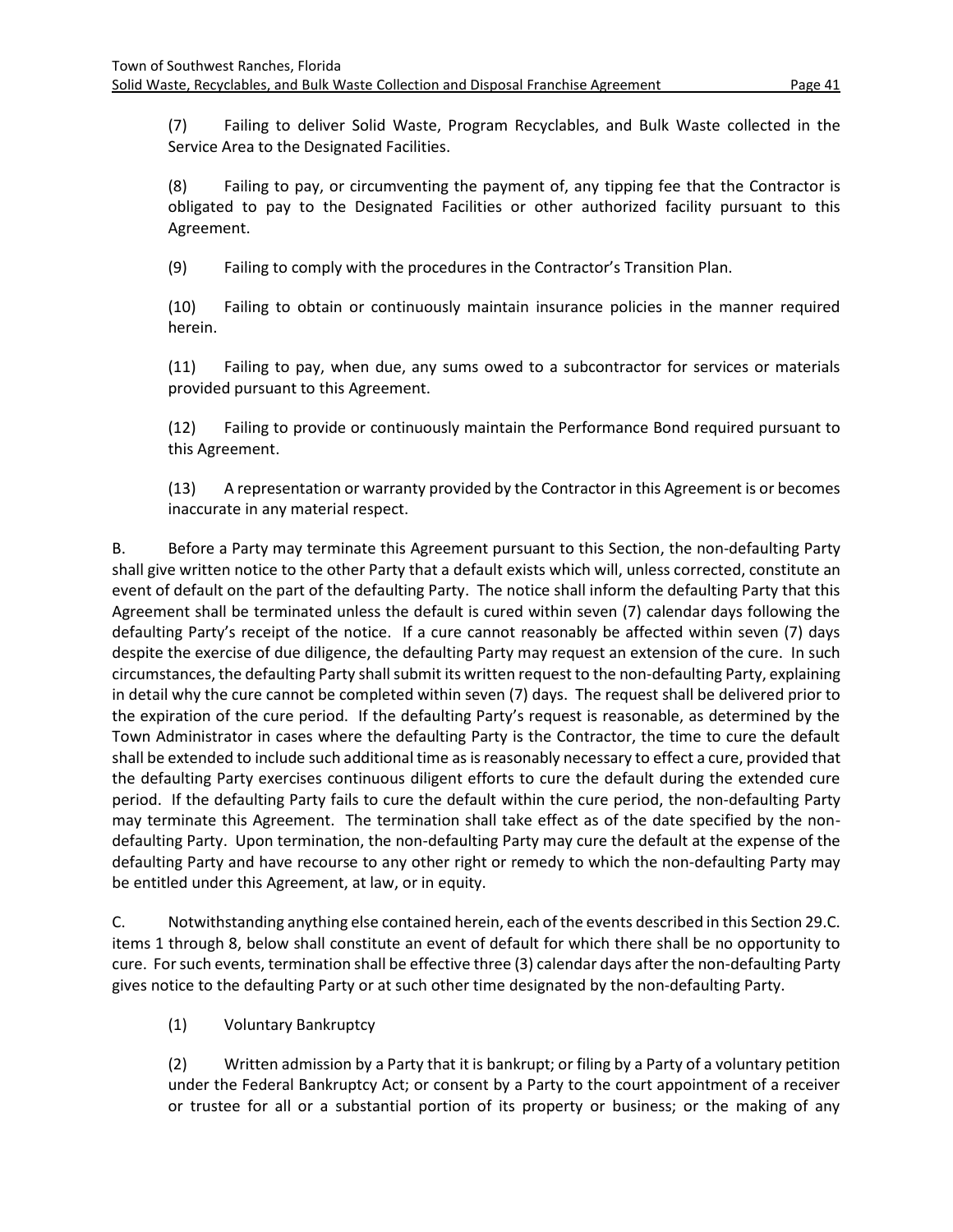arrangement by a Party with, or for the benefit of, its creditors or assigning to a trustee, receiver, or similar functionary (regardless of how designated) all or a substantial portion of a Party's property or business; or by becoming insolvent.

- (3) Involuntary Bankruptcy
- (4) Final adjudication of a Party as bankrupt under the Federal Bankruptcy Act.
- (5) Public Entity Crime

(6) The Contractor is placed on a convicted vendor list following a conviction for a public entity crime; or

(7) Fraud

(8) The Contractor commits an act or omission constituting fraud, gross negligence, misfeasance, or willful malfeasance toward the Town.

D. Habitual Violations. If the Contractor frequently, regularly, or repetitively fails to comply with its obligations and requirements under this Agreement, the Town may conclude that the Contractor is a "habitual violator," regardless of whether the Contractor has corrected each individual failure of performance or paid administrative assessments for such failures of performance. In such circumstances, the Contractor shall forfeit the right to receive any further notice or grace period to cure its failures of performance, and all of the prior defaults under this Agreement shall be considered cumulative and collectively shall constitute a condition of irredeemable default. If the Town concludes the Contractor is a habitual violator, the Town shall issue a final warning to the Contractor, citing the grounds for the warning, and any single default by the Contractor thereafter shall be grounds for immediate termination of this Agreement. If any subsequent default occurs, the Council may terminate this Agreement after giving written notice to the Contractor. The termination shall be effective upon the date designated by the Council.

E. Interim Operations. In the event that this Agreement is terminated before the end of any term, the Contractor shall continue its operations for an interim period of up to six (6) additional Operating Months if requested to do so by the Town. The Contractor shall be paid for its services during said interim period at the Rates authorized under this Agreement in effect prior to issuance of the notice of termination.

F. Notwithstanding anything else contained herein, the Town may hire an alternate Person to provide Collection Services in the Town if the Contractor fails to provide Collection Service for a period of two (2) consecutive Work Days. The Town's interim service provider shall continue to provide Collection Service until the Contractor demonstrates to the Town's satisfaction that the Contractor is able to resume work in compliance with the requirements in this Agreement. However, if the Contractor is unable for any reason to resume performance within thirty (30) calendar days, the Town may terminate this Agreement, effective as of the date designated by the Town. The Contractor shall reimburse the Town for any and all reasonable costs incurred by the Town related to or arising from the use of an alternate Person to provide Collection Service.

G. Effect of Termination. If this Agreement is terminated pursuant to the provisions of this Section, neither the Town nor the Contractor shall have any further duty, right, liability, or obligation under this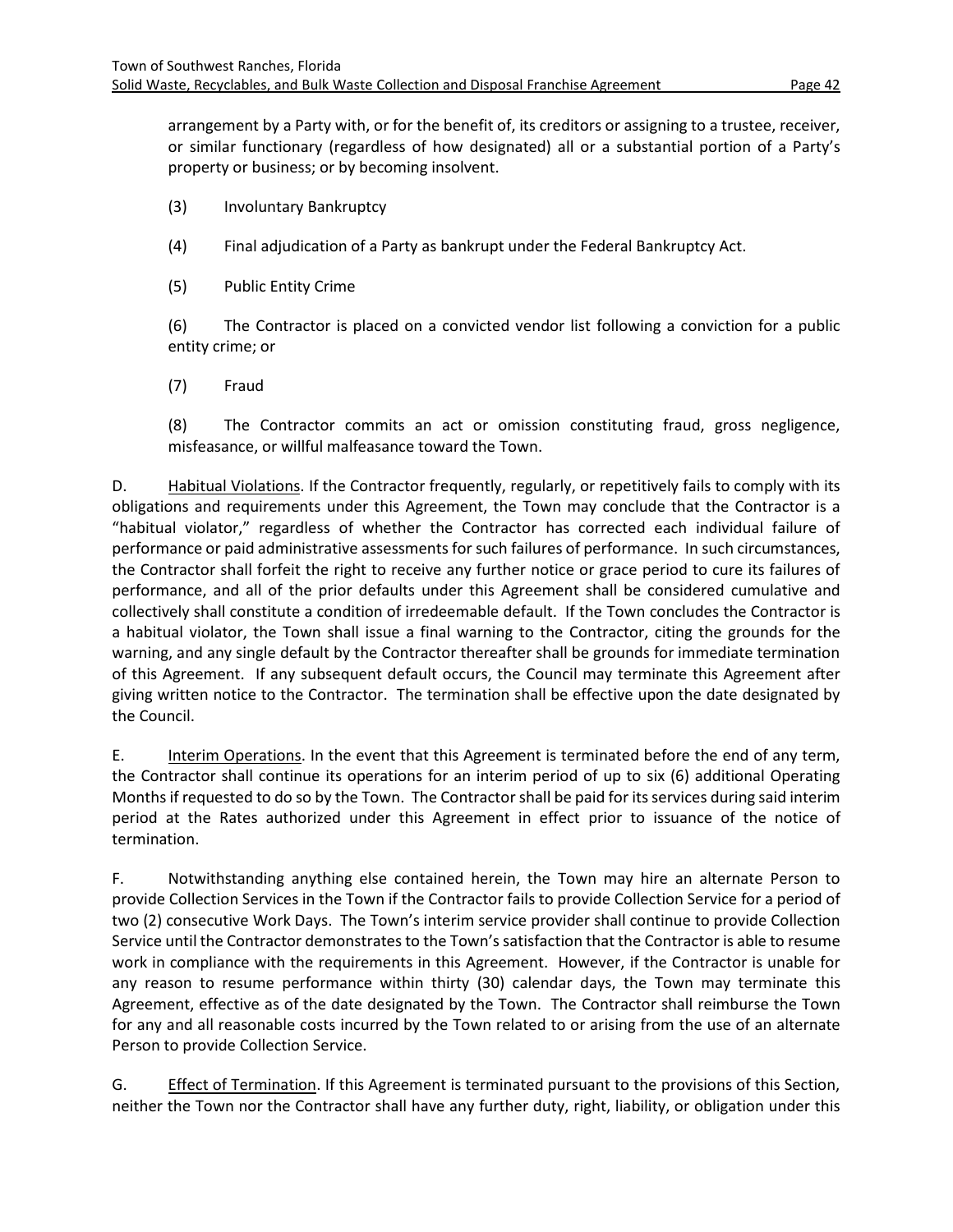Agreement, except that: (a) a Party will not be relieved from liability for a breach of a warranty, obligation, or representation under this Agreement that occurred before the effective date of the termination; (b) the Town shall pay all amounts owed to the Contractor, and the Contractor shall pay all amounts owed to the Town, pursuant to this Agreement, through the date of the termination; (c) the Contractor shall deliver to the Town all reports concerning the Contractor's activities through the end of the Operating Month in which termination occurs; (d) at a minimum, the provisions of Section 26 (Indemnification) shall survive and remain in effect for seven (7) years after the expiration or termination of this Agreement; and (e) any term, condition, covenant, or obligation which requires performance by a Party subsequent to the termination of this Agreement shall remain enforceable against such Party subsequent to such termination.

# <span id="page-45-0"></span>SECTION 30. **MODIFICATIONS TO THE AGREEMENT**

The Town and the Contractor understand and agree that the Florida Legislature has the authority to make changes in Solid Waste Management legislation and that changes in law may mandate certain changes to this Agreement. Should such changes materially alter the obligations of the Contractor, then the Collection charges established in the Exhibits to this Agreement shall be adjusted accordingly. When such modifications are made to this Agreement, the Town and the Contractor shall negotiate in good faith a reasonable and appropriate compensation adjustment for any increase or decrease in the services or other obligations required. If an agreement cannot be reached, this Agreement shall terminate upon one hundred and eighty (180) days of a declared impasse by either party.

#### <span id="page-45-1"></span>SECTION 31. **PERMITS AND LICENSES**

The Contractor shall obtain, at its own expense, all permits, and licenses required by law or ordinance and maintain same in full force and effect for the term of this Agreement and all renewals thereof, and shall, prior to execution of the Agreement, provide copies of those permits and licenses to the Town, and within fifteen (15) days of receipt.

# <span id="page-45-2"></span>SECTION 32. **INDEPENDENCE OF CONTRACT**

It is understood and agreed that nothing herein contained is intended or should be construed as in any way establishing the relationship of co-partners or a joint venture between the parties hereto or as constituting the Contractor as an agent, representative or employee of the Town for any purpose whatsoever. The Contractor is to be, and shall remain, an independent contractor with respect to all services performed under this Agreement.

#### <span id="page-45-3"></span>SECTION 33. **FORCE MAJEURE**

If either party is prevented from or delayed in performing its duties under this Agreement by circumstances beyond its control, whether or not foreseeable, including, without limitation, fires, hurricanes, severe weather, floods, pandemics, quarantines, war, civil disturbances, acts of terrorism, labor disputes, acts of God, or significant threats of such circumstances, or any future laws, rules, regulations, orders, or acts of any local, state, or federal government ("Force Majeure"), then the affected party shall be excused from performance hereunder during the period of such disability. The party claiming Force Majeure shall promptly notify the other party in writing when it learns of the existence of a Force Majeure condition and when the Force Majeure condition has terminated. Notwithstanding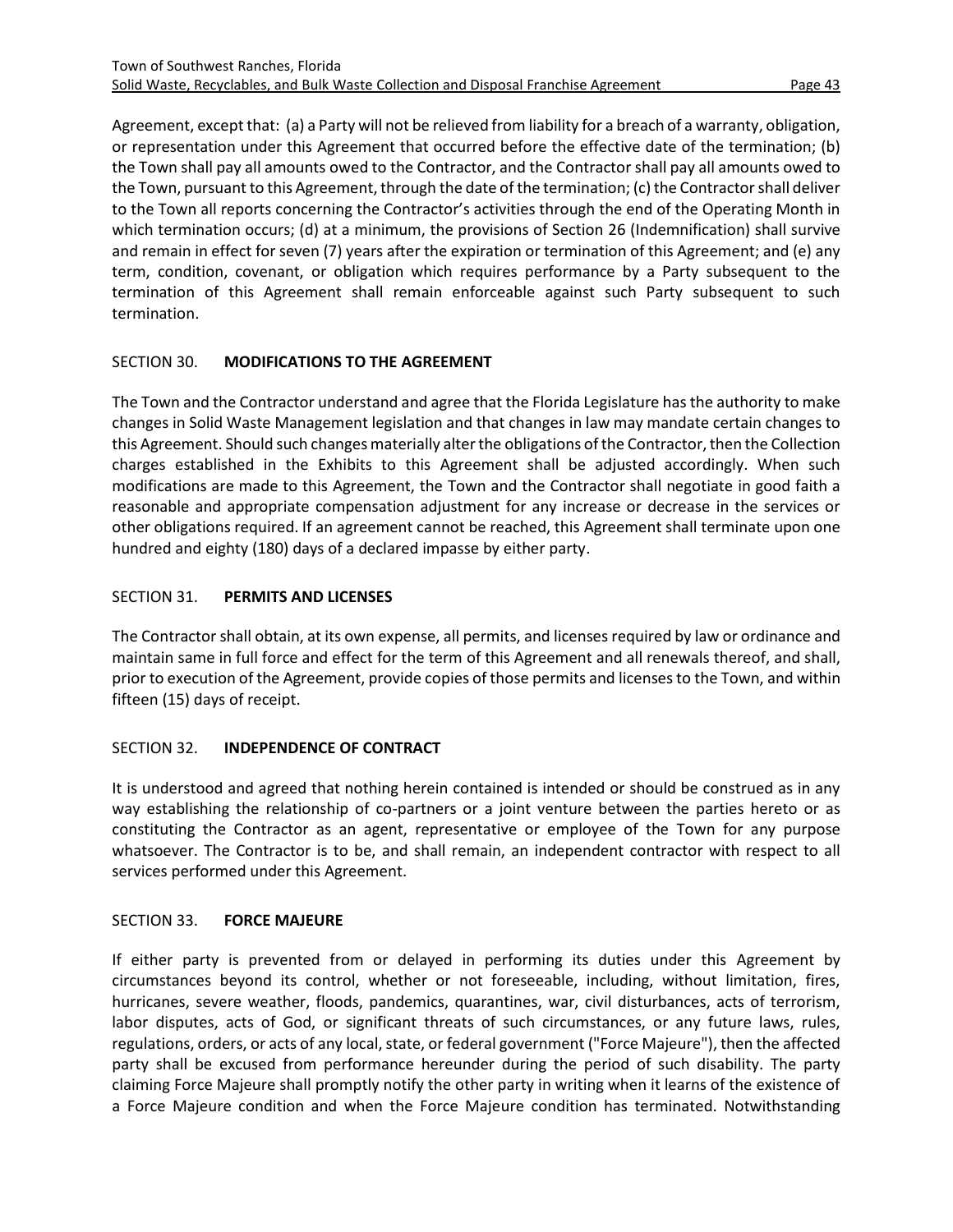anything in this Agreement to the contrary, the term "Force Majeure" does not include, and a party shall not be excused from performance under this Agreement for, events relating to increased costs, including, without limitation, increased costs of fuel, labor, insurance, or other expenses of performing the services hereunder.

#### <span id="page-46-0"></span>SECTION 34. **EMPLOYEE STATUS**

Persons employed by the Contractor in the performance of services and functions pursuant to this Agreement shall have no claim to pension, workers' compensation, unemployment compensation, civil service or other employee rights or privileges granted to the Town's officers and employees either by operation of law or by the Town.

# <span id="page-46-1"></span>SECTION 35. **EQUAL OPPORTUNITY EMPLOYMENT**

Contractor shall not discriminate against any employee or applicant for employment because of race, religion, age, color, sex, or national origin, or physical or mental handicap, or marital status. Contractor shall take affirmative action to ensure that applicants are employed, and that employees are treated during their employment without regard to their race, religion, age, color, sex, or national origin, or physical or mental handicap, or marital status. Such actions shall include, but not be limited to the following: employment, upgrading, demotion, or transfer, recruitment or recruitment advertising, layoff or termination, rates of pay or other forms of compensation; and selection for training, including apprenticeship.

Contractor agrees to post in conspicuous places available to employees and applicants for employment, notices setting forth the provisions of this nondiscrimination clause. Contractorfurther agrees that he/she will ensure that subcontractors, if any, will be made aware of and will comply with this nondiscrimination clause.

Contractor shall comply with all federal, state and Town laws applicable to the Contractor services and specifically those covering Equal Opportunity Employment, the Americans with Disabilities Act ("ADA") and the South Florida Building Code, The Contractor is expected to fully comply with all provisions of all laws and the Town reserves the right to verify the Contractor's compliance with them. Failure to comply with any laws will be grounds for termination of the Agreement for cause.

# <span id="page-46-2"></span>SECTION 36. **MEDIATION**

In addition to any other remedy provided by law, the Town may agree to use arbitration or mediation to resolve any controversy or claim arising out of or relating to this Agreement. Any controversy or claim arising out of or relating to this Agreement, or breach thereof, may be settled by arbitration in accordance with the rules of the American Arbitration Association and judgment upon the award rendered by the arbitrators may be entered in any court having jurisdiction thereof. In the event arbitration is agreed to by both parties in writing, such controversy or claim shall be submitted to arbitrators selected from the National Panel of The American Arbitration Association.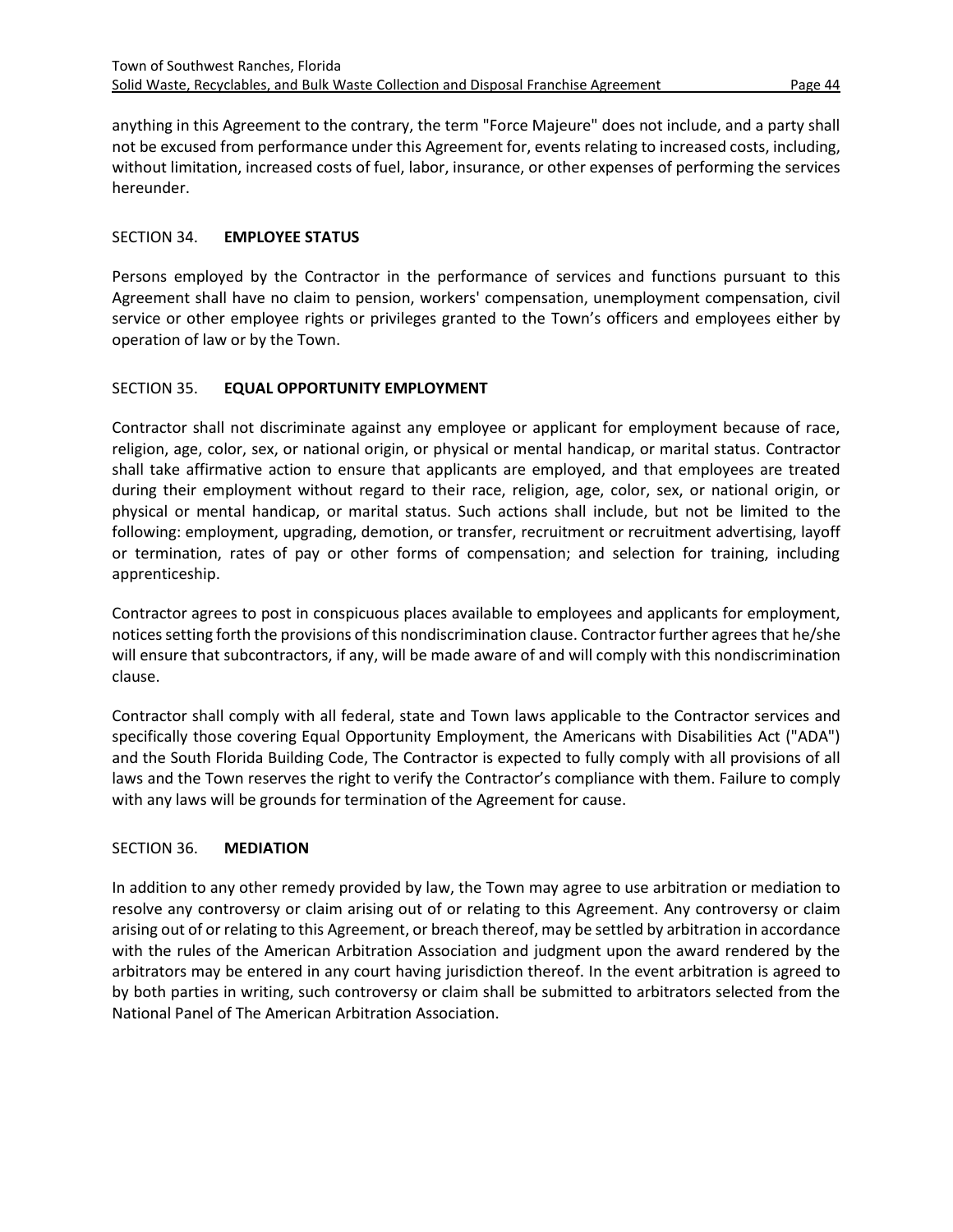#### <span id="page-47-0"></span>SECTION 37. **RIGHT TO REQUIRE PERFORMANCE**

The failure of the Town at any time to require performance by the Contractor of any provision hereof shall in no way affect the right of the Town thereafter to enforce same, nor shall waiver by the Town of any breach of any provision hereof be taken or held to be a waiver of any succeeding breach of such provision or as a waiver of any provision itself.

#### <span id="page-47-1"></span>SECTION 38. **GOVERNING LAW**

The parties agree that this Agreement shall be construed in accordance with and governed by the laws of the State of Florida.

#### <span id="page-47-2"></span>SECTION 39. **CONSENT TO JURISDICTION**

The parties agree that the jurisdiction for any legal action arising out of or pertaining to this Agreement shall be with the State Courts of Florida, and specifically, the County or Circuit Court for the Seventeenth Judicial Circuit in and for Broward County, depending upon the respective jurisdictional limit. Each party further agrees that venue for any action to enforce this Agreement shall be in Broward County, Florida.

#### <span id="page-47-3"></span>SECTION 40. **LITIGATION**

In the event of any litigation which arises out of, pertains to, or relates to this Agreement, or the breach of it, including, but not limited to, the standard of performance required in it, the prevailing party shall be entitled to recover its reasonable attorneys' fees from the non-prevailing party, at both trial and appellate levels.

#### <span id="page-47-4"></span>SECTION 41. **COMPLIANCE WITH LAWS**

The Contractor shall conduct its operations under this Agreement in compliance with all applicable Federal, State, and local laws and regulations.

#### <span id="page-47-5"></span>SECTION 42. **SEVERABILITY**

If any provision of this Agreement or the application of it to any person or situation shall to any extent be held invalid or unenforceable, the remainder of this Agreement and the application of such provisions to persons or situations other than those as to which it shall have been held invalid or unenforceable, shall not be affected, shall continue in full force and effect, and shall be enforced to the fullest extent permitted by law.

# <span id="page-47-6"></span>SECTION 43. **ASSIGNMENT AND SUBLETTING**

A. Assignment. No assignment of this Agreement or any right occurring under this Agreement shall be made in whole or in part by the Contractor without the express written consent of the Town Council. The Town shall have full discretion to approve or deny, with or without cause, any proposed or actual assignment by the Contractor. Any assignment of this Agreement made by the Contractor without the express written consent of the Town Council shall be null and void and shall be grounds for the Town to declare a default of this Agreement and immediately terminate this Agreement by giving written notice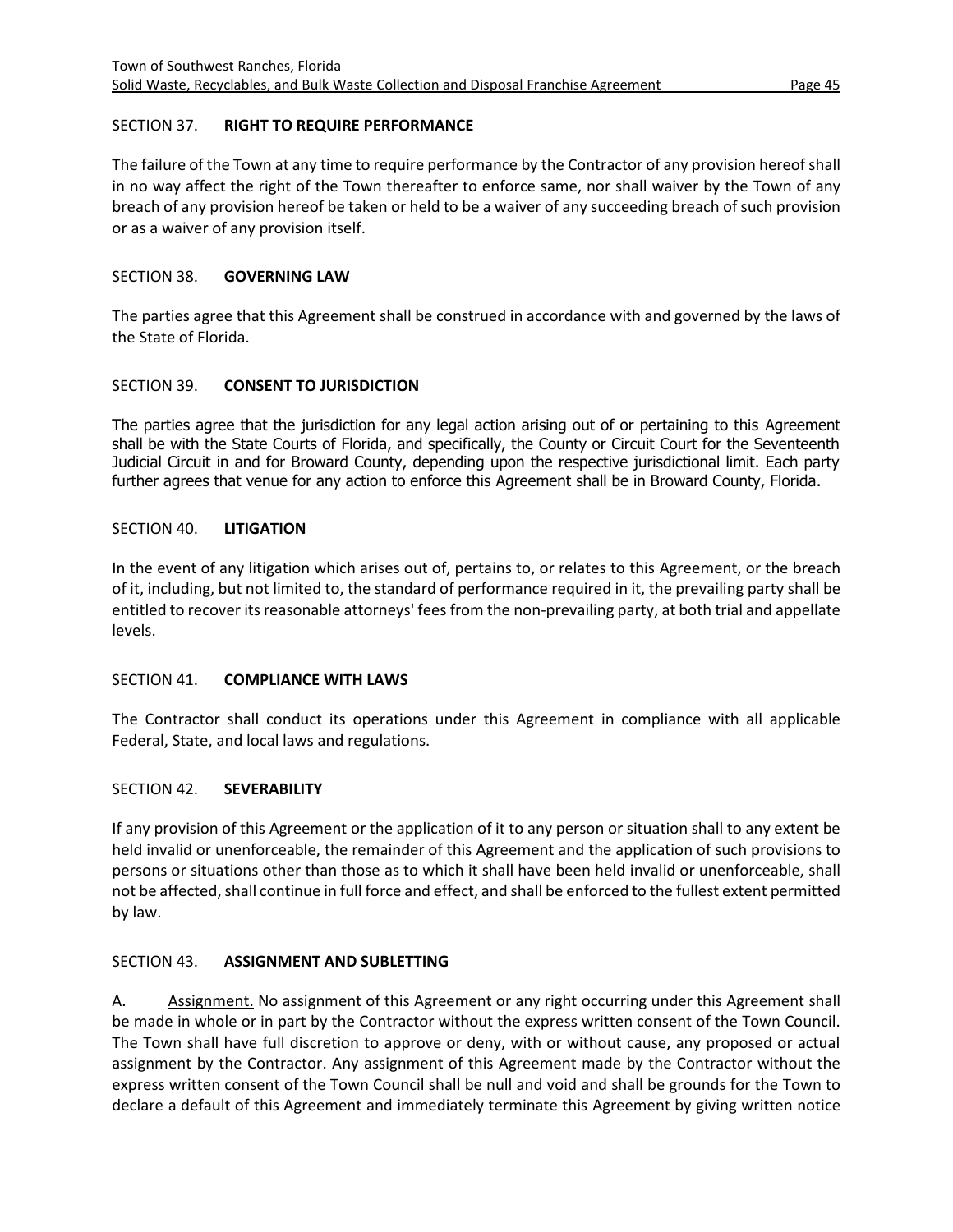to the Contractor, and upon the date of such notice this Agreement shall be deemed immediately terminated, and upon such termination all liability of the Town under this Agreement to the Contractor shall cease, and the Town shall have the right to call the performance bond and shall be free to negotiate with other contractors, the Contractor, or any other person or company for the service which is the subject of this Agreement. In the event of any assignment, the assignee shall fully assume all the liabilities of the Contractor.

B. Subcontracting. Contractor shall not employ subcontractors without the advance written permission of the Town. Contractor shall be fully responsible for the services and work provided by a subcontractor under the terms of this Agreement. Contractor agrees that any employee or agent of the Contractor and any agent/employee of a subcontractor to the Contractorshall be removed from the Town jobsite or Town premises upon request by the Town Administrator or designee. Such request will only be issued to remove a person if the Town Administrator or designee has a reasonable basis (as determined in his or her discretion) that the presence of such person on Town property or at a Town jobsite is not in the best interest of the Town, or its employees, guests, visitors, or citizens.

C. Contractor shall not be permitted to alter its contracted name, create a dba, or transfer more than fifty percent (50%) interest in its company without the specific written approval of the Town.

# <span id="page-48-0"></span>SECTION 44. **AMENDMENTS TO THE AGREEMENT**

This Agreement constitutes the entire Agreement and understanding between the parties hereto, and it shall not be considered modified, altered, changed, or amended in any respect unless in writing and signed by the parties hereto. This Agreement shall consist of the following documents, and each such documents is hereby incorporated into this Agreement as if set forth verbatim herein, and in the event of any conflict between documents or specific provisions within documents, priority of interpretation shall be given in the order listed below:

- a. This Agreement, including Exhibits 1 through 5
- b. RFP No. 22-008 and addenda to the RFP
- c. The Contractor's proposal in response to RFP No. 22-008
- d. Performance Bond and Insurance Certificates
- e. Any amendments to this Agreement that are approved by the Council and Contractor;

There are no Agreement documents other than those listed above. In the event of a conflict between this Agreement and the provisions of any exhibit or other documents listed above, the provisions of this Agreement shall control when interpreting this Agreement.

# <span id="page-48-1"></span>SECTION 45. **LEGAL REPRESENTATION**

It is acknowledged that each party was, or had the opportunity to be, represented by counsel in the preparation of and contributed equally to the terms and conditions of this Agreement and, accordingly, the rule that a contract shall be interpreted strictly against the party preparing the same shall not apply herein due to the joint contributions of both parties.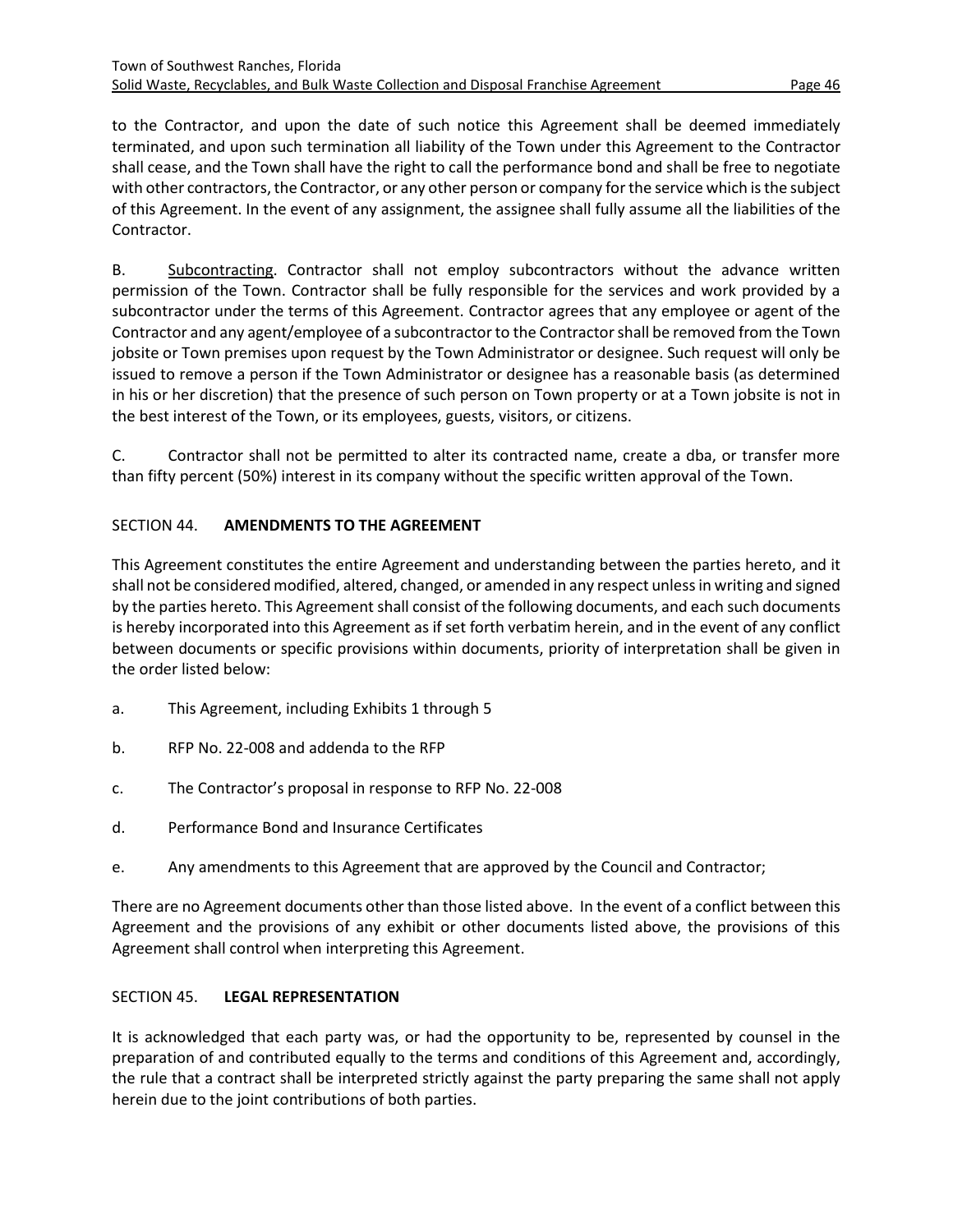# <span id="page-49-0"></span>SECTION 46. **FUND APPROPRIATION**

The Contractor understands and agrees that the Town, during any fiscal year, is not authorized to expend money, incur any liability, or enter into any contract which, by its terms, involves the expenditure of money in excess of the amounts budgeted as available for expenditure during such fiscal year and that any contract, verbal or written, made in violation of this subsection is null and void and that consequently, no money may be paid on such contract beyond such limits. Nothing contained in this Agreement shall prevent the making of contracts for periods exceeding one (1) year, but any contract so made shall be executory only for the value of the services to be rendered or agreed to be paid for in succeeding fiscal years. Contractor shall not proceed with services under this Agreement without Town's written verification that the funds necessary for Contractor's compensation and other necessary expenditures are budgeted as available within the appropriate fiscal year budget. The Town does not represent that said budget item will be actually adopted, said determination being the determination of the Town Council at the time of the adoption of the budget.

# <span id="page-49-1"></span>SECTION 47. **PUBLIC ENTITY CRIME**

Contractor understands that a person or affiliate as defined in Section 287.133, Florida Statutes, who has been placed on the convicted vendor list maintained by the Florida Department of Management Services following a conviction for a public entity crime may not submit a bid on a contract to provide any goods or services to the Town and may not transact business with the Town in an amount set forth in Section 287.017, Florida Statutes, for Category Two for a period of thirty-six (36) months from the date of being placed on the convicted vendor list. Contractor herein certifies that it is qualified under Section 287.133, Florida Statutes, to provide the services set forth in this Agreement for Residential Collection Service and Commercial Collection Service.

#### <span id="page-49-2"></span>SECTION 48. **FINANCIAL INTEREST**

Contractor warrants and represents that no elected official, officer, agent or employee of the Town has a financial interest, directly or indirectly, in this Agreement or the compensation to be paid under it and, further, that no person who acts in the Town as a "purchasing agent" as defined in Chapter 112, Florida Statutes, nor any elected or appointed officer of the Town, nor any spouse or child of such purchasing agent, employee or elected or appointed officer, is a partner, officer, director or proprietor of the Contractor and, further, that no such person, purchasing agent, Town elected or appointed officer, or the spouse or child of any of them, alone or in combination, has a material interest in the Contractor. Material interest means direct or indirect ownership of more than five percent (5%) of the total assets or capital stock of the Contractor.

# <span id="page-49-3"></span>SECTION 49. **ALL PRIOR AGREEMENTS SUPERSEDED**

This document incorporates and includes all prior negotiations, correspondence, conversations, agreements, and understandings applicable to the matters contained in this Agreement and the parties agree that there are no commitments, agreements or understandings concerning the subject matter of this Agreement that are not contained in this document. Accordingly, it is agreed that no deviation from the terms of this Agreement shall be predicated upon any prior representations or agreements, whether oral or written.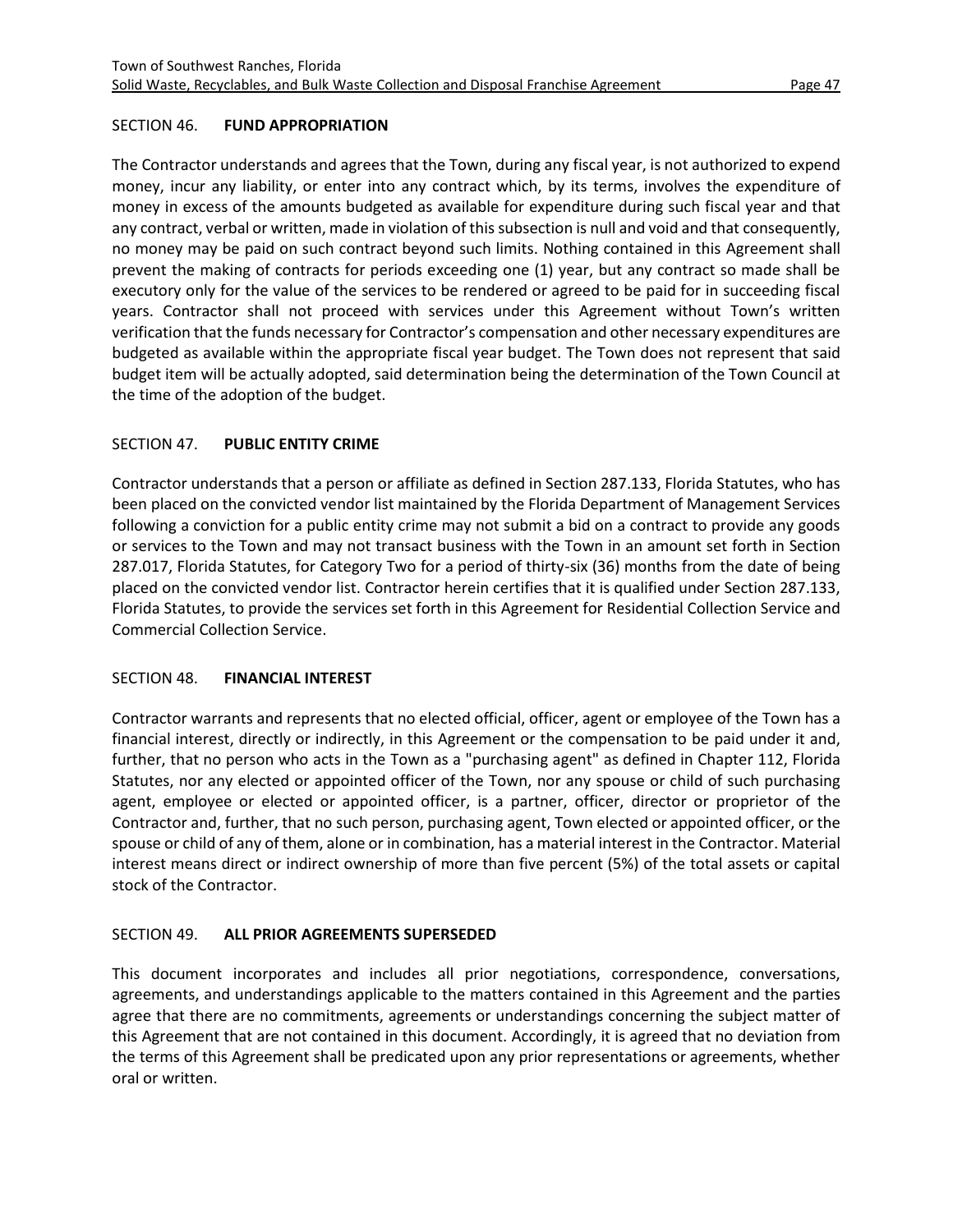#### <span id="page-50-0"></span>SECTION 50. **HEADINGS**

Headings in this document are for convenience of reference only and are not to be considered in any interpretation of this Agreement.

#### <span id="page-50-1"></span>SECTION 51. **EXHIBITS**

Each exhibit referred to in this Agreement forms an essential part of this Agreement. Each such exhibit is a part of this Agreement, and each is incorporated by this reference.

#### <span id="page-50-2"></span>SECTION 52. **MOST FAVORED NATIONS PROVISION**

In the event that Contractor offers another similarly sized governmental entity within the tri-county region obtaining similar services a contractual term, including but not limited to a pricing term relating to a specific collection category that has similar collection amounts that Town, in its sole discretion, determines to be more favorable, Contractor shall agree to modify this instant Agreement to conform with the more favorable term.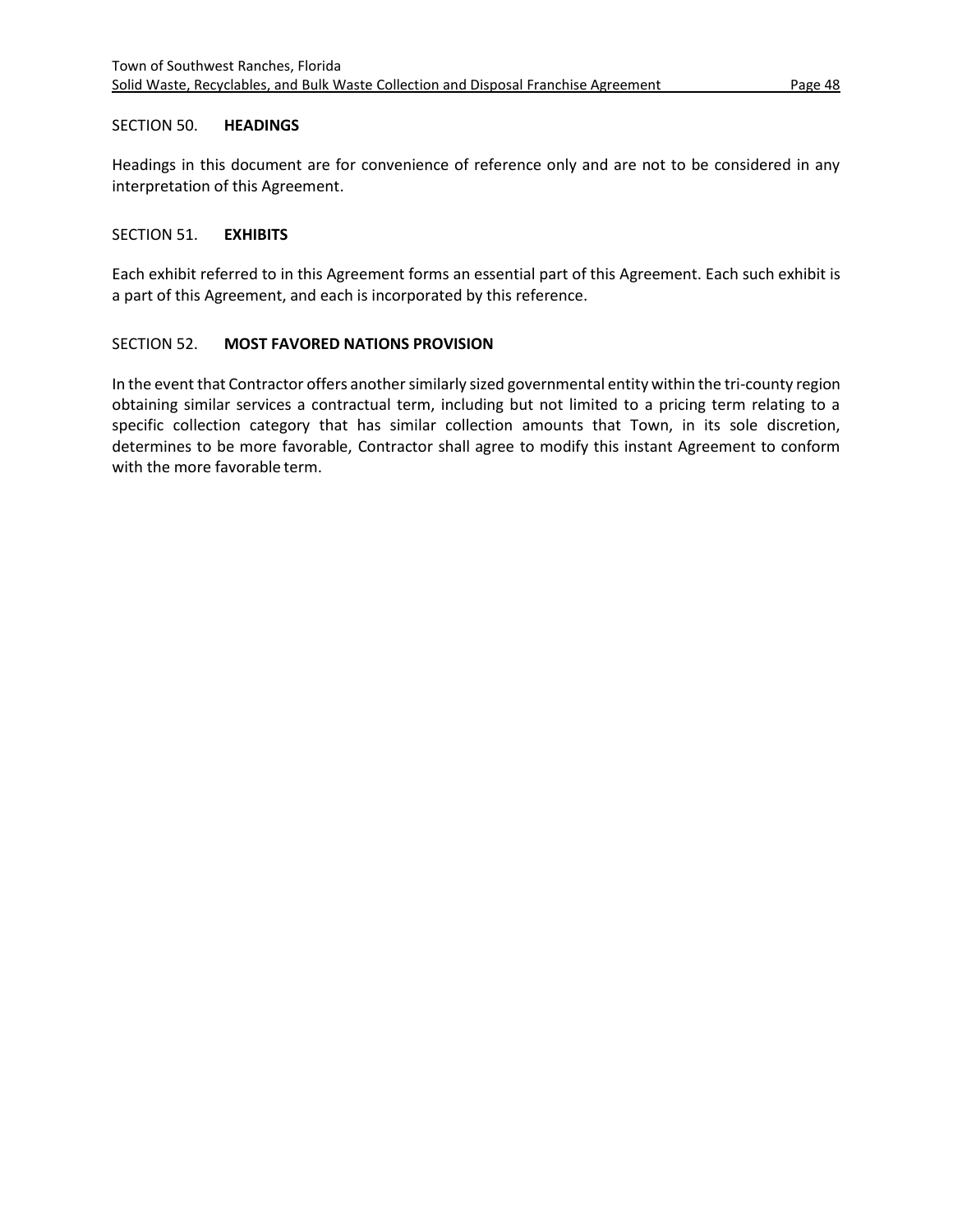IN WITNESS WHEREOF, the Town and the Contractor have executed this Agreement on the respective date(s) below each signature.

|                                                                                                                      | TOWN OF SOUTHWEST RANCHES, FLORIDA<br>A municipal corporation |
|----------------------------------------------------------------------------------------------------------------------|---------------------------------------------------------------|
| ATTEST:                                                                                                              | By:                                                           |
| <b>TOWN CLERK</b>                                                                                                    | <b>Insert Name</b><br>MAYOR-COUNCIL MEMBER                    |
| Date: ________________                                                                                               | Date: __________________                                      |
|                                                                                                                      | <b>Insert Name</b>                                            |
|                                                                                                                      | TOWN ADMINISTRATOR<br>Date: __________________                |
| Approved as to form and correctness:                                                                                 |                                                               |
| KEITH M. POLIAKFF, J.D.<br><b>TOWN ATTORNEY</b>                                                                      |                                                               |
| Date: _________________                                                                                              |                                                               |
|                                                                                                                      | CONTRACTOR:<br><b>Insert Contractor's Name</b>                |
| WITNESSES:                                                                                                           | By:                                                           |
| <u> 1950 - Johann John Stone, mars eta bainar eta industrial eta industrial eta industrial eta industrial eta in</u> |                                                               |
| Date: _______________                                                                                                | Date: ________________                                        |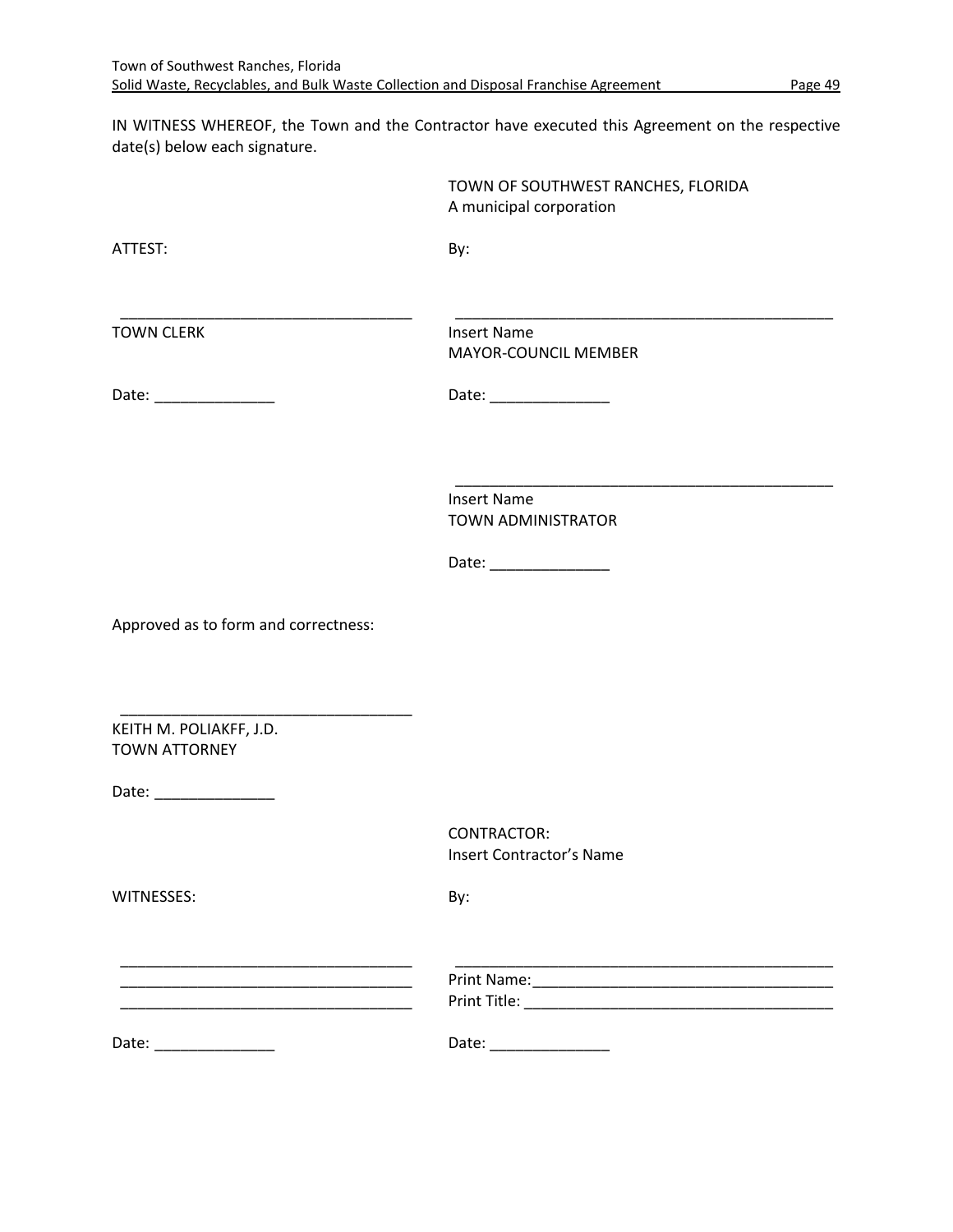# **RESIDENTIAL COLLECTION SERVICE RATES**

(Winning Proposer Rates To be inserted.)

 $\frac{1}{\sqrt{2}}$  $\bigg)$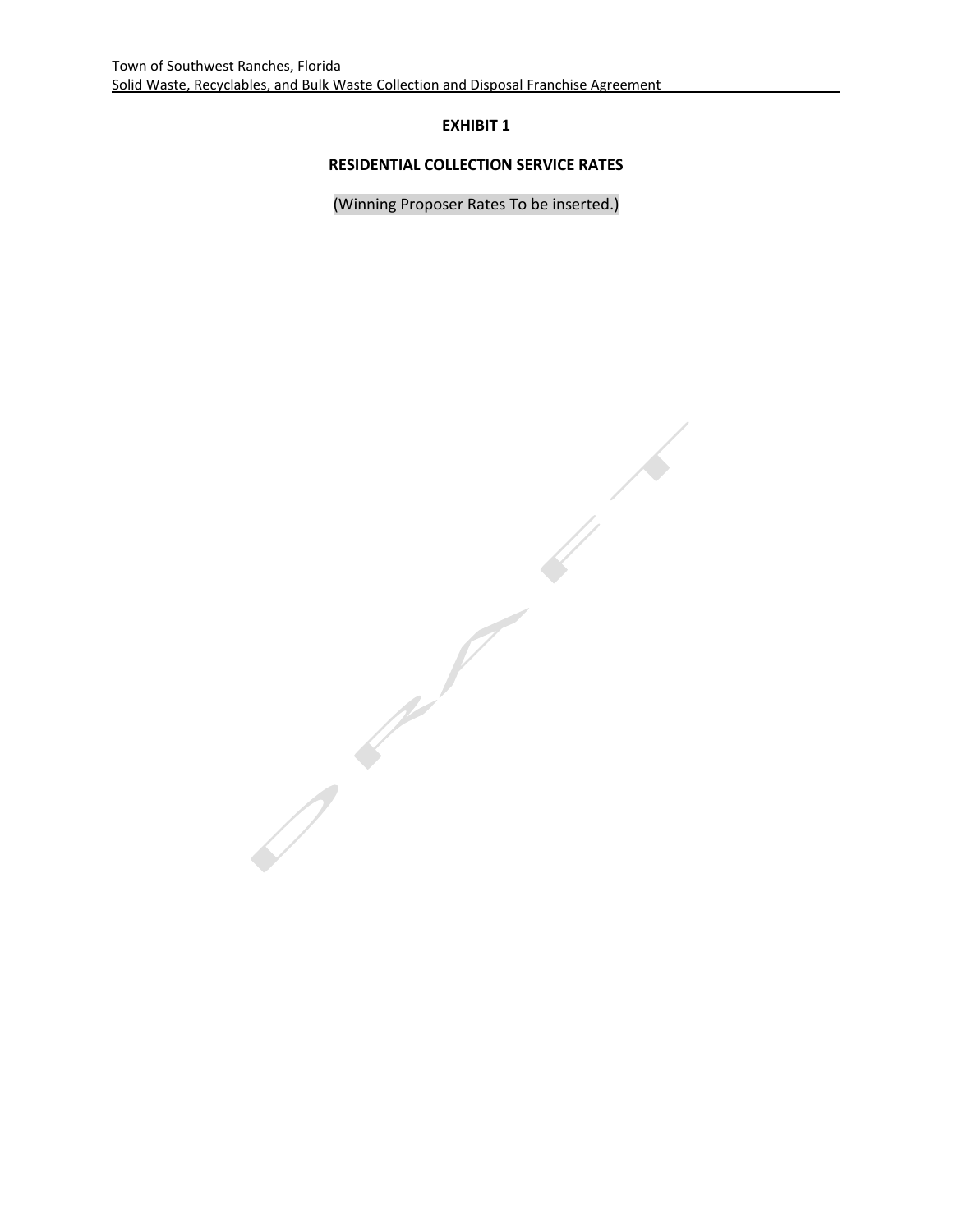# **COMMERCIAL COLLECTION SERVICE RATES**

(Winning Proposer Rates to be inserted.)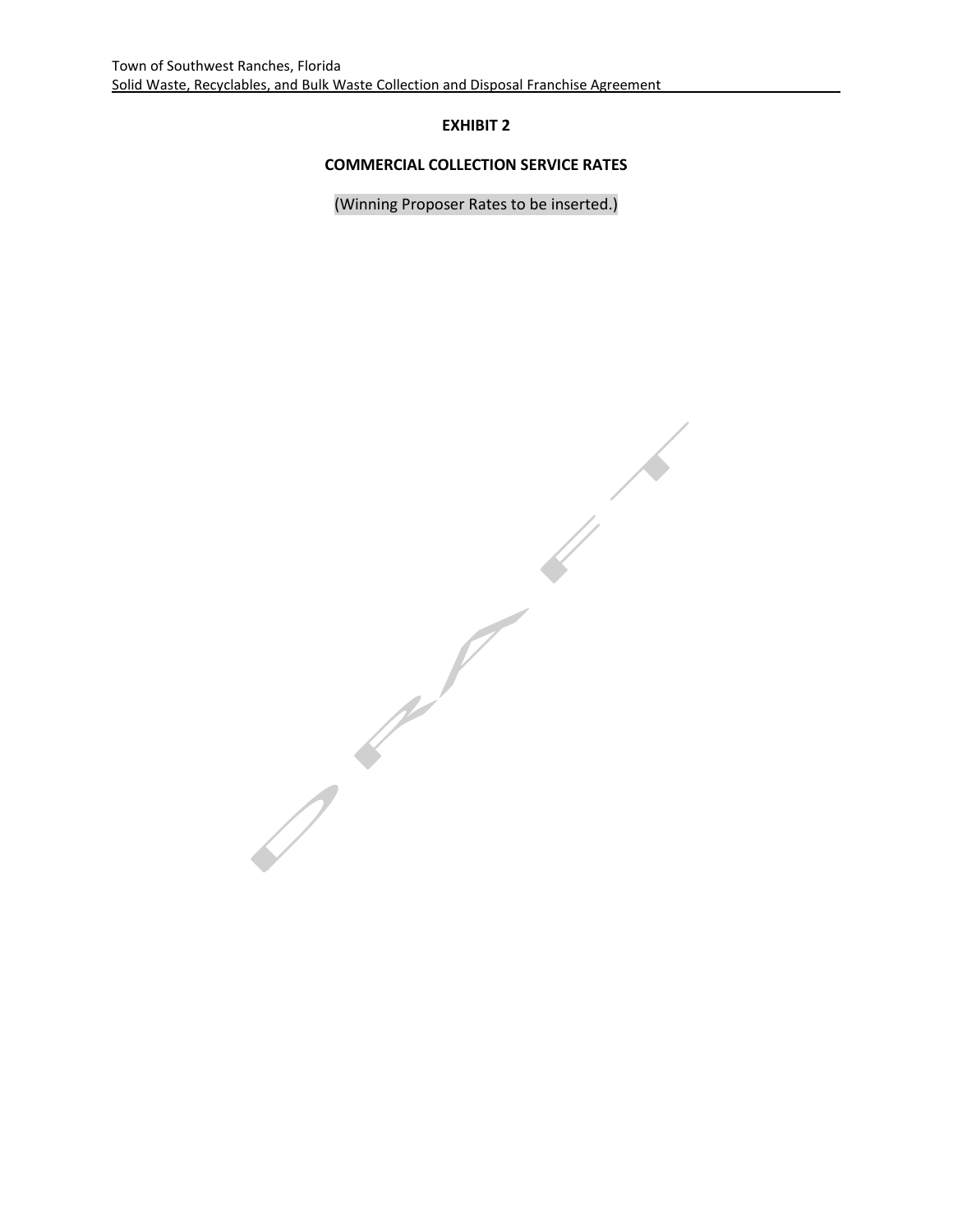# **PROGRAM RECYCLABLES**

(Winning Proposer list of Program Recyclables to be inserted.)

 $\frac{1}{2}$  $\bigwedge$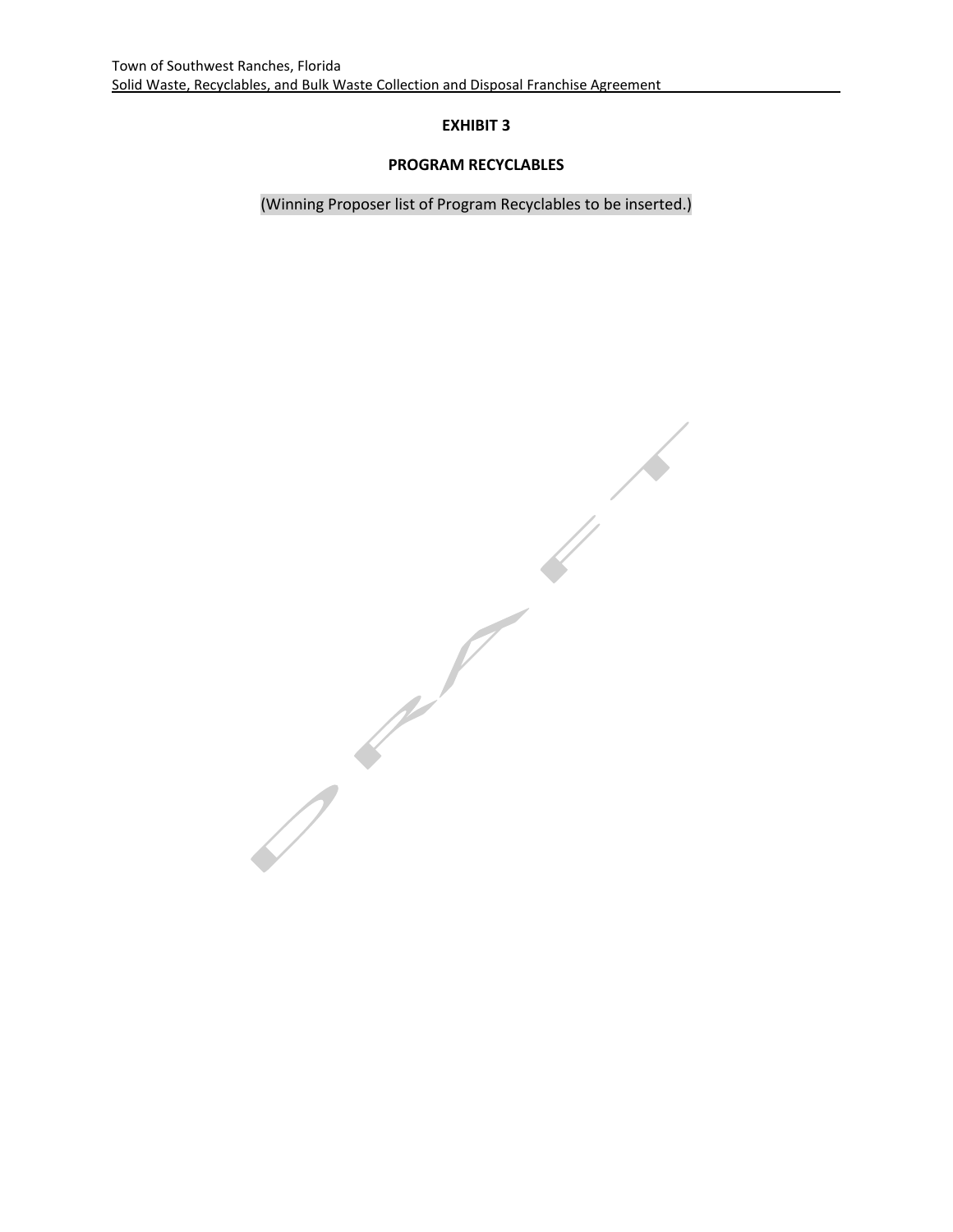#### **SPECIFICATIONS FOR SOLID WASTE CARTS AND RECYCLING CARTS**

#### **MINIMUM REQUIREMENTS:**

The following specifications describe the minimum acceptable features and performance requirements for the Solid Waste Carts and Recycling Carts the Contractor will provide under the Agreement, unless otherwise agreed upon by the Administrator and Contractor.

**2. MANUFACTURING PROCESSES AND MATERIALS**: Each cart shall consist of a body, lid, wheels, axle, and necessary accessories. The plastic resin material and the finished cart must meet the minimum specifications herein.

| 2.1              | MANUFACTURING PROCESS: Each cart body must be manufactured by a rotational or<br>injection molding process.                                                                                                                                                                                                                                                                                                                                                                                                                                                                                                                                                                       |
|------------------|-----------------------------------------------------------------------------------------------------------------------------------------------------------------------------------------------------------------------------------------------------------------------------------------------------------------------------------------------------------------------------------------------------------------------------------------------------------------------------------------------------------------------------------------------------------------------------------------------------------------------------------------------------------------------------------|
| $2.2\phantom{0}$ | PLASTIC MATERIAL: Base plastic resin must be first quality linear polyethylene or high-<br>density polyethylene (HDPE) supplied by a national petrochemical producer. Off-spec<br>material is not acceptable.                                                                                                                                                                                                                                                                                                                                                                                                                                                                     |
|                  | Contractor must submit technical data sheet(s) from the resin producer.                                                                                                                                                                                                                                                                                                                                                                                                                                                                                                                                                                                                           |
| 2.3              | RESIN ADDITIVES: All plastic parts shall be specifically prepared to be colorfast so that<br>the plastic material does not alter or fade appreciably in normal use. The plastic resin<br>must be enhanced with color pigment and ultraviolet inhibitor, which must be used at a<br>rate that is no less than 1.5% by weight, and which must be uniformly distributed<br>throughout the finished cart. To ensure thorough distribution of these additives, the<br>resin and additives must be mixed in a molted state using a hot-melt blending process.<br>Contractor must submit a statement certifying that all of the plastic resin and additives<br>will be hot-melt blended. |

- **3. CART REQUIREMENTS**: The carts must be compatible with standard American semi-automated bar-locking lifters (ANSI type B) as well as automated arm lifters (ANSI type G) and function as follows:
	- 3.1 ANSI CONFORMANCE: Carts must meet the requirements of ANSI Z245.30-2008 and ANSI Z245.60-2008 standards for "Type B/G" carts. Contractor must submit independently certified copies of all ANSI test results. Test results must state the load (in pounds) under which the tests were conducted. The load under which the tests were conducted must be the same as the load rating stated in the cart manufacturer's sales literature and specifications. The ANSI Appendix D test for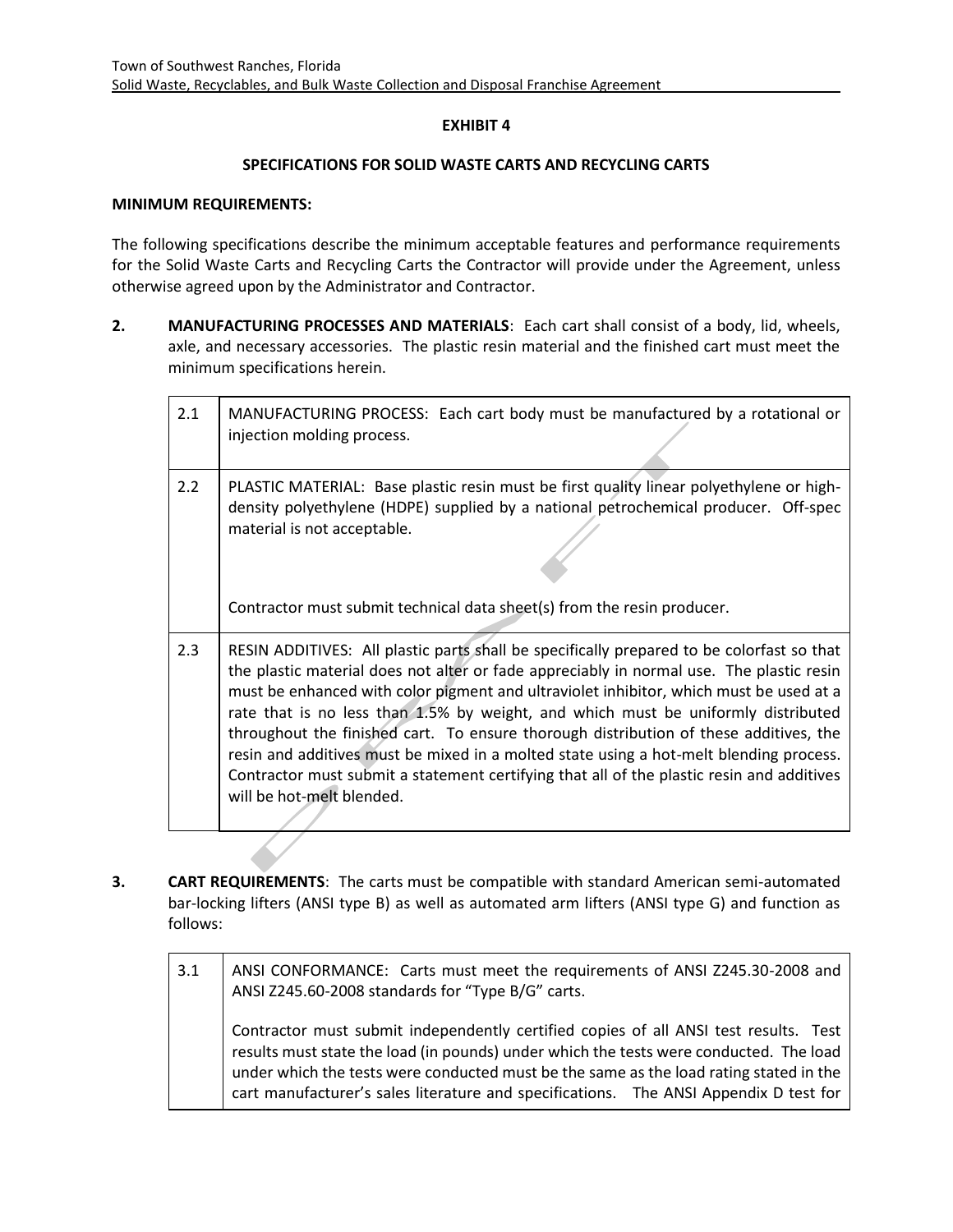|     | "Loading and Unloading Test for Carts" must clearly state that the required 520 dump<br>cycles under the cart's full rated load were performed on both a Semi-Automated Cart<br>Lifter and a Fully Automated Grabber Arm.                                                                                                                                                                                                                                                        |
|-----|----------------------------------------------------------------------------------------------------------------------------------------------------------------------------------------------------------------------------------------------------------------------------------------------------------------------------------------------------------------------------------------------------------------------------------------------------------------------------------|
| 3.2 | LOAD RATING: Carts must be designed to regularly receive and dump the following<br>amount of waste material, excluding the weight of the cart, without permanent damage<br>or deformation. The load rating must conform with ANSI Standard Z245.30-2008.                                                                                                                                                                                                                         |
|     | Approximately 65 Gallon - approximately 224 pounds                                                                                                                                                                                                                                                                                                                                                                                                                               |
|     | Approximately 95 Gallon - approximately 330 pounds                                                                                                                                                                                                                                                                                                                                                                                                                               |
|     | Contactor must submit a normal printed color sales brochure which shows the exact<br>products being proposed and the corresponding load ratings. Contractor must mark the<br>location of the load ratings on the brochure with bold red arrows so as to aim directly at<br>the load ratings. The load rating in the sales literature must match the specifications and<br>ANSI certification submitted by the Contractor, and the load rating permanently marked<br>on the cart. |
| 3.3 | RESIN WEIGHT: The carts must be manufactured to achieve a minimum resin weight as<br>follows:                                                                                                                                                                                                                                                                                                                                                                                    |
|     | Approximately 65 Gallon - approximately 23 pounds minimum                                                                                                                                                                                                                                                                                                                                                                                                                        |
|     | Approximately 95 Gallon - approximately 34.1 pounds minimum                                                                                                                                                                                                                                                                                                                                                                                                                      |
| 3.4 | CAPACITY: The total capacity (volume) of the carts, excluding the lid, must be 65 U.S.<br>gallons (+/-3%) and 95 U.S. gallons (+/-3%), respectively. Contractor must include<br>independent test results according to ANSI Z245.30, Appendix A (Volume Test), certified<br>by an accredited professional engineer, showing the exact capacity of the cart body (to<br>the nearest 0.1 U.S. gallon), for each size.                                                               |
| 3.5 | DIMENSIONS: The exterior dimensions of the completely assembled carts shall be<br>approximately as follows:<br>65 Gallon -<br>Height: 40.25"<br>Depth:<br>28.0''<br>Width:<br>26.50"<br>95 Gallon -<br>Height: 45.13"<br>Depth:<br>33.73"<br>Width:<br>28.17"                                                                                                                                                                                                                    |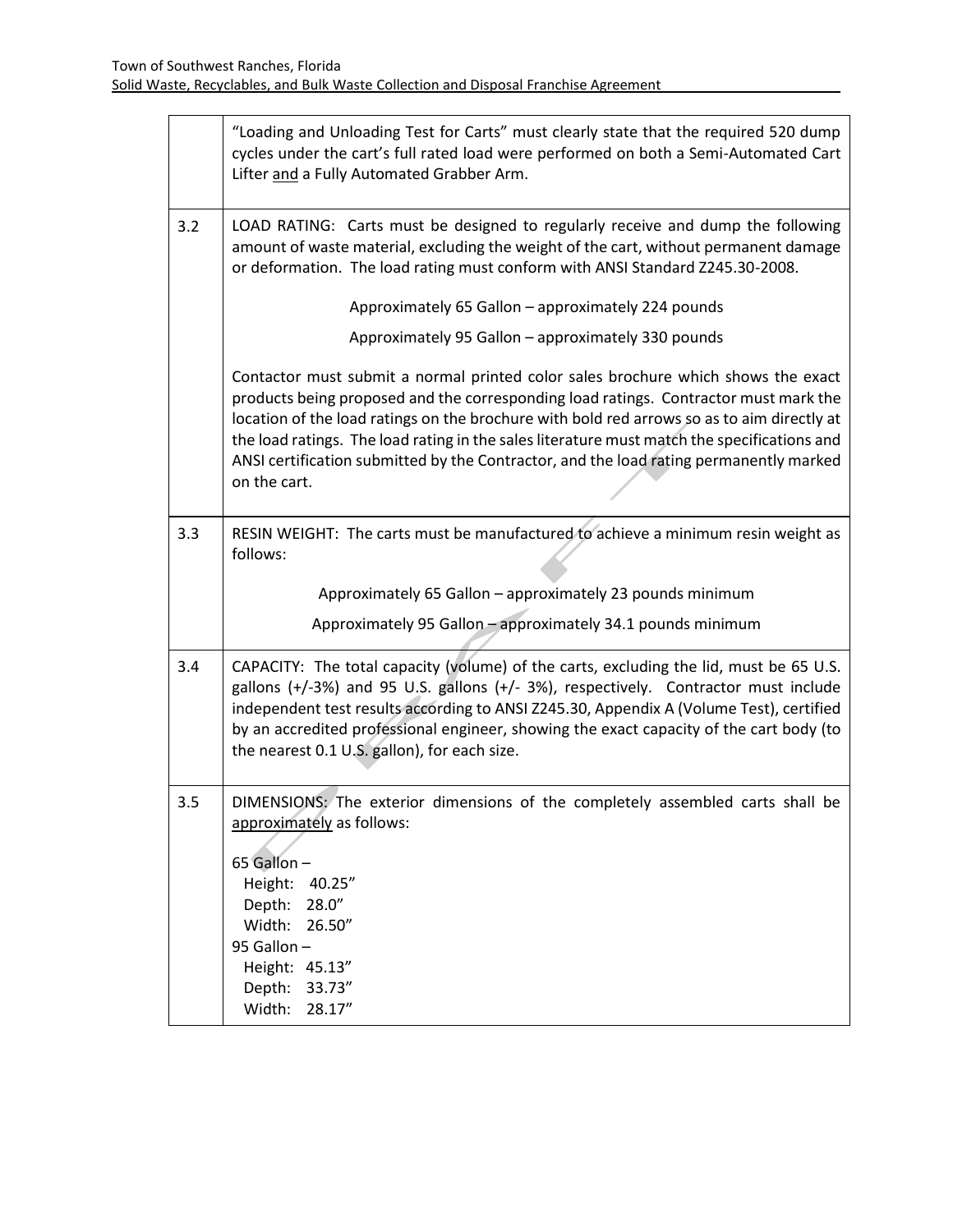| 3.6  | WALL THICKNESS: The carts must have a minimum nominal wall thickness of 0.154"<br>throughout the body of the cart, and a minimum wall thickness of 0.185" inches in the<br>critical wear points (i.e., the cart bottom, handle, and lift mechanism). The minimum<br>wall thickness of the lid must be 0.14".                                                                                                                                                                                                                                                                       |
|------|------------------------------------------------------------------------------------------------------------------------------------------------------------------------------------------------------------------------------------------------------------------------------------------------------------------------------------------------------------------------------------------------------------------------------------------------------------------------------------------------------------------------------------------------------------------------------------|
| 3.7  | MANEUVERABILITY: Contractor must state the average tipping force required to<br>maneuver a fully loaded cart when tilted to the roll position. The Contractor must also<br>submit documentation that conforms to ANSI Z-245.60 (Force To Tip) testing that clearly<br>defines the cart's maximum average tipping force. The results of this testing may not<br>exceed a maximum average of 35 pounds for 65 gallon carts and 50 pounds for 95 gallon<br>carts.                                                                                                                     |
| 3.8  | RIM OF BODY: The upper rim of each cart body must have a closed tubular design or be<br>molded with a reinforced rim for maximum strength during collection. The rim must also<br>include a ledge or other built-in feature that creates a tight seal between the body and<br>lid.                                                                                                                                                                                                                                                                                                 |
| 3.9  | HANDLES: Each cart must be equipped with a minimum of one handle, with a minimum<br>of 1" diameter. The handle(s) and handle mounts must be an integrally molded part of<br>the cart body. The handles shall be designed to afford the user positive control of the<br>loaded cart at all times. The handles must not have the ability to rotate on their own<br>axis at any time. Handles which are molded as part of the lid are unacceptable. Bolted-<br>on handle mounts or bolted-on handles are unacceptable.                                                                |
| 3.10 | LID: The lid shall be of one piece construction and manufactured of the same material<br>used in the cart body. The lid shall be configured to ensure that it will not warp, bend,<br>slump, or distort to such an extent that it no longer fits the cart properly or becomes<br>otherwise unserviceable. The lid must be crowned in shape and designed to prevent the<br>entry of rain when in the closed position. The lid must open from a closed position<br>through a full 270° arc. Living hinges and lid counter weights are unacceptable. Lid<br>latches are unacceptable. |
| 3.11 | BOTTOM: The bottom of the cart must be impact resistant at all points (four corners<br>and the center) of the base for durability. Screw-on, bolt-on, or pop-on wear guards are<br>unacceptable.                                                                                                                                                                                                                                                                                                                                                                                   |
| 3.12 | WHEELS: Wheels for 65 gallon carts shall be a minimum of 10" diameter. Wheels for 95<br>gallon carts shall be a minimum of 12" diameter and 1.75" wide with rubber treads. All<br>wheels must be capable of supporting a minimum of 200 pounds per wheel.                                                                                                                                                                                                                                                                                                                          |
| 3.13 | AXLE: The axle for 65 gallon and 95 gallon carts shall be a minimum of $3/4$ " (0.75")<br>diameter. All axles shall be zinc chromate plated or powder coated equivalent, solid high<br>strength steel, and fully supported by the cart body. The axle must slide through two<br>molded-in plastic journals in the cart bottom and must not be exposed to the contents                                                                                                                                                                                                              |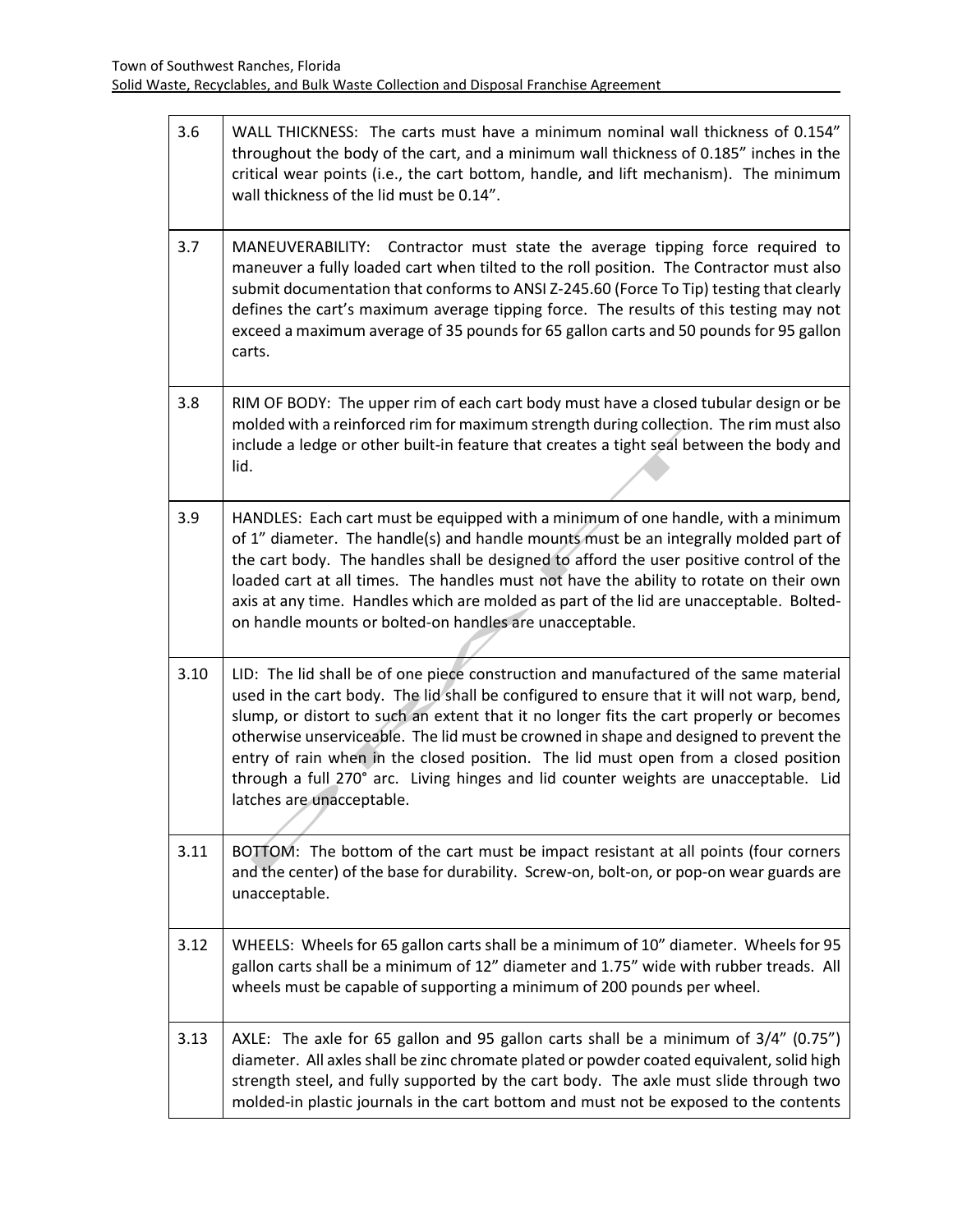|      | inside of the cart. Each molded-in axle journal must be at least 1" wide. Axles attached<br>by means of bolts or rivets are unacceptable.                                                                                                                                                                                                                                                                                                                                                                                                                                                                                                                                                                      |
|------|----------------------------------------------------------------------------------------------------------------------------------------------------------------------------------------------------------------------------------------------------------------------------------------------------------------------------------------------------------------------------------------------------------------------------------------------------------------------------------------------------------------------------------------------------------------------------------------------------------------------------------------------------------------------------------------------------------------|
| 3.14 | STABILITY: Each cart shall be stable and self-balancing when in the upright position,<br>either loaded or empty. The carts must be designed to withstand winds averaging 25<br>mph when empty.                                                                                                                                                                                                                                                                                                                                                                                                                                                                                                                 |
| 3.15 | LIFT SYSTEM: Each cart shall be equipped with attachment points which make it<br>compatible with standard American semi-automated bar-locking lifters and fully-<br>automated arm lifters. The upper lift point must be integrally molded into the body of<br>the cart. All lower lift bars must be designed to withstand over ten (10) years of lifter<br>attachment. The lower lift bar on 96 gallon carts shall be at least 1" diameter galvanized<br>steel. The lower bar must be mounted in molded-in plastic bearings or held in place with<br>pre-installed latch/push pins. The lower bar must be factory installed and cannot be<br>attached by means of rivets, screws, bolts, or similar fasteners. |
| 3.16 | COLOR: The Solid Waste Cart body color shall be gray, brown, or black, as determined<br>by the Administrator. The Recycling Cart shall be green or blue, as determined by the<br>Administrator. Surface treatments, painted or spray-on finishes, and materials that are<br>not homogenous are not acceptable.<br>Contractor must submit color chips or samples for all colors available. The Town will<br>select the colors for the carts.                                                                                                                                                                                                                                                                    |
| 3.17 | INTERIOR CONSTRUCTION: The interior surface of each cart must be smooth and free<br>from crevices, recesses, projections, and other obstructions where material inside the<br>cart could become trapped.                                                                                                                                                                                                                                                                                                                                                                                                                                                                                                       |
|      |                                                                                                                                                                                                                                                                                                                                                                                                                                                                                                                                                                                                                                                                                                                |

# **4. MARKINGS**: Each cart must be permanently marked with letters/numbers, as follows:

| 4.1 | SERIAL NUMBERS: Each cart must have a serial number hot stamped in white on the<br>body. The serial number shall be preceded by a letter or number code which designates<br>the year of manufacture. Serial numbers shall be in sequence beginning with a number<br>designated by the Town. The Contractor will maintain a file that identifies the date of<br>manufacture by the serial number. |
|-----|--------------------------------------------------------------------------------------------------------------------------------------------------------------------------------------------------------------------------------------------------------------------------------------------------------------------------------------------------------------------------------------------------|
| 4.2 | TOWN SEAL: The Town Seal or logo shall be hot stamped onto both sides of the cart<br>body.                                                                                                                                                                                                                                                                                                       |
| 4.3 | USER INSTRUCTIONS: Instructions for the safe use of the cart must be molded into each<br>lid. Instructions shall be in both English and Spanish.                                                                                                                                                                                                                                                 |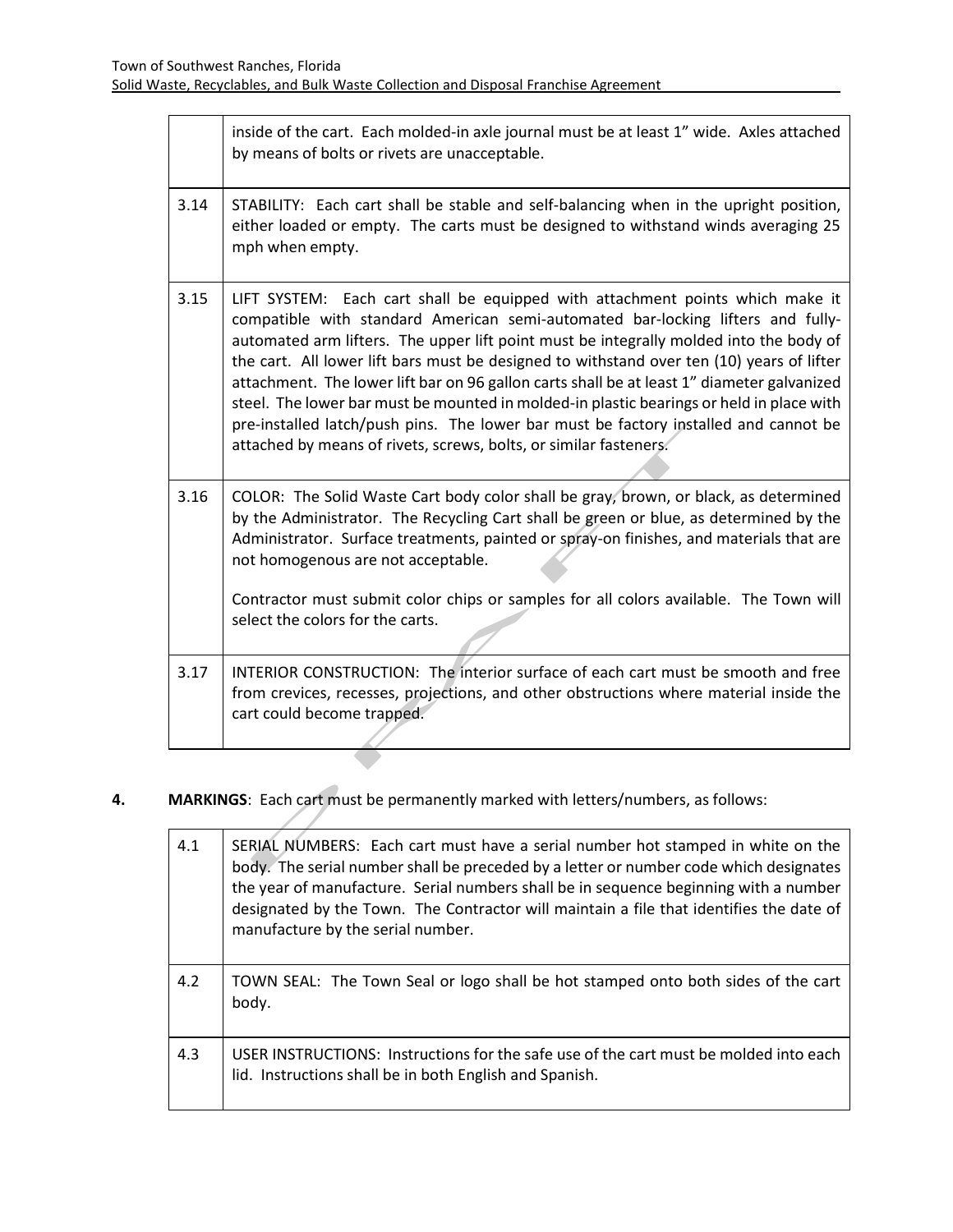- 4.4 | LOAD RATING: The load rating of the cart must be raised-relief molded into the lid. Load rating shall be stated in both pounds and kilograms and in English and Spanish.
- **5. IN-MOLD LABEL SPECIFICATIONS**: The in-mold label must comply with the following listed specifications:

| 5.1 | MANUFACTURING PROCESS: The in-mold label shall be permanently molded into the<br>container lid. It should not wear or peel from normal uses. It shall have ultra-violet and<br>other protection from the effects of the sun.                                                                                 |
|-----|--------------------------------------------------------------------------------------------------------------------------------------------------------------------------------------------------------------------------------------------------------------------------------------------------------------|
| 5.2 | COLOR AND GRAPHICS: The in-mold label shall be 4-color and contain the Town logo<br>including images and language representing materials deemed acceptable for disposal<br>or processing. All proofs for the label shall be submitted to the Town for approval and<br>shall have a minimum size of 5" X 12". |

**6. RFID & BAR CODE INTEGRATION: If the Administrator determines it is necessary,** each Solid Waste Cart and Recycling Cart must be produced and shipped with a bar code and an Ultra High Frequency (UHF) Radio Frequency Identification (RFID) tag:

| 6.1 | UHF RFID TAG: A UHF RFID Tag shall be installed into the handle of the cart body at the<br>manufacturing factory, if required by the Administrator.                                                                                                                                                                                                                                                                                                                                                                                                                                                                                                                                                                    |
|-----|------------------------------------------------------------------------------------------------------------------------------------------------------------------------------------------------------------------------------------------------------------------------------------------------------------------------------------------------------------------------------------------------------------------------------------------------------------------------------------------------------------------------------------------------------------------------------------------------------------------------------------------------------------------------------------------------------------------------|
| 6.2 | RFID & BAR CODE INTEGRATION: All Solid Waste Carts and Recycling Carts may be<br>equipped with a UHF RFID tag along with a bar code that has been pre-associated at the<br>manufacturing facility. The RFID tag must be installed within the cart body, with no<br>exposure to the outside elements. The bar code must contain an 8-9 digit serial number<br>that has been branded on the front of the cart. The serial number bar code must be the<br>same number that is used to identify the cart for warranty purposes. Adhesive or sticker<br>RFID tags and/or bar codes will not be acceptable. To avoid interference with the cart<br>contents/materials, RFID tags placed inside of the cart are unacceptable. |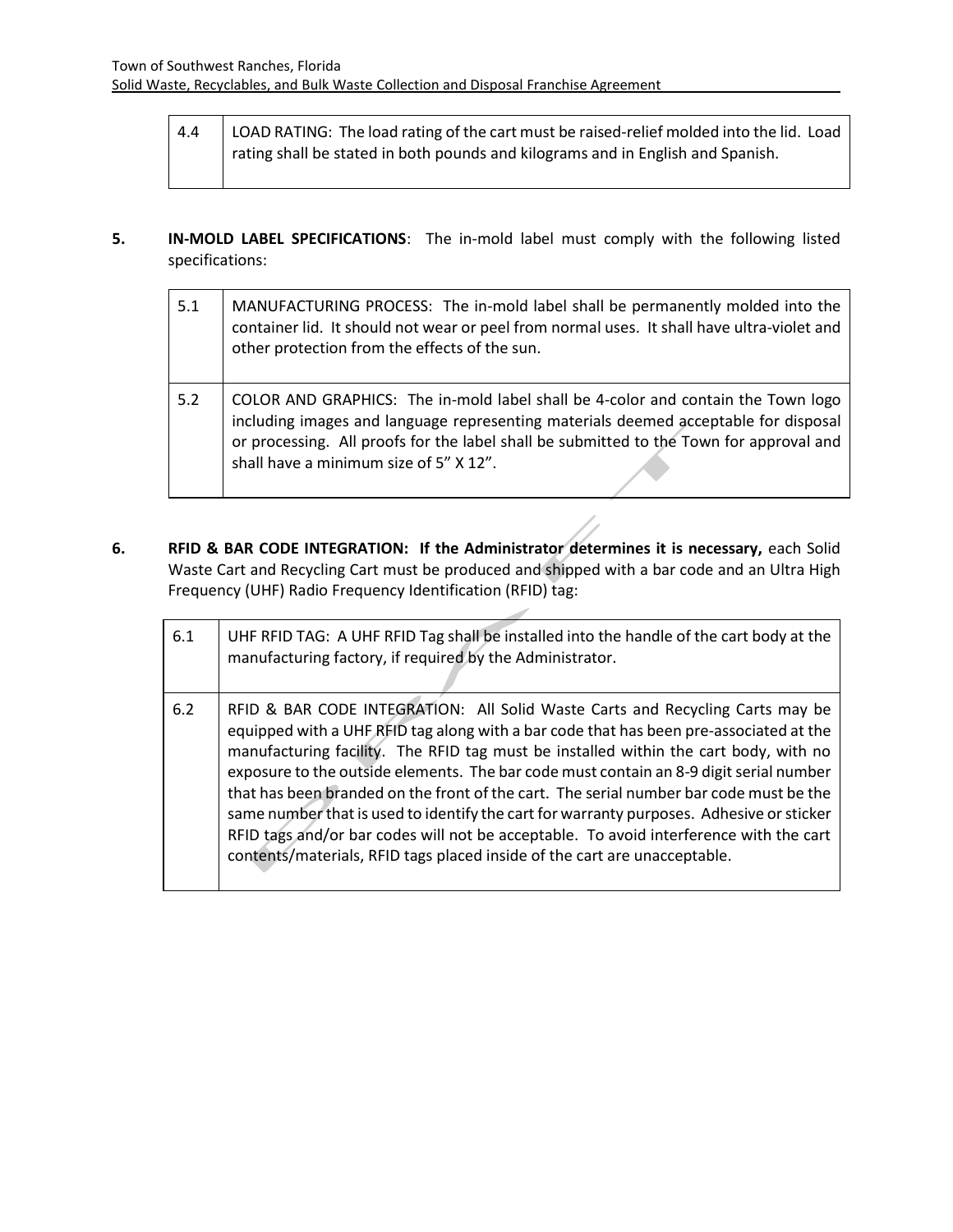| 6.3 | RFID TAG & BAR CODE ASSOCIATION: As noted above, all Solid Waste Carts and<br>Recycling Carts must have a UHF RFID tag along with a bar code that has been pre-<br>associated at the manufacturing facility, if required by the Administrator. It is the<br>responsibility of the cart manufacturer to provide a data base for the Town that includes<br>the association information. The data base must include each cart's RFID tag, serial<br>number, date of manufacture, cart size and cart type. The Contractor shall maintain<br>this data base for the life of the Agreement and provide additional association<br>information for future cart purchases. The Town may at any time request this<br>information and Contractor must provide the information within ten (10) Operating<br>Days of the request. |
|-----|----------------------------------------------------------------------------------------------------------------------------------------------------------------------------------------------------------------------------------------------------------------------------------------------------------------------------------------------------------------------------------------------------------------------------------------------------------------------------------------------------------------------------------------------------------------------------------------------------------------------------------------------------------------------------------------------------------------------------------------------------------------------------------------------------------------------|
| 6.4 | RFID INLAY SPECIFICATIONS: At a minimum, the RFID inlay must be Gen2 passive UHF<br>and have an optimal operating frequency of 860 - 960 MHz and have an operating<br>temperature of -40°F to +149°F. The dry inlay must meet ISO/IEC 18000-6C and EPC<br>global C1G2 protocol. The antenna dimensions must not exceed 3.741 in x 0.302 in. with<br>a thickness over chip not to exceed 11 mills. The inlay substrate must be heat treated<br>PET. The inlay must be sandwiched between a minimum of two-0.005" polyester<br>material using a heavy duty P7 permanent adhesive.                                                                                                                                                                                                                                      |
| 6.5 | RFID TAG TESTING: The RFID tag must be tested at the manufacturing facility to ensure<br>that it is working properly prior to shipment.                                                                                                                                                                                                                                                                                                                                                                                                                                                                                                                                                                                                                                                                              |

# **7**. **DATA INTEGRATION**

| 7.1 | The Contractor is responsible for migrating manufacturing data directly from the cart<br>manufacturing facility to the asset management software that shall be provided by the<br>Contractor to the Town. The data included in the specified file format from the<br>manufacturer needs to include information on each individual cart, including but not<br>limited to, cart size, color, type, serial number, date of manufacture and plant of<br>manufacture. |
|-----|------------------------------------------------------------------------------------------------------------------------------------------------------------------------------------------------------------------------------------------------------------------------------------------------------------------------------------------------------------------------------------------------------------------------------------------------------------------|
| 7.2 | Contractor must provide a complete asset tracking/inventory/work order system and<br>data delivery program that seamlessly integrates with the RFID data capture delivery<br>systems provided by the Contractor for reporting data concerning Collections.                                                                                                                                                                                                       |

# **8. WORK ORDER MANAGEMENT AND REPORTING SYSTEM (ASSET MANAGEMENT)**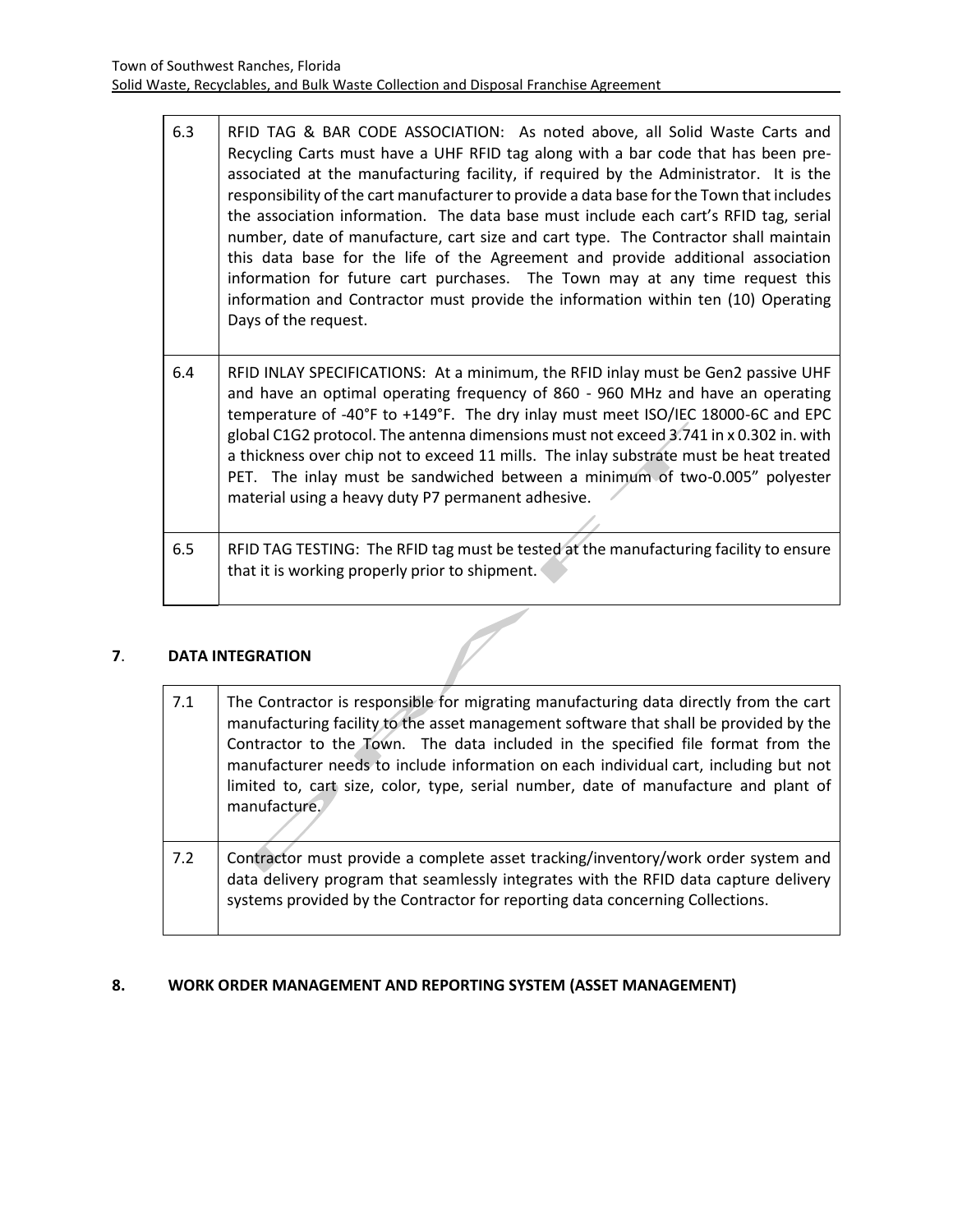| 8.1 | WEB BASED ASSET TRACKING SOFTWARE SUBSCRIPTION: Proposer shall provide a web-<br>based software application:                                                                         |
|-----|--------------------------------------------------------------------------------------------------------------------------------------------------------------------------------------|
|     | available 24/7/365;                                                                                                                                                                  |
|     | requires only a browser and live internet to access; and                                                                                                                             |
|     | handles all aspects of a cart management and collection program, including cart<br>$\bullet$<br>distribution/association to household address, and Collection Service                |
|     | verification tracking.                                                                                                                                                               |
| 8.2 | <b>COLLECTION DATA MANAGEMENT:</b>                                                                                                                                                   |
|     | The software must integrate with and manage the data downloaded from the RFID truck                                                                                                  |
|     | hardware outlined in these specifications, such as: (a) route number (b) cart RFID value<br>(c) date, time and GPS coordinates of cart collection. This data will be associated with |
|     | the system database to allow for collection data reporting that is accessible online.                                                                                                |
|     |                                                                                                                                                                                      |
| 8.3 | <b>COLLECTION REPORTS:</b>                                                                                                                                                           |
|     | Contractor shall provide reporting based on the Town's needs and reporting criteria.                                                                                                 |
|     | Upon request, the Contractor's reports shall include but not be limited to:<br>participation/set out rates; non-participation; time between stops; and cart movement                 |
|     | based on service location. The reports must have the ability of being generated by the                                                                                               |
|     | software automatically at a specific interval (daily, weekly, monthly, etc) and exported to                                                                                          |
|     | various file formats, such as PDF and Excel files.                                                                                                                                   |
| 8.4 | <b>STANDARD REPORTS:</b>                                                                                                                                                             |
|     |                                                                                                                                                                                      |
|     | Standard reports shall be provided to the Administrator by customer address, cart size,                                                                                              |
|     | cart type, date of service, cart serial number. All reports should have the ability to be<br>created on-line using the web based software and exported to various file formats, such |
|     | as PDF and Excel files.                                                                                                                                                              |
|     |                                                                                                                                                                                      |
| 8.5 | CART DATA MANAGEMENT:                                                                                                                                                                |
|     | The Contractor's software must manage the initial cart delivery, any work orders                                                                                                     |
|     | generated and/or completed, and any additional changes made during the course of the                                                                                                 |
|     | program.                                                                                                                                                                             |
| 8.6 | <b>CART INVENTORY REPORTS:</b>                                                                                                                                                       |
|     | The Contractor's software must have the ability to generate reports daily, weekly, or                                                                                                |
|     | monthly based on cart activity, such as inventory reports, maintenance reports, and work<br>order reports. Reports should be able to be viewed in PDF format or downloadable in an   |
|     | Excel format.                                                                                                                                                                        |
|     |                                                                                                                                                                                      |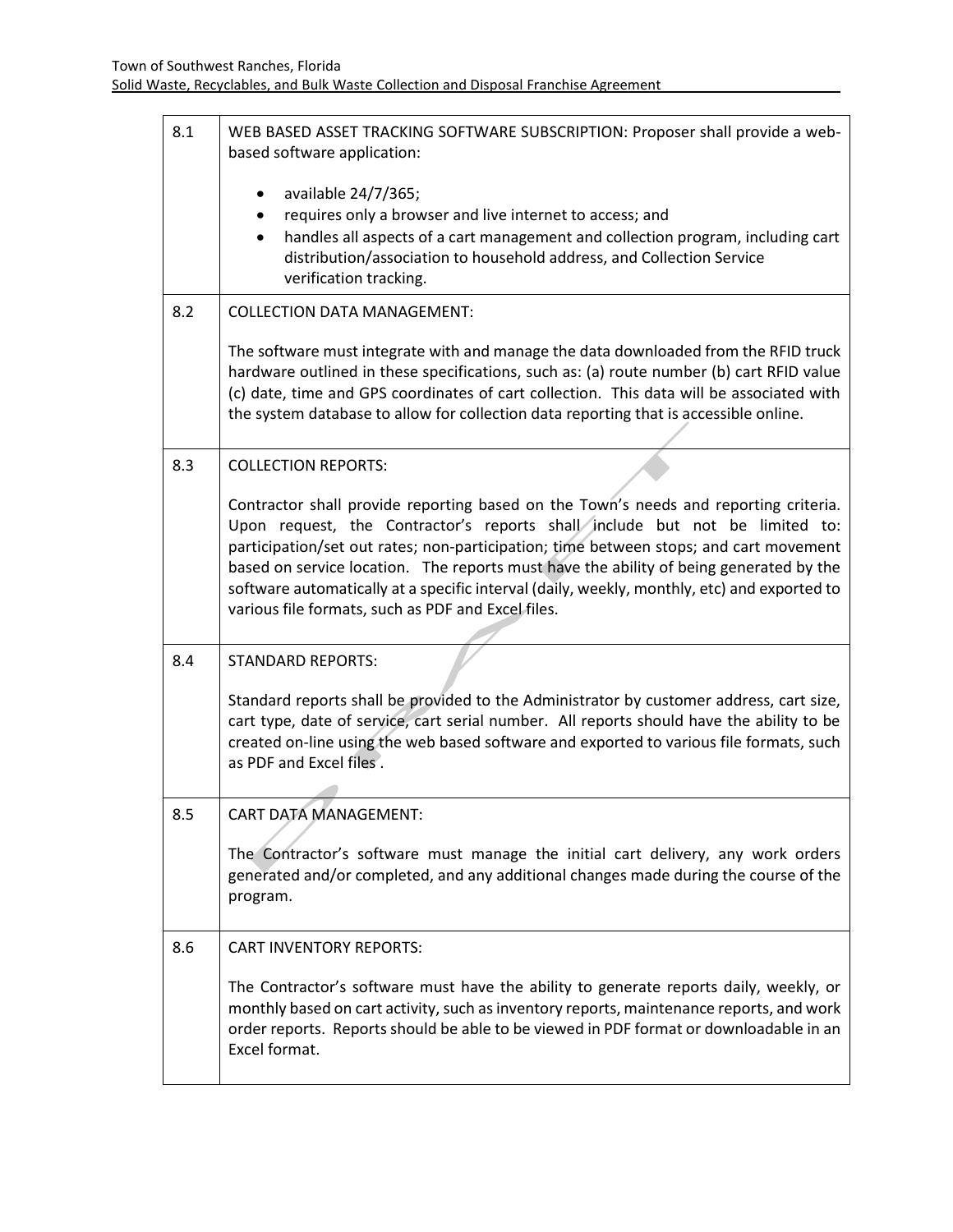# 8.7 SOFTWARE FLEXIBILITY:

The asset tracking software must act as a stand-alone system and have the ability to enter cart work orders and close out work orders via manual entries online.

# **9. ASSEMBLY, DISTRIBUTION AND TRACKING SERVICES FOR CARTS**

| The Contractor shall unload all delivery trailers. Any damage to the carts during any<br>phase of the delivery, unloading, assembly, distribution, or exchanging shall be the                                                                                  |
|----------------------------------------------------------------------------------------------------------------------------------------------------------------------------------------------------------------------------------------------------------------|
|                                                                                                                                                                                                                                                                |
| Carts shall be assembled and placed at the resident's curb for Residential Service Units.                                                                                                                                                                      |
| Each cart must include a plastic hanger bag that includes a pre-printed brochure                                                                                                                                                                               |
| The Contractor will record the cart serial number for each and every address where the<br>carts are delivered. The Contractor will keep an electronic file of the address<br>assignments of carts by serial number and present it to the Town in an acceptable |
|                                                                                                                                                                                                                                                                |

# **10. CART MAINTENANCE**

| 10.1 | The Contractor must use inventory tracking software or other methods that enable the<br>Contractor to maintain an adequate inventory of carts and spare parts at all times.<br>Upon request, the Contractor shall promptly provide the Town with up-to-date<br>information concerning the Contractor's inventory.                                  |
|------|----------------------------------------------------------------------------------------------------------------------------------------------------------------------------------------------------------------------------------------------------------------------------------------------------------------------------------------------------|
| 10.2 | Each cart action shall be tracked by the Contractor using the serial number on the cart<br>or other methods that are mutually acceptable to the Parties. The time, date, and<br>location of all cart deliveries, swap-outs (exchanges), repairs, and cart maintenance<br>activities must be recorded and made available for the Town's inspection. |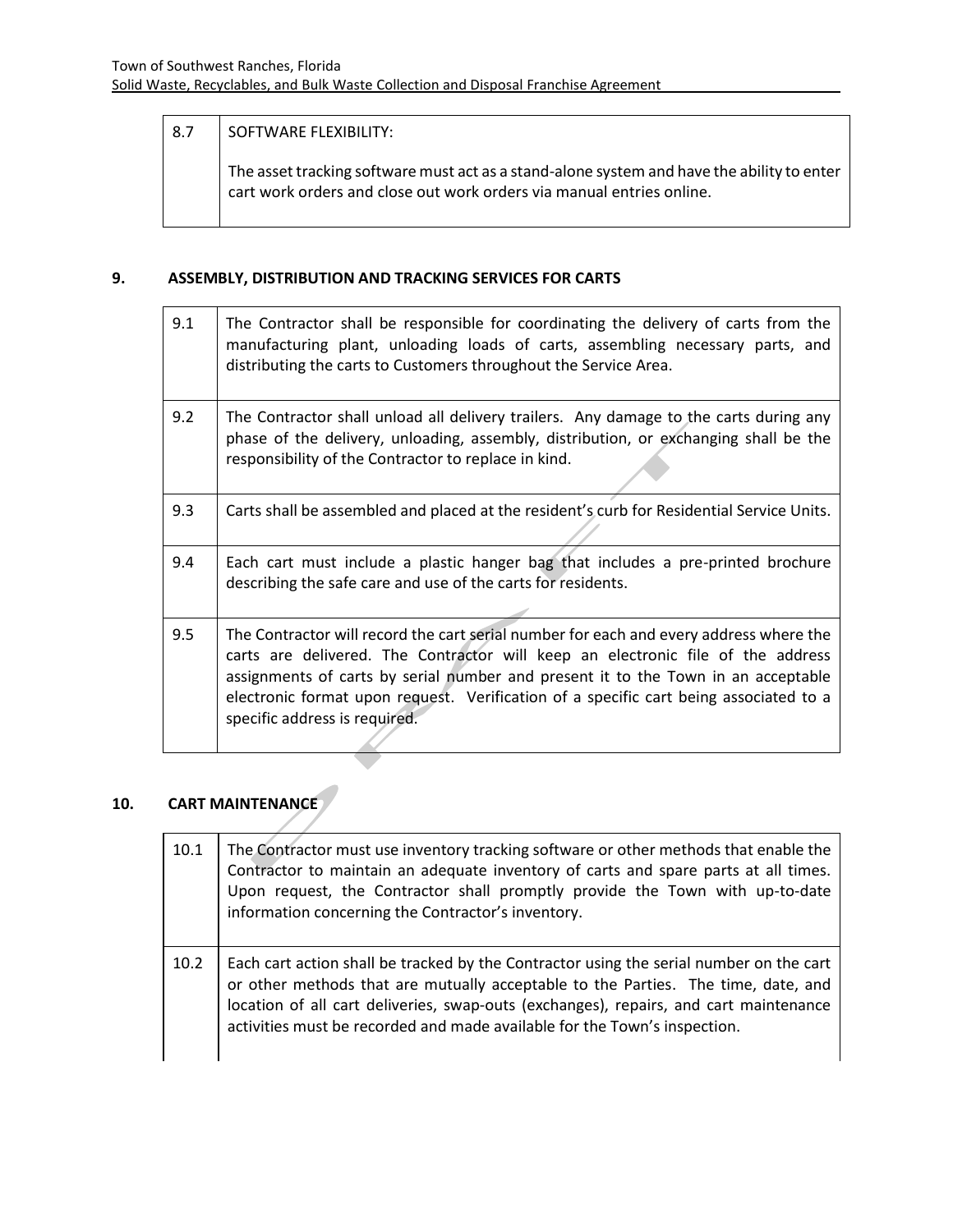| 10.3 | The Town may generate a service work order and submit it electronically to the<br>Contractor for processing. Contractor must be able to receive and respond to work<br>orders from the Town electronically via e-mail. |
|------|------------------------------------------------------------------------------------------------------------------------------------------------------------------------------------------------------------------------|
| 10.4 | Completions of work orders shall be documented using cart numbers (IDs), household<br>address, date, and time work is completed.                                                                                       |
| 10.5 | The Contractor shall repair all carts at the residence. All carts in need of repair shall be<br>equipped with new parts.                                                                                               |

**11. WARRANTY**: Contractor must provide the Administrator with a document that clearly states the exact warranty provided to the Contractor by the cart manufacturer. The warranty must be for no less than ten (10) full years and must specifically provide for no-charge replacement of any component parts that fail in materials or workmanship for a period of ten (10) years after delivery to a Customer. The warranty must be transferable to and enforceable by the Town. A warranty specimen of the exact warranty offered must be provided to the Administrator before the carts are ordered. The Contractor's warranty is understood to include, whether stated in Contractor's warranty or not, the following coverage:

| 11.1 | Failure of the lid to prevent rain water from entering the cart when in the closed position. |  |  |  |
|------|----------------------------------------------------------------------------------------------|--|--|--|
| 11.2 | Damage to the cart body, lid, or any component parts through opening or closing the lid.     |  |  |  |
| 11.3 | Failure of the lower lift bar from damage during interface with lifters.                     |  |  |  |
| 11.4 | Failure of the body and lid to maintain their original shape.                                |  |  |  |
| 11.5 | Damage or cracking of the cart body through normal operating conditions.                     |  |  |  |
| 11.6 | Failure of the wheels to provide continuous, easy mobility, as originally designed.          |  |  |  |
| 11.7 | Failure of any part to conform to the minimum standards as specified herein.                 |  |  |  |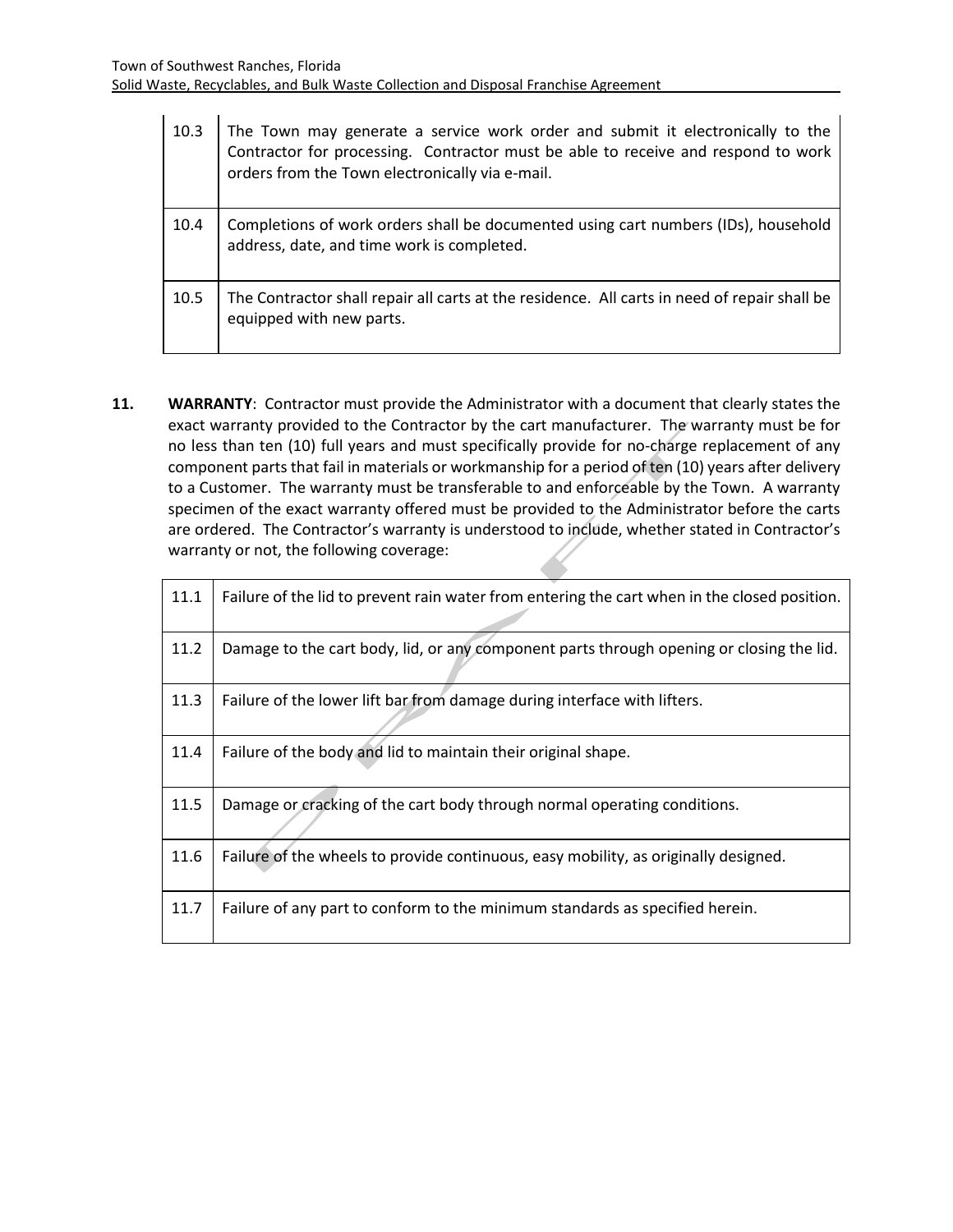#### **MONTHLY PERFORMANCE EVALUATION FORM AND**

#### **MONTHLY PERFORMANCE INCENTIVE BENCHMARKS AND CALCULATION EXAMPLES**

#### **Monthly Performance Evaluation Form**

| <b>Essential Duties and Performance Criteria</b>                                                                                                                                                                                                                                     | Performance<br>Criteria met?<br>(yes/no) | $%$ of<br>Retainage |
|--------------------------------------------------------------------------------------------------------------------------------------------------------------------------------------------------------------------------------------------------------------------------------------|------------------------------------------|---------------------|
| Missed Collection of Solid Waste, Program Recyclables, Bulk Waste (do<br>not exceed 15 homes per month, across all services)                                                                                                                                                         |                                          | 30%                 |
| Quality of Service - Each occurrence of Litter cleaned up within four (4) hours.<br>(Litter defined as any Solid Waste, Program Recyclables, or Bulk Waste left<br>behind at the point of collection or released into the environment while<br>transferring to designated facility.) |                                          | 20%                 |
| Quality of Service - Each occurrence of Spillage cleaned up within four (4)<br>hours. (Spillage defined as discharge of petroleum, hydraulic or any synthetic<br>based fluid or products, or leachate from any collection vehicle while on route.)                                   |                                          | 20%                 |
| Each occurrence of property damage investigated and repaired as necessary<br>within two (2) Work Days                                                                                                                                                                                |                                          | 5%                  |
| Solid Waste Cart and Recycling Cart repair/replacement resolved within five<br>(5) Work Days of each occurrence of Cart issues requiring repair or<br>replacement.                                                                                                                   |                                          | 10%                 |
| Accurate reports submitted within seven (7) Work Days of the end of the<br>previous month.                                                                                                                                                                                           |                                          | 15%                 |

# **Monthly Performance Incentive Benchmarks and Calculation Examples**

| <b>Essential Duties</b>       | <b>Benchmarks</b>           | Weight | <b>Performance Incentive %</b> |
|-------------------------------|-----------------------------|--------|--------------------------------|
| <b>Missed Collection (all</b> | Less than $5 = 3$ pts       | 30%    | $3 \text{ pts} = 100\%$        |
| lines of service)             | 6 to $10 = 2$ pts           |        | 2 pts = $67%$                  |
|                               | 11 to $15 = 1$ pts          |        | 1 pts = $33%$                  |
|                               | Greater than $15 = 0$       |        |                                |
| Litter                        | 0 to 2 hours = $3$ pts      | 20%    | $3 \text{ pts} = 100\%$        |
|                               | $>$ 2 hours but < 3 = 2 pts |        | 2 pts = $67%$                  |
|                               | $>$ 3 hours but < 4 = 1 pts |        | 1 pts = $33%$                  |
|                               | $>$ 4 hours = 0 pts         |        |                                |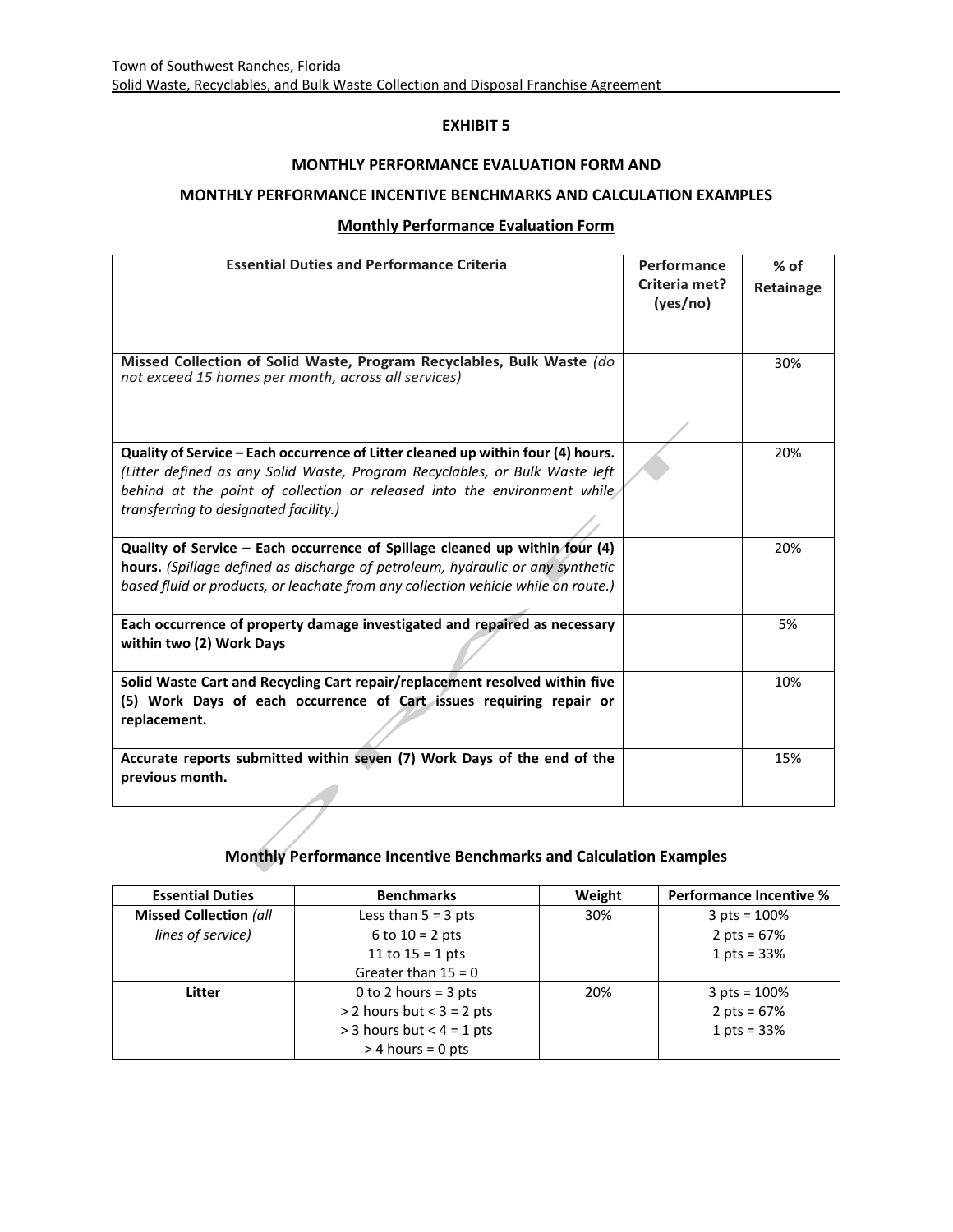| <b>Essential Duties</b>        | <b>Benchmarks</b>                | Weight | <b>Performance Incentive %</b> |
|--------------------------------|----------------------------------|--------|--------------------------------|
| <b>Spillage</b>                | 0 to 2 hours = $3$ pts           | 20%    | 3 pts = $100%$                 |
|                                | $> 2$ hours but < $3 = 2$ pts    |        | 2 pts = $67%$                  |
|                                | $>$ 3 hours but < 4 = 1 pts      |        | 1 pts = $33%$                  |
|                                | $>$ 4 hours = 0 pts              |        |                                |
| <b>Property Damage</b>         | Same day $= 2$ pts               | 5%     | 2 pts = $100%$                 |
|                                | 1 day but less than $2 = 1$ pts  |        | 1 pts = $50%$                  |
|                                | 2 days or greater = $0$          |        |                                |
| <b>Cart Repair/Replace</b>     | 1 to 2 days = $2$ pts            | 10%    | 2 pts = $100%$                 |
|                                | 3 days but less than $5 = 1$ pts |        | 1 pts = $50%$                  |
|                                | 5 days or greater = $0$          |        |                                |
| <b>Accurate Reports within</b> | Yes or No                        | 15%    | $Yes = 100%$                   |
| seven (7) days                 |                                  |        | $No = 0\%$                     |

 $\frac{1}{2}$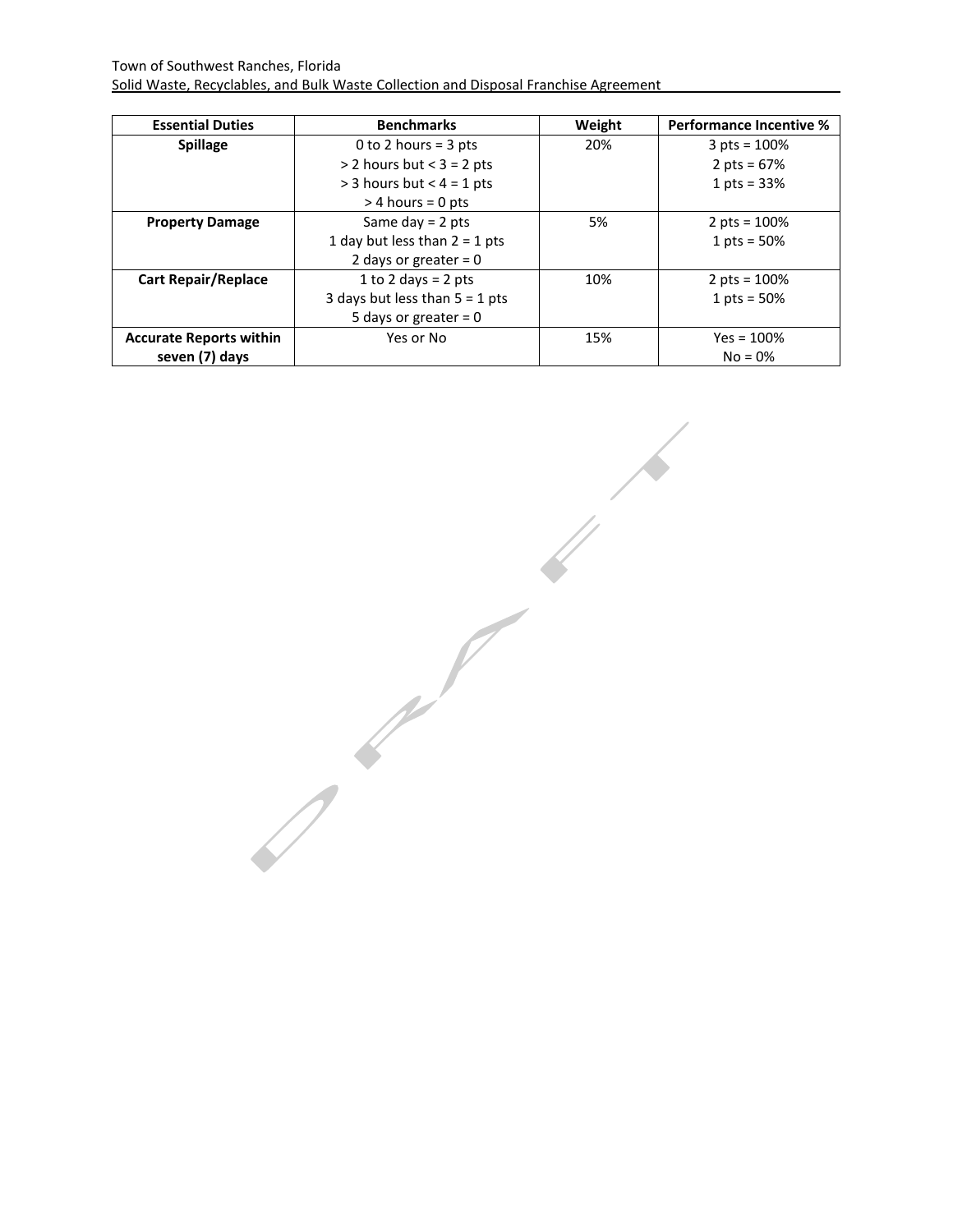# **Exhibit 6**

# **Sample CPI Adjustment Calculations for Collection Component of Rates**

The following calculations use hypothetical values to demonstrate how the CPI adjustment should be determined, per Section 12.F of this Agreement. This hypothetical example assumes the first CPI adjustment will be effective with services rendered on or after October 1, 2023.

The Collection Component of the Rates will be adjusted upward or downward to reflect changes in the cost of operations as reflected by fluctuations in the in an amount that is equal to the percentage change (PC) in the Consumer Price Index for All Urban Consumers (Series Title: Garbage and trash collection in U.S. city average, all urban consumers, seasonally adjusted; Series ID: CUSR0000SEHG02), as published by the United States Department of Labor, Bureau of Statistics, or a successor agency ("CPI") during the most recent twelve (12) consecutive month period ending on the last day of the month of April. For example, with regard to the CPI adjustment on October 1, 2023, the relevant period will be May 1, 2022 through April 30, 2023. for the twelve (12) month period. The percentage change in the CPI shall be calculated by the Administrator using the following formula:

PC = CPI 1 divided by CPI 2, minus 1.0, multiplied by 100

Where:

PC is the percentage change in the CPI from one year to the next CPI 1 is the CPI index number for the most recent April (e.g., 2023) CPI 2 is the CPI index number for May in the year before CPI 1 (e.g., 2022)

For purposes of this example, May prior year to April current year indexes will be compared in order to allow adequate time to calculate, review and place on a Town Council agenda in June in order to be effective on October 1 of a given year.

# **Hypothetical CPI Adjustment on October 1, 2023**

Current Monthly Collection Component of the Rate per Residential Service Unit: \$1.00

May 1, 2022 CPI 225.116

April 30, 2023 CPI 229.261

Change in CPI for previous 12-month period: Increase of 4.145

4.145 ÷ 225.116 =0 .0184 or 1.84%

Calculation: \$1.00 x .0184 = \$.0184, rounded to \$.02

New Monthly Collection Component of the Rate per Residential Service Unit: \$1.00 + \$.02 = \$1.02